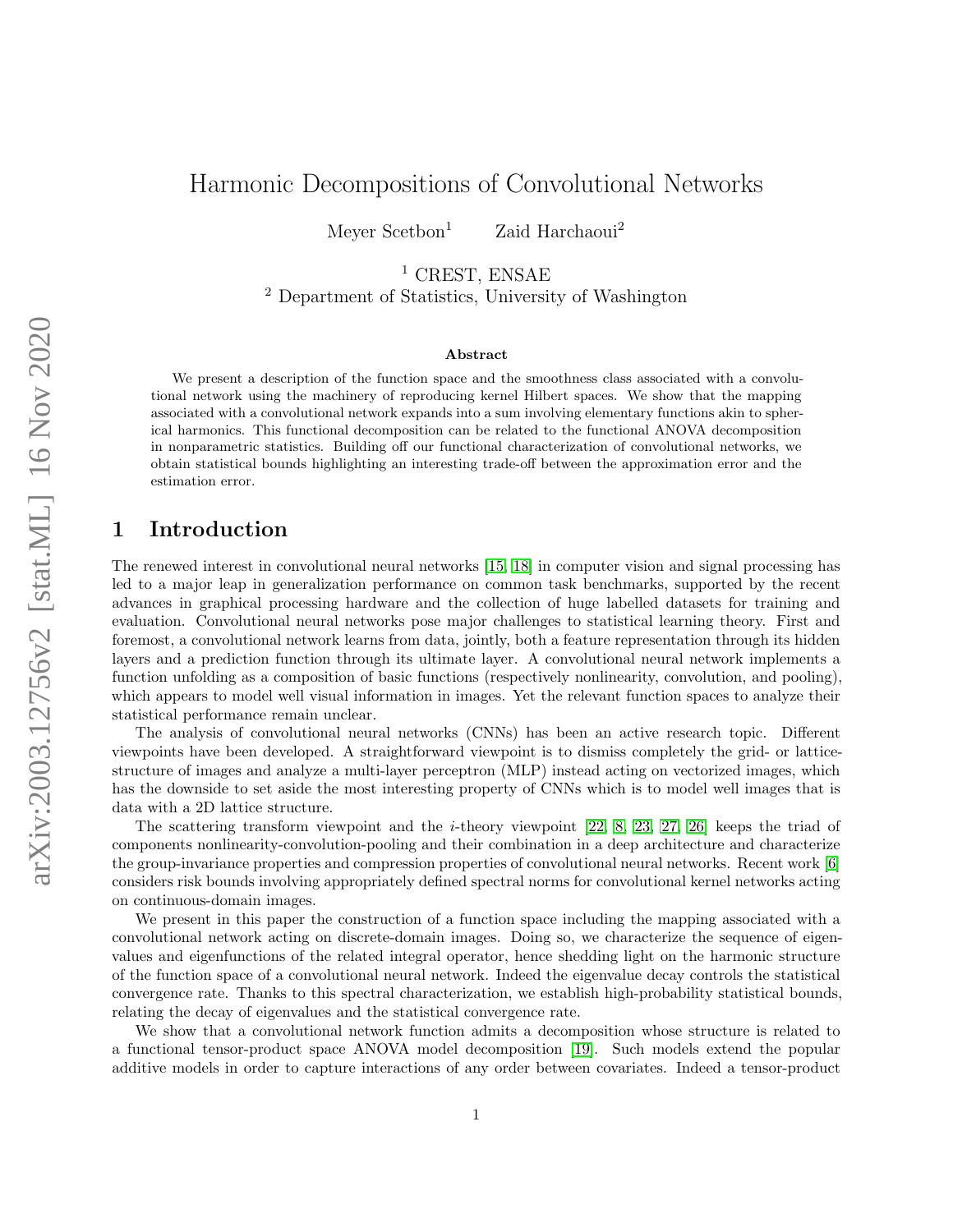space ANOVA model decomposes a high-dimensional multivariate function as a sum of one-dimensional functions (main effects), two-dimensional functions (two-way interactions), and so on.

A remarkable property of such models is their statistical convergence rate, which is within a log factor of the rate in one dimension, under appropriate assumptions. We bring to light a similar structure in the decomposition of mapping associated with a convolutional network. This structure plays an essential role in the convergence rates we present. This suggests that an important component of the modeling power of a convolutional network is to capture spatial interactions between sub-images or patches.

This work makes the following contributions. We construct a kernel and a corresponding reproducing kernel Hilbert space (RKHS) to describe a convolutional network (CNN). The construction encompasses networks with any number of filters per layer. Moreover, we provide a sufficient condition for the kernel to be universal. Then, we establish an explicit, analytical, Mercer decomposition of the multi-layer kernel associated to this RKHS. We uncover a relationship to a functional ANOVA model, by highlighting a sumproduct structure involving interactions between sub-images or patches. We obtain a tight control of the eigenvalue decay of the integral operator associated under general conditions on the activation functions. Finally, we establish convergence rates to the Bayes classifier for the regularized least-squares estimator in this RKHS. From a nonparametric learning viewpoint, these rates are optimal in a minimax sense. All the proofs can be found in the longer version of the paper [\[29\]](#page-14-4).

### 2 Basic Notions

Image Space. We first describe the mathematical framework to describe image data. An image is viewed here as a collection of normalized sub-images or patches. The sub-image or patch representation is standard in image processing and computer vision, and encompasses the pixel representation as a special case [\[20\]](#page-13-5). Note that the framework presented here readily applies to signals and any grid or lattice-structured data with obvious changes in indexing structures. We focus on the case of images as it is currently a popular application of convolutional networks [\[16\]](#page-13-6).

Denote X the space of images. Let  $h, w \geq 1$  respectively the height and width of the images and  $\min(h^2, w^2) \ge d \ge 2$  the size of each patch. We consider square patches for simplicity. Denoting  $r \ge 1$  the height of a patch, we have that  $r^2 = d$ . We define for each  $(i, j) \in \{1, ..., h - r + 1\} \times \{1, ..., w - r + 1\}$  the patch extraction operator at location  $(i, j)$  as

$$
P_{i,j}(\mathbf{X}) := (\mathbf{X}_{i+\ell,j+k})_{\ell,k \in \{1,\dots,r\}} \in \mathbb{R}^d
$$
\n(1)

where  $\mathbf{X} \in \mathbb{R}^{h \times w}$ . Moreover let  $1 \le n \le (h-r+1)(w-r+1)$  and let  $A \subset \{1, ..., h-r+1\} \times \{1, ..., w-r+1\}$ such that  $|A| = n$ .

Define now the initial space of images as  $E_A := \{ \mathbf{X} \in \mathbb{R}^{h \times w} : ||P_z(\mathbf{X})||_2 = 1 \text{ for } z \in A \}$  where each patch considered has been normalized. Since  $\{(i + \ell, j + k): (i, j) \in A \text{ and } \ell, k \in \{1, ..., r\}\} = \{1, ..., h - k\}$  $r+1\} \times \{1, ..., w-r+1\}$ , the mapping

$$
\begin{array}{ccccc}\n\phi & : & \mathbb{R}^{h \times w} & \to & \mathbb{R}^d \times ... \times \mathbb{R}^d \\
& \mathbf{X} & \to & (P_z(\mathbf{X}))_{z \in A}\n\end{array}
$$

is injective. The mappings  $\mathcal{I} := \phi(E_A)$  and  $E_A$  are then isomorphic. Hence we shall work from now on with  $\mathcal I$  as the image space.

We have by construction that  $\mathcal{I} \subset \prod_{i=1}^n S^{d-1}$  the *n*-th Cartesian power of  $S^{d-1}$ , where  $S^{d-1}$  is the unit sphere of  $\mathbb{R}^d$ . Moreover, as soon as the patches considered are disjoint, we have that  $\mathcal{I} = \prod_{i=1}^n S^{d-1}$ . In order to simplify the notation, we shall always consider the case where  $\mathcal{I} = \prod_{i=1}^n S^{d-1}$  where d is the dimension of the square patches and n is the number of patches considered. In the following, we shall denote for any  $q \ge 1$ and set X, the q-ary Cartesian power  $\prod_{i=1}^{q} \mathcal{X} := (\mathcal{X})^q$ . Moreover if  $\mathbf{X} \in (\mathcal{X})^q$ , we shall denote  $\mathbf{X} := (\mathbf{X}_i)_{i=1}^q$ where each  $\mathbf{X}_i \in \mathcal{X}$ .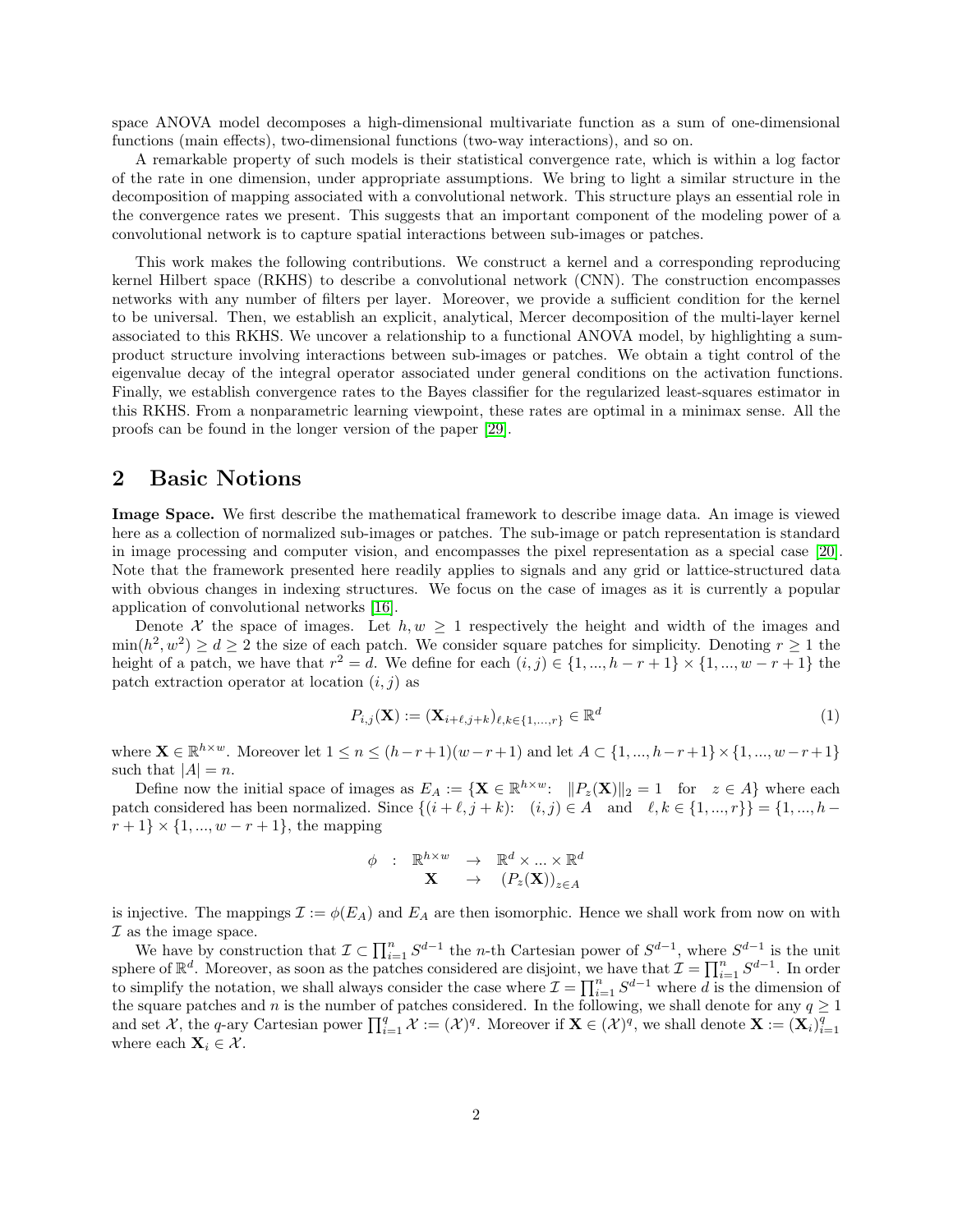

Figure 1: For simplicity, we consider a single-channel image in this illustration. Normalized patches are extracted from the image.

Let  $P_m(d)$  be the space of homogeneous polynomials of degree m in d variables with real coefficients and  $\mathcal{H}_m(d)$  be the space of harmonics polynomials defined by

$$
\mathcal{H}_m(d) := \{ P \in P_m(d) | \Delta P = 0 \}
$$
\n<sup>(2)</sup>

where  $\Delta \cdot = \sum_{i=1}^{d}$  $i=1$  $\frac{\partial^2}{\partial x_i^2}$  is the Laplace operator on ℝ<sup>d</sup> [\[14\]](#page-13-7).

Moreover, define  $H_m(S^{d-1})$  the space of real spherical harmonics of degree m defined as the set of restrictions of harmonic polynomials in  $\mathcal{H}_m(d)$  to  $S^{d-1}$ . Let also  $L_2^{d\sigma_{d-1}}(S^{d-1})$  be the space of (real) squareintegrable functions on the sphere  $S^{d-1}$  endowed with its induced Lebesgue measure  $d\sigma_{d-1}$  and  $|S^{d-1}|$  the surface area of  $S^{d-1}$ .  $L_2^{d\sigma_{d-1}}(S^{d-1})$  endowed with its natural inner product is a separable Hilbert space and the family of spaces  $(H_m(S^{d-1}))_{m\geq 0}$ , yields a direct sum decomposition [\[13\]](#page-13-8)

$$
L_2^{d\sigma_{d-1}}(S^{d-1}) = \bigoplus_{m \ge 0} H_m(S^{d-1})
$$
\n(3)

which means that the summands are closed and pairwise orthogonal. Moreover, each  $H_m(S^{d-1})$  has a finite dimension  $\alpha_{m,d}$  with  $\alpha_{0,d} = 1$ ,  $\alpha_{1,d} = d$  and for  $m \geq 2$ 

$$
\alpha_{m,d} = \binom{d-1+m}{m} - \binom{d-1+m-2}{m-2}
$$

Therefore for all  $m \geq 0$ , given any orthonormal basis of  $H_m(S^{d-1})$ ,  $(Y_m^1, ..., Y_m^{\alpha_{m,d}})$ , we can build an Hilbertian basis of  $L_2^{d\sigma_{d-1}}(S^{d-1})$  by concatenating these orthonormal basis. Let  $L_2(\mathcal{I}) := L_2^{\otimes_{i=1}^n d\sigma_{d-1}}(\mathcal{I})$  be the space of (real) square-integrable functions on  $\mathcal I$  endowed with the n-tensor product measure  $\otimes_{i=1}^n d\sigma_{d-1} := d\sigma_{d-1} \otimes$ ... ⊗  $d\sigma_{d-1}$  and let us define the integral operator on  $L_2(\mathcal{I})$  associated with a positive semi-definite kernel K on  $\mathcal I$ 

$$
T_K
$$
 :  $L_2(\mathcal{I}) \rightarrow L_2(\mathcal{I})$   
\n $f \rightarrow \int_{\mathcal{I}} K(x,\cdot) f(x) \otimes_{i=1}^n d\sigma_{d-1}(x).$ 

As soon as  $\int_{\mathcal{I}} K(x, x) d\sigma_{d-1} \otimes ... \otimes d\sigma_{d-1}(x)$  is finite, which is clearly satisfied when K is continuous,  $T_K$  is well defined, self-adjoint, positive semi-definite and trace-class [\[32,](#page-14-5) [33\]](#page-14-6).

We approach here the modeling of interactions of patches or sub-images with functional ANOVA modelling in mind. Let us first recall the basic notions to define a tensor product of functional Hilbert spaces [\[19,](#page-13-4)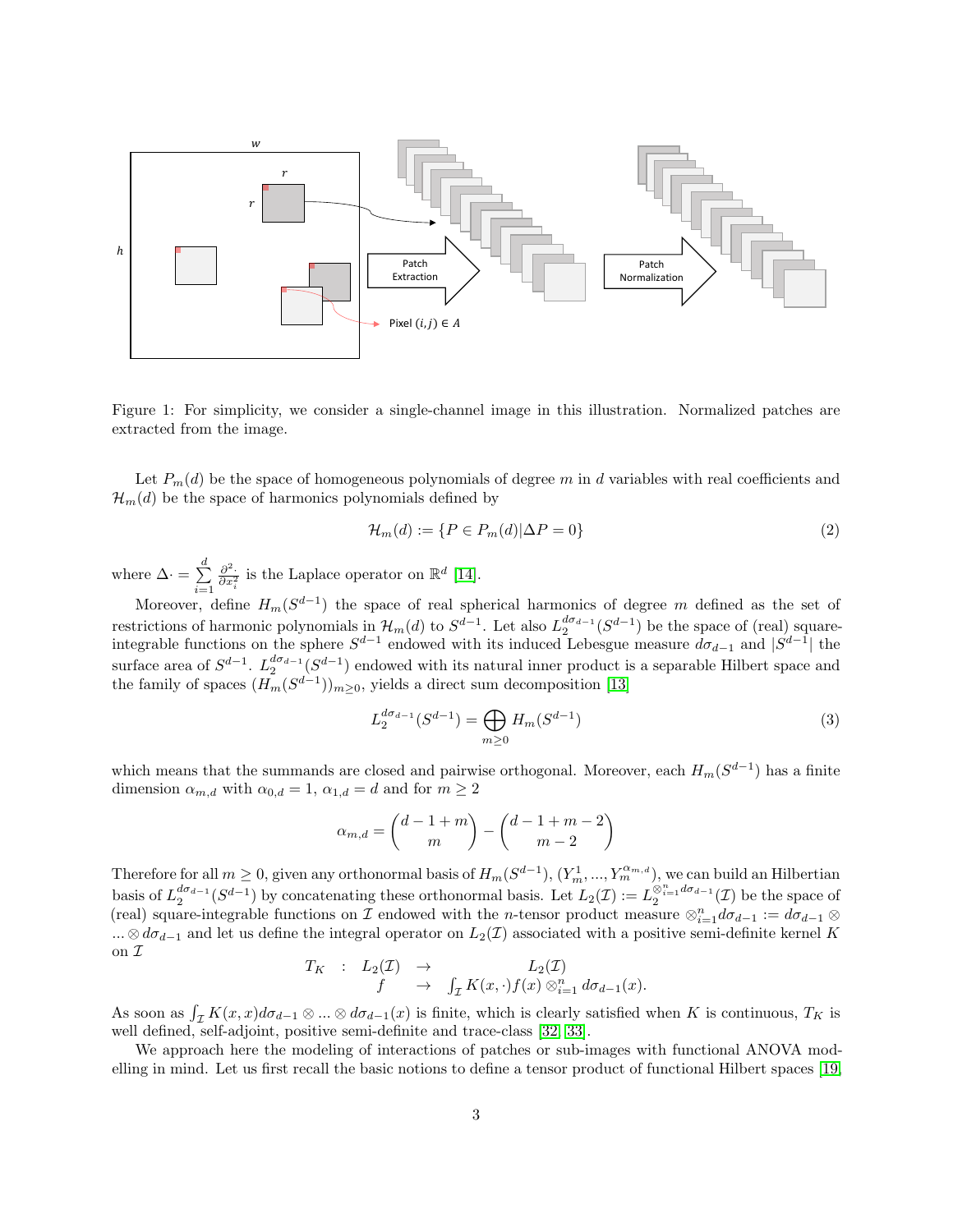[36\]](#page-14-7). Consider a Hilbert space  $E_1$  of functions of  $\mathbf{X}_1$  and a Hilbert space  $E_2$  of functions of  $\mathbf{X}_2$ . The tensor product space  $E_1 \otimes E_2$  is defined as the completion of the class of functions of the form

$$
\sum_{i=1}^k f_i(\mathbf{X}_1)g_i(\mathbf{X}_2)
$$

where  $f_i \in E_1$ ,  $g_i \in E_2$  and k is any positive integer, under the norm induced by the norms in  $E_1$  and  $E_2$ . The inner product in  $E_1 \otimes E_2$  satisfies

$$
\langle f_1(\mathbf{X}_1)g_1(\mathbf{X}_2), f_2(\mathbf{X}_1)g_2(\mathbf{X}_2) \rangle_{E_1 \otimes E_2}
$$
  
=  $\langle f_1(\mathbf{X}_1), f_2(\mathbf{X}_1) \rangle_{E_1} \langle g_1(\mathbf{X}_2), g_2(\mathbf{X}_2) \rangle_{E_2}$ 

where for  $i = 1, 2, \langle \cdot, \cdot \rangle_{E_i}$  denote the inner product in  $E_i$ . Note that when  $E_1$  and  $E_2$  are RKHS-s with associated kernels  $k_1$  and  $k_2$ , one has an explicit formulation of the kernel associated to the RKHS  $E_1 \otimes E_2$ [\[10\]](#page-13-9). A tensor product space ANOVA model captures interactions between covariates as follows. Let D be the highest order of interaction in the model. Such model assumes that the high-dimensional function to be estimated is a sum of one-dimensional functions (main effects), two-dimensional functions (two-way interactions), and so on. That is, the *n*-dimensional function  $f$  decomposes as

$$
f(x_1, ..., x_n) = C + \sum_{k=1}^{D} \sum_{\substack{A \subset \{1, ..., n\} \\ |A| = k}} f_A(x_A)
$$

where C is a constant and the components satisfy conditions that guarantee the uniqueness [\[29\]](#page-14-4). More precisely, after assigning a function space for each main effect, this strategy models an interaction as living in the tensor product space of the function spaces of the interacting main effects. In other words, if we assume  $f_1(\mathbf{X}_1)$  to be in a Hilbert space  $E_1$  of functions of  $\mathbf{X}_1$  and  $f_2(\mathbf{X}_2)$  be in a Hilbert space  $E_2$  of functions of  $\mathbf{X}_2$ , then we can model  $f_{12}$  as in  $E_1 \otimes E_2$ , the tensor product space of  $E_1$  and  $E_2$ . Higher order interactions are modeled similarly. In [\[19\]](#page-13-4), the author considers the case where the main effects are univariate functions living in a Sobolev–Hilbert space with order  $m \ge 1$  and domain [0, 1], denoted  $H^m([0, 1])$ , defined as

$$
\left\{f: f^{(\nu)} \text{ abs. cont.}, \nu = 0, ..., m - 1; f^{(m)} \in L^2\right\}
$$

More generally, functional ANOVA models assume that the main effects are univariate functions living in a RKHS [\[19\]](#page-13-4).

### 3 Convolutional Networks and Multi-Layer Kernels

We proceed with the mathematical description of a convolutional network. The description follows previous works [\[8,](#page-13-2) [21,](#page-14-8) [6\]](#page-13-3). Let N be the number of hidden layers,  $(\sigma_i)_{i=1}^N$ , N real-valued functions defined on R be the activation functions at each hidden layer,  $(d_i)_{i=1}^N$  the sizes of square patches at each hidden layer,  $(p_i)_{i=1}^N$ <br>the number of filters at each hidden layer and  $(n_i)_{i=1}^{N+1}$  the number of patches at each hidden la input space is  $\mathcal{I} = (S^{d-1})^n$ , we set  $d_0 = d$ ,  $p_0 = 1$ ,  $n_0 = n$ . Moreover as the prediction layer is a linear transformation of the N<sup>th</sup> layer, we do not need to extract patches from the N<sup>th</sup> layer, and we set  $d_N = n_{N-1}$ such that the only "patch" extracted for the prediction layer is the full "image" itself. Therefore we can also set  $n_N = 1$ .

Then, a mapping defined by a convolutional network is parameterized by a sequence  $W := (W^0, ..., W^N)$ where for  $0 \le k \le N-1$ ,  $W^k \in \mathbb{R}^{p_{k+1} \times d_k p_k}$  and  $W^N \in \mathbb{R}^{d_N p_N}$  for the prediction layer. Indeed let W such a sequence and denote for  $k \in \{0, ..., N-1\}$ ,  $W^k := (w_1^k, ..., w_{p_{k+1}}^k)^T$  where for all  $j \in \{1, ..., p_{k+1}\}$ ,  $w_j^k \in \mathbb{R}^{d_k p_k}$ . Moreover let us define for all  $k \in \{0, ..., N-1\}$ ,  $j \in \{1, ..., p_{k+1}\}$  and  $q \in \{1, ..., n_{k+1}\}$  the following sequence of operators.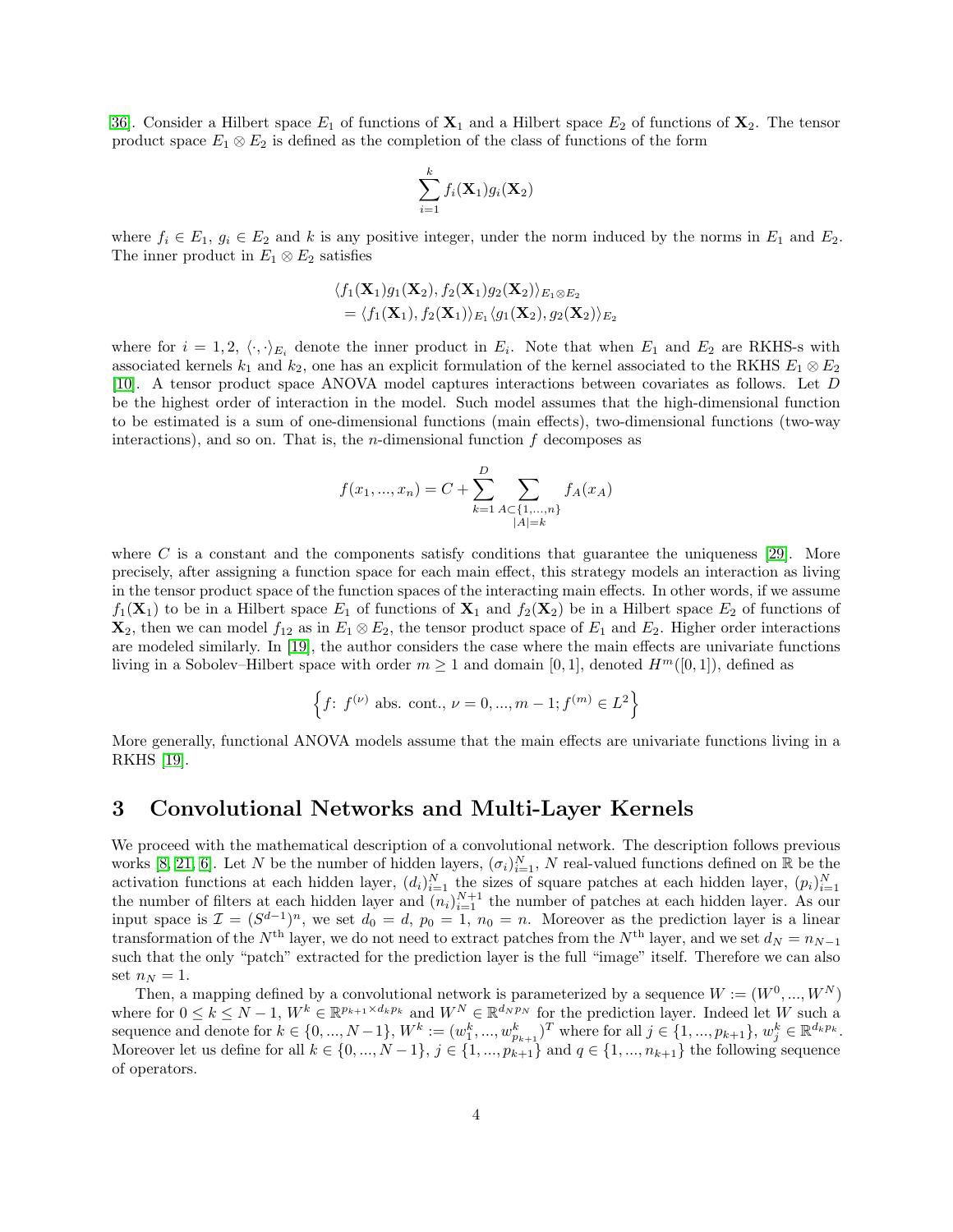Convolution Operators.

$$
C_j^k: \mathbf{Z} \in (\mathbb{R}^{d_k p_k})^{n_k} \longrightarrow C_j^k(\mathbf{Z}):=\big(\langle \mathbf{Z}_i, w_j^k\rangle\big)_{i=1}^{n_k} \in \mathbb{R}^{n_k}
$$

Non-Linear Operators.

$$
M_k: \mathbf{X} \in \mathbb{R}^{n_k} \longrightarrow M_k(\mathbf{X}) := (\sigma_k(\mathbf{X}_i))_{i=1}^{n_k} \in \mathbb{R}^{n_k}
$$

**Pooling Operators.** Let  $(\gamma_{i,j}^k)_{i,j=1}^{n_k}$  be the pooling factors at layer k (which are often assumed to be decreasing with respect to the distance between  $i$  and  $j$ ).

$$
A_k: \mathbf{X} \in \mathbb{R}^{n_k} \longrightarrow A_k(\mathbf{X}) := \left(\sum_{j=1}^{n_k} \gamma_{i,j}^k \mathbf{X}_j\right)_{i=1}^{n_k} \in \mathbb{R}^{n_k}
$$

Patch extraction Operators.

$$
\begin{array}{cccc}P_q^{k+1}&:&(\mathbb{R}^{p_{k+1}})^{n_k}&\to&\mathbb{R}^{p_{k+1}d_{k+1}}\\&\mathbf{U}&\to&P_q^{k+1}(\mathbf{U}):=(\mathbf{U}_{q+l})_{\ell=0}^{d_{k+1}-1}\end{array}
$$

Notice that, as we set  $d_N = n_{N-1}$  and  $n_N = 1$ , hence when  $k = N - 1$ , there is only one patch extraction operator which is  $P_1^N = \mathrm{Id}$ .

Then the function associated to W generated by the convolutional network can be obtained by the following procedure: let  $\mathbf{X}^0 \in \mathcal{I}$ , then we can denote  $\mathbf{X}^0 = (\mathbf{X}_i^1)_{i=1}^{n_1}$  where for all  $i \in [1, n_1]$ ,  $\mathbf{X}_i^0 \in S^{d-1}$ . Therefore we can build by induction the sequence  $(\mathbf{X}^k)_{k=0}^N$  by doing the following operations starting from  $k = 0$  until  $k = N - 1$ 

$$
C_j^k(\mathbf{X}^k) = \left(\langle \mathbf{X}_i^k, w_j^k \rangle\right)_{i=1}^{n_k} \tag{4}
$$

$$
M_k(C_j^k(\mathbf{X}^k)) = \left(\sigma_k\left(\langle \mathbf{X}_i^k, w_j^k \rangle\right)\right)_{i=1}^{n_k}
$$
\n<sup>(5)</sup>

$$
A_k(M_k(C_j^k(\mathbf{X}^k))) = \left(\sum_{q=1}^{n_k} \gamma_{i,q}^k \sigma_k(\langle \mathbf{X}_q^k, w_j^k \rangle)\right)_{i=1}^{n_k}
$$
\n(6)

Writing now

$$
\mathbf{Z}^{k+1}(i,j) = A_k(M_k(C_j^k(\mathbf{X}^k)))_i
$$

we have

$$
\hat{\mathbf{X}}^{k+1} = (\mathbf{Z}_{k+1}(i,1),...,\mathbf{Z}_{k+1}(i,p_{k+1})))_{i=1}^{n_k}
$$

and finally

$$
\mathbf{X}^{k+1} = (P_q^{k+1} (\hat{\mathbf{X}}^{k+1}))_{q=1}^{n_{k+1}}
$$
\n(7)

The mapping associated with a convolutional network therefore reads  $\mathcal{N}_W(\mathbf{X}^0) := \langle \mathbf{X}^N, W^N \rangle_{\mathbb{R}^{p_N n_{N-1}}}$ . In the following, we denote  $\mathcal{F}_{(\sigma_i)_{i=1}^N, (p_i)_{i=1}^N}$  the function space of all the functions  $\mathcal{N}_W$  defined as above on *I* for any choice of  $(W^k)_{k=0}^N$  such that for  $0 \leq k \leq N-1$ ,  $W^k \in \mathbb{R}^{p_{k+1} \times d_k p_k}$  and  $W^N \in \mathbb{R}^{d_N p_N}$ . We omit the dependence of  $\mathcal{F}_{(\sigma_i)_{i=1}^N, (p_i)_{i=1}^N}$  with respect to  $(d_i)_{i=1}^N$  and  $(n_i)_{i=1}^N$  to simplify the notations. We shall also consider the union space

$$
\mathcal{F}_{(\sigma_i)_{i=1}^N} := \bigcup_{(p_1,\ldots,p_N)\in\mathbb{N}_*^N} \mathcal{F}_{(\sigma_i)_{i=1}^N, (p_i)_{i=1}^N}
$$

to encompass convolutional networks with varying number of filters across layers.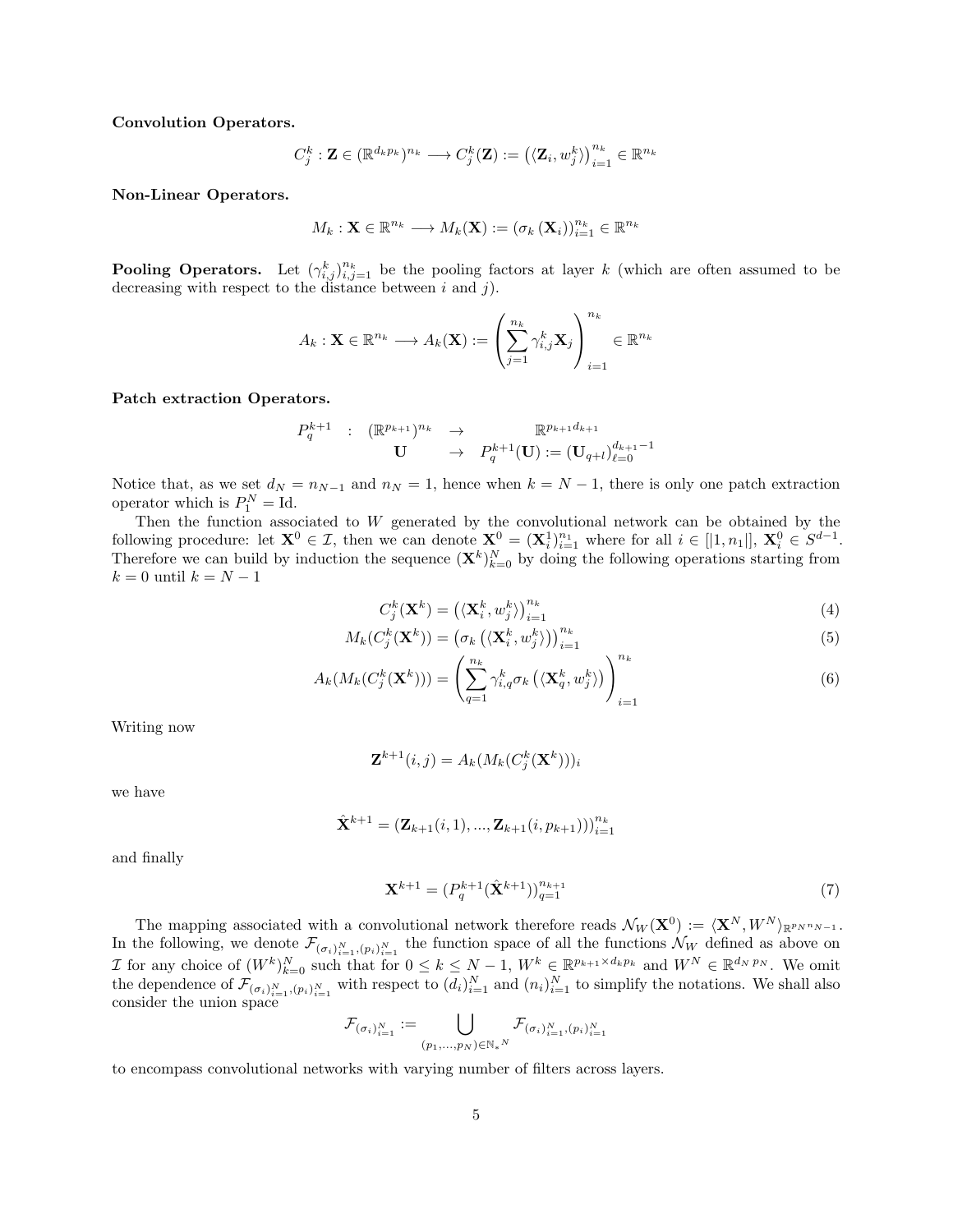Example. Consider the case where at each layer the number of filters is 1. This corresponds to the case where for all  $k \in \{1, ..., N\}, p_k = 1$ . Therefore we can omit the dependence in j of the convolution operators defined above. At each layer  $k, \hat{\mathbf{X}}^{k+1} \in \mathbb{R}^{n_k}$  is the new image obtained after a convolution, a nonlinear and a pooling operation with  $n_k$  pixels which is the number of patches that has been extracted from the image  $\hat{\mathbf{X}}^k$  at layer  $k-1$ . Moreover  $\mathbf{X}^{k+1}$  is the decomposition of the image  $\hat{\mathbf{X}}^{k+1}$  in  $n_{k+1}$  patches obtained thanks to the patch extraction operators  $(P_q^{k+1})_{q=1}^{n_{k+1}}$ .

Finally after N layers, we obtain that  $\hat{\mathbf{X}}^N = \mathbf{X}^N \in \mathbb{R}^{n_{N-1}}$  which is the final image with  $n_N$  pixels obtained after repeating  $N$  times the above operations. Then the prediction layer is a linear combination of the coordinates of the final image  $X^N$  from which we can finally define for all  $X^0 \in \mathcal{I}$ ,  $\mathcal{N}_W(X^0) :=$  $\langle \mathbf{X}^N, W^N \rangle_{\mathbb{R}^{n_{N-1}}}.$ 

We show in Prop. [1](#page-5-0) below that there exists an RKHS [\[31\]](#page-14-9) containing the space of functions  $\mathcal{F}_{(\sigma_i)_{i=1}^N}$ , and this, for a general class of activation functions,  $(\sigma_i)_{i=1}^N$ , admitting a Taylor decomposition on R. Moreover we show that for a large class of nonlinear functions, the kernel is actually a c-universal kernel on  $\mathcal I$ . It is worthwhile to emphasize that the definition of the RKHS  $H_N$  we give below does not depend on the number of filters  $(p_i)_{i=2}^{N+1}$  at each hidden layer. Therefore our framework encompasses networks with varying number of filters across layers [\[29\]](#page-14-4).

**Definition 3.1.** (c-universal  $[34]$ ) A continuous positive semi-definite kernel k on a compact Hausdorff space X is called c-universal if the RKHS, H induced by k is dense in  $\mathcal{C}(\mathcal{X})$  w.r.t. the uniform norm.

<span id="page-5-0"></span>**Proposition 1.** Let  $N \geq 2$  and  $(\sigma_i)_{i=1}^N$  be a sequence of N functions with a Taylor decomposition on R. Moreover let  $(f_i)_{i=1}^N$  be the sequence of functions such that for every  $i \in \{1, ..., N\}$ 

$$
f_i(x) = \sum_{t \ge 0} \frac{|\sigma_i^{(t)}(0)|}{t!} x^t
$$
 (8)

Then the bivariate function defined on  $\mathcal{I} \times \mathcal{I}$  as

$$
K_N(\mathbf{X}, \mathbf{X}') := f_N \circ ... \circ f_2\left(\sum_{i=1}^n f_1\left(\langle \mathbf{X}_i, \mathbf{X}'_i \rangle_{\mathbb{R}^d}\right)\right)
$$

is a positive definite kernel on  $\mathcal I$ , and the RKHS associated  $H_N$  contains  $\mathcal F_{(\sigma_i)_{i=1}^N},$  the function space generated by convolutional networks. Moreover as soon as  $\sigma_i^{(t)}(0) \neq 0$  for all  $i \geq 1$  and  $t \geq 0$ , then  $K_N$  is a c-universal kernel on I.

Function space. A simple fact is that

$$
\inf_{f \in H_N} \mathbb{E}[(f(X) - Y)^2] \le \inf_{f \in F} \mathbb{E}[(f(X) - Y)^2]
$$

where  $F := \mathcal{F}_{(\sigma_i)_{i=1}^N}$ . In other words the minimum expected risk in  $H_N$  is a lower bound on the minimum expected risk in  $\overline{F}$ . Since a major concern of recent years has been the spectacular performance of deep networks i.e. how small they can drive the risk, analyzing them via this kind of Hilbertian envelope can shed more light on the relation between their multi-layer structure and their statistical performance. From this simple observation, one could obtain statistical bounds on F using high-probability bounds from  $[7]$ . However, we choose to focus on getting tight statistical bounds on  $H_N$  instead, in order to explore the connection between the statistical behavior and the integral operator eigenspectrum.

Universality. For a large class of nonlinear activation functions, the kernel  $K_N$  defined above is actually *universal.* Therefore the corresponding RKHS  $H_N$  allows one to get universal consistency results for common loss functions [\[36\]](#page-14-7). In particular, if we choose the least-squares loss, we have then

$$
\inf_{f \in H} \mathbb{E}[(f(X) - Y)^2] = R^*
$$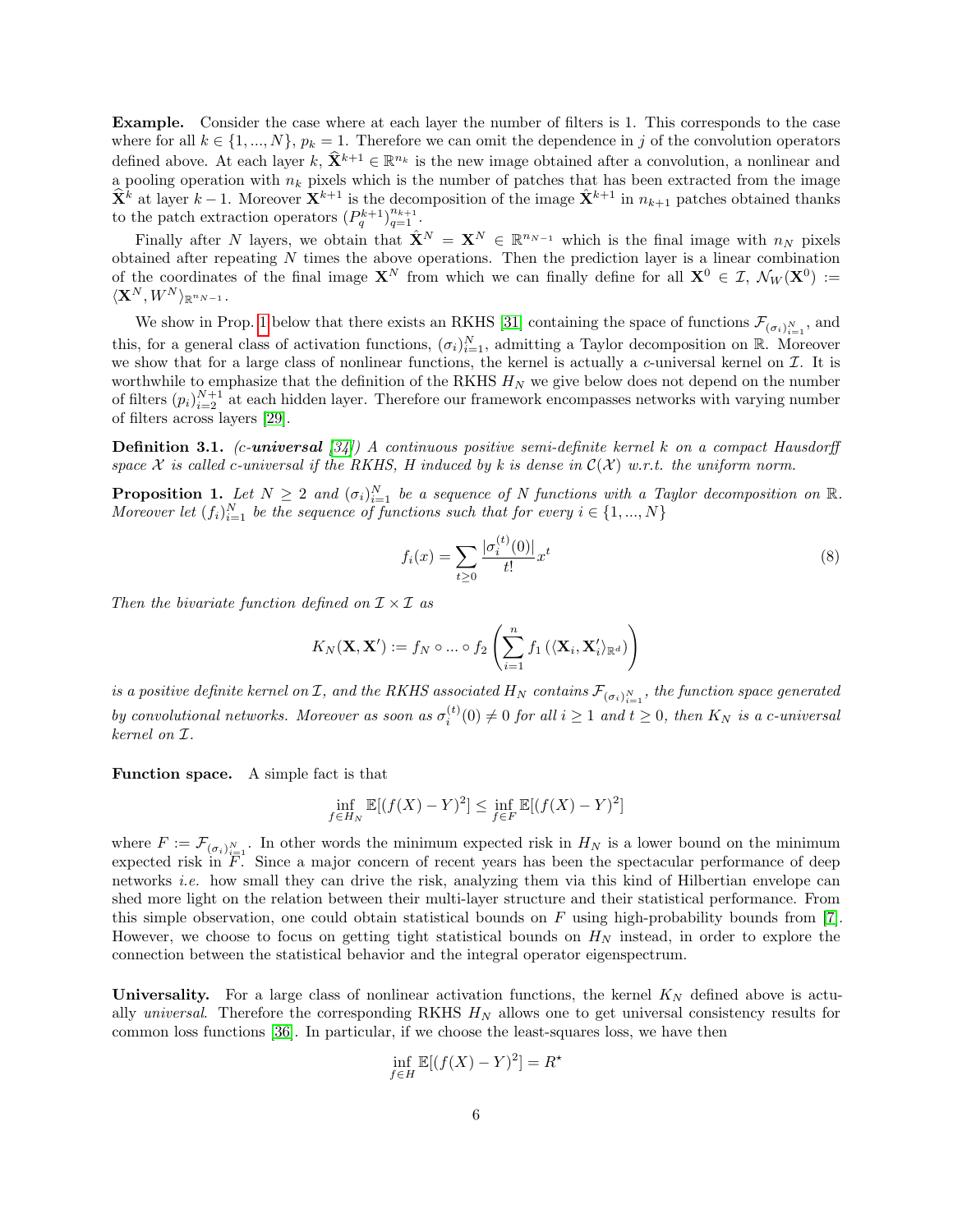where  $R^*$  is the Bayes risk. See Corollary 5.29 in [\[36\]](#page-14-7).

For instance, if at each layer the nonlinear function is  $\sigma_{\exp}(x) = \exp x$ , as in [\[21,](#page-14-8) [6\]](#page-13-3), then the corresponding RKHS is universal. There are other examples of activation functions satisfying assumptions from Prop. [1,](#page-5-0) such as the square activation  $\sigma_2(x) = x^2$ , the smooth hinge activation  $\sigma_{\rm sh}$ , close to the ReLU activation, or a sigmoid-like function such as  $\sigma_{\rm erf}$ , similar to the sigmoid function, with

$$
\sigma_{\text{erf}}(x) = \frac{1}{2} \left( 1 + \frac{1}{\sqrt{\pi}} \int_{-\sqrt{\pi}x}^{\sqrt{\pi}x} e^{-t^2} dt \right)
$$

$$
\sigma_{\text{sh}}(x) = \frac{1}{\sqrt{\pi}} \int_{-x}^{x} x e^{-t^2} dt + \frac{\exp(-\pi x^2)}{2\pi}
$$

In the following section, we study in detail the properties of the kernel  $K_N$ . In particular we show an explicit Mercer decomposition of the kernel from which we uncover a relationship existing between convolutional networks and functional ANOVA models.

# 4 Spectral Analysis of Convolutional Networks

We give now a Mercer decomposition of the kernel introduced in Prop [1.](#page-5-0) From this Mercer decomposition, we show first that the multivariate function space generated by a convolutional network enjoys a decomposition related to the one in functional ANOVA models, where the highest order of interaction is controlled by the nonlinear functions  $(\sigma_i)_{i=1}^N$  involved in the construction of the network. Moreover we also obtain a tight control of the eigenvalue decay under general assumptions on the activation functions involved in the construction of the network.

Recall that for all  $m \geq 0$ , we denote  $(Y_m^1, ..., Y_m^{\alpha_{m,d}})$  an arbitrary orthonormal basis of  $H_m(S^{d-1})$ . The next result gives an explicit Mercer decomposition of the kernels of interest.

<span id="page-6-0"></span>**Theorem 4.1.** Let  $N \geq 2$ ,  $f_1$  a real valued function that admits a Taylor decomposition around 0 on  $[-1,1]$  with non-negative coefficients and  $(f_i)_{i=2}^N$  a sequence of real valued functions such that  $f_N \circ ... \circ f_2$ admits a Taylor decomposition around 0 on R with non-negative coefficients  $(a_q)_{q>0}$ . Let us denote for all  $k_1, ..., k_n \ge 0, (l_{k_1}, ..., l_{k_n}) \in \{1, ..., \alpha_{k_1,d}\} \times ... \times \{1, ..., \alpha_{k_n,d}\}$  and  $\mathbf{X} \in \mathcal{I}$ ,

$$
e_{(k_i,l_{k_i})_{i=1}^n}(\mathbf{X}) := \prod_{i=1}^n Y_{k_i}^{l_{k_i}}(\mathbf{X}_i)
$$

Then each  $e_{(k_i,l_{k_i})_{i=1}^n}$  is an eigenfunction of  $T_{K_N}$  the integral operator associated to the kernel  $K_N$ , with associated eigenvalue given by the formula

$$
\mu_{(k_i, l_{k_i})_{i=1}^n} := \sum_{q \ge 0} a_q \sum_{\substack{\alpha_1, \dots, \alpha_n \ge 0 \\ \sum_{i=1}^n \alpha_i = q}} \binom{q}{\alpha_1, \dots, \alpha_n} \prod_{i=1}^n \lambda_{k_i, \alpha_i}
$$

where for any  $k \geq 0$  and  $\alpha \geq 0$  we have

$$
\lambda_{k,\alpha} = \frac{|S^{d-2}|\Gamma((d-1)/2)}{2^{k+1}}
$$

$$
\sum_{s\geq 0} \left[ \frac{d^{2s+k}}{dt^{2s+k}} |_{t=0} \frac{f_1^{\alpha}(t)}{(2s+k)!} \right] \frac{(2s+k)!}{(2s)!} \frac{\Gamma(s+1/2)}{\Gamma(s+k+d/2)}
$$

Moreover we have

$$
K_N(\mathbf{X}, \mathbf{X}') = \sum_{\substack{k_1, \dots, k_n \ge 0 \\ 1 \le l_{k_i} \le \alpha_{k_i}, d}} \mu_{(k_i, l_{k_i})_{i=1}^n} e_{(k_i, l_{k_i})_{i=1}^n}(\mathbf{X}) e_{(k_i, l_{k_i})_{i=1}^n}(\mathbf{X}')
$$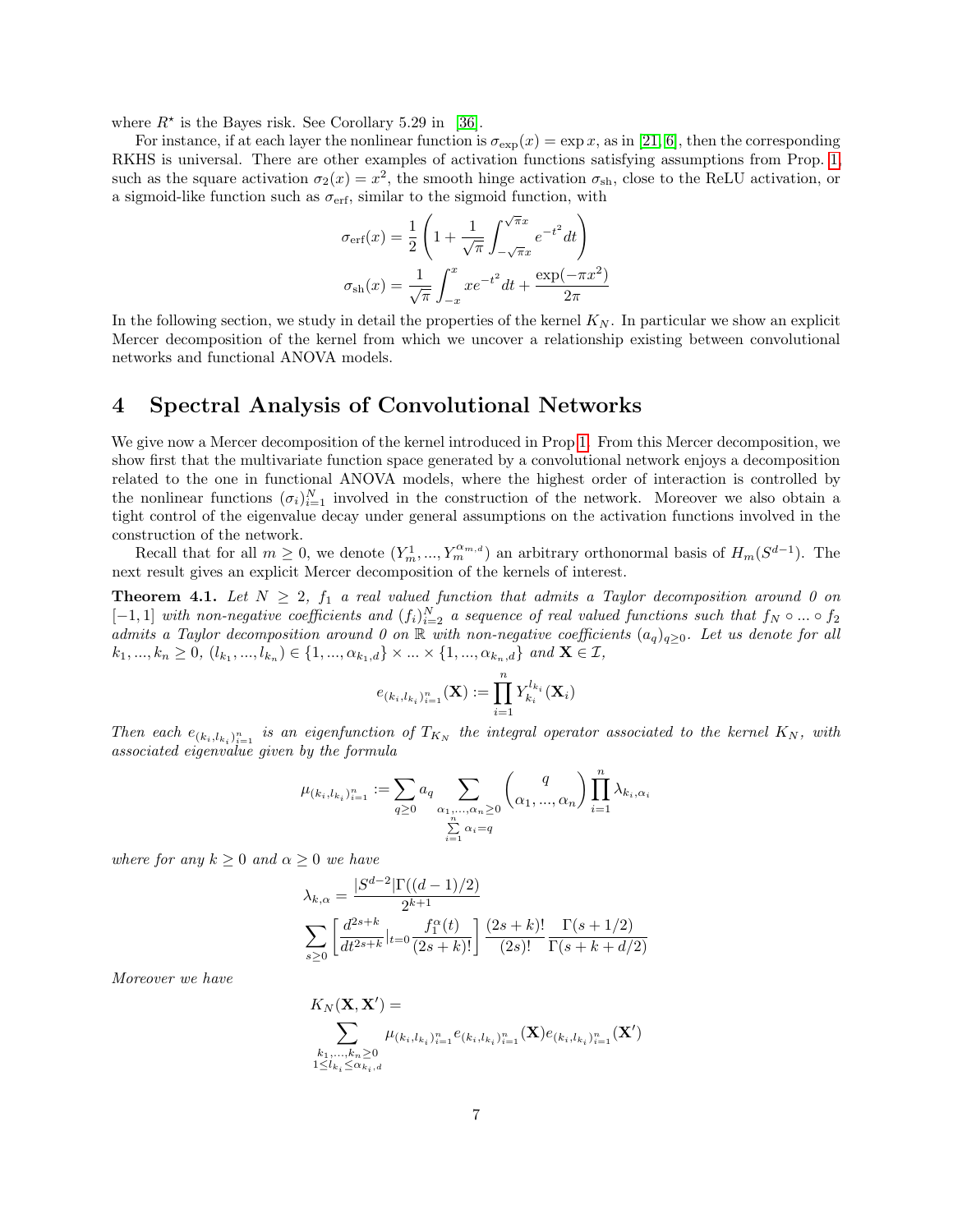#### where the convergence is absolute and uniform.

From this Mercer decomposition, we get a decomposition of the multivariate function generated by a convolutional network. This decomposition is related to the one in functional ANOVA models. But first let us introduce useful notations. Let us denote

$$
L_2^{d\sigma_{d-1}}(S^{d-1})=\{1\}\bigoplus L_{2,0}^{d\sigma_{d-1}}(S^{d-1})
$$

where  $L_{2,0}^{d\sigma_{d-1}}(S^{d-1})$  is the subspace orthogonal to  $\{1\}$ . Thus we have

$$
\bigotimes_{i=1}^{n} L_2^{d\sigma_{d-1}}(S^{d-1}) = \bigotimes_{i=1}^{n} [\{1\} \bigoplus L_{2,0}^{d\sigma_{d-1}}(S^{d-1})].
$$

Identify the tensor product of  $\{1\}$  with any Hilbert space with that Hilbert space itself, then  $\bigotimes_{i=1}^n L_2^{d\sigma_{d-1}}(S^{d-1})$ is the direct sum of all the subspaces of the form  $L_{2,0}^{d\sigma_{d-1}}(\mathbf{X}_{j_1})\otimes...\otimes L_{2,0}^{d\sigma_{d-1}}(\mathbf{X}_{j_k})$  and  $\{1\}$  where  $\{j_1,...,j_k\}$ is a subset of  $\{1, ..., n\}$  and the subspaces in the decomposition are all orthogonal to each other.

In fact, the function space generated by a convolutional network is a subset of  $\bigotimes_{i=1}^n L_2^{d\sigma_{d-1}}(S^{d-1})$  which selects only few orthogonal components in the decomposition of  $\bigotimes_{i=1}^n L_2^{d\sigma_{d-1}}(S^{d-1})$  described above and allows only few interactions between the covariates. Moreover, the highest order of interactions can be controlled by the depth of the network. Indeed, in the following proposition, we show that the eigenvalues  $(\mu_{(k_i, l_{k_i})_{i=1}^n})$  obtained from the Mercer decomposition vanish as soon as the interactions are large enough relatively to the network depth [\[29\]](#page-14-4).

<span id="page-7-0"></span>**Proposition 4.1.** Let  $N \geq 2$ ,  $f_1$  a real-valued function admitting a Taylor decomposition around 0 on  $[-1, 1]$  with non-negative coefficients and  $f_N \circ ... \circ f_2$  a polynomial of degree  $D \geq 1$ . Then, denoting  $d^* := \min(D, n)$ , we have that  $\mu_{(k_i, l_{k_i})_{i=1}^n} = 0$ , as soon as  $|\{i : k_i \neq 0\}| > d^*$ , and, for any  $f \in \mathcal{F}_{(\sigma_i)_{i=1}^n}$ ,  $q > d^*$  and  $\{j_1, ..., j_q\} \subset \{1, ..., n\}$ , we have

$$
f\in \left( L_{2,0}^{d\sigma_{d-1}}(\mathbf{X}_{j_1})\otimes ... \otimes L_{2,0}^{d\sigma_{d-1}}(\mathbf{X}_{j_q}) \right)^{\perp}.
$$

From this observation, we are able to characterize the function space of a convolutional network following the same strategy as functional ANOVA models, but allowing the main effects to live in an Hilbert space which may not necessarily be a RKHS of univariate functions. We shall refer to such decompositions as ANOVA-like decompositions to underscore both their similarity and their difference with functional ANOVA decompositions.

**Definition 4.1. ANOVA-like Decomposition** Let f a real valued function defined on  $\mathcal{I}$ . We say that f admits an ANOVA-like decomposition of order r if f can be written as

$$
f(\mathbf{X}_1, ..., \mathbf{X}_n) = C + \sum_{k=1}^r \sum_{\substack{A \subset \{1, ..., n\} \\ |A| = k}} f_A(\mathbf{X}_A)
$$

where C is a constant, for all  $k \in \{1,r\}$  and for  $A = \{j_1,...,j_k\} \subset \{1,...,n\}$   $\mathbf{X}_A = (\mathbf{X}_{j_1},...,\mathbf{X}_{j_k}),$   $f_A \in$  $L_{2,0}^{d\sigma_{d-1}}(\mathbf{X}_{j_1})\otimes...\otimes L_{2,0}^{d\sigma_{d-1}}(\mathbf{X}_{j_k})$  and the decomposition is unique.

Here the main effects live in  $L_{2,0}^{d\sigma_{d-1}}(S^{d-1})$  which is a Hilbert space of multivariate functions. Thanks to Prop. [4.1,](#page-7-0) any function generated by a convolutional network admits an ANOVA-like decomposition, where the highest order of interactions is at most  $d^*$  and it is completely determined by the functions  $(\sigma_i)_{i=1}^N$ . Moreover even if the degree  $D$  is arbitrarily large, the highest order of interaction cannot be bigger than  $n$ .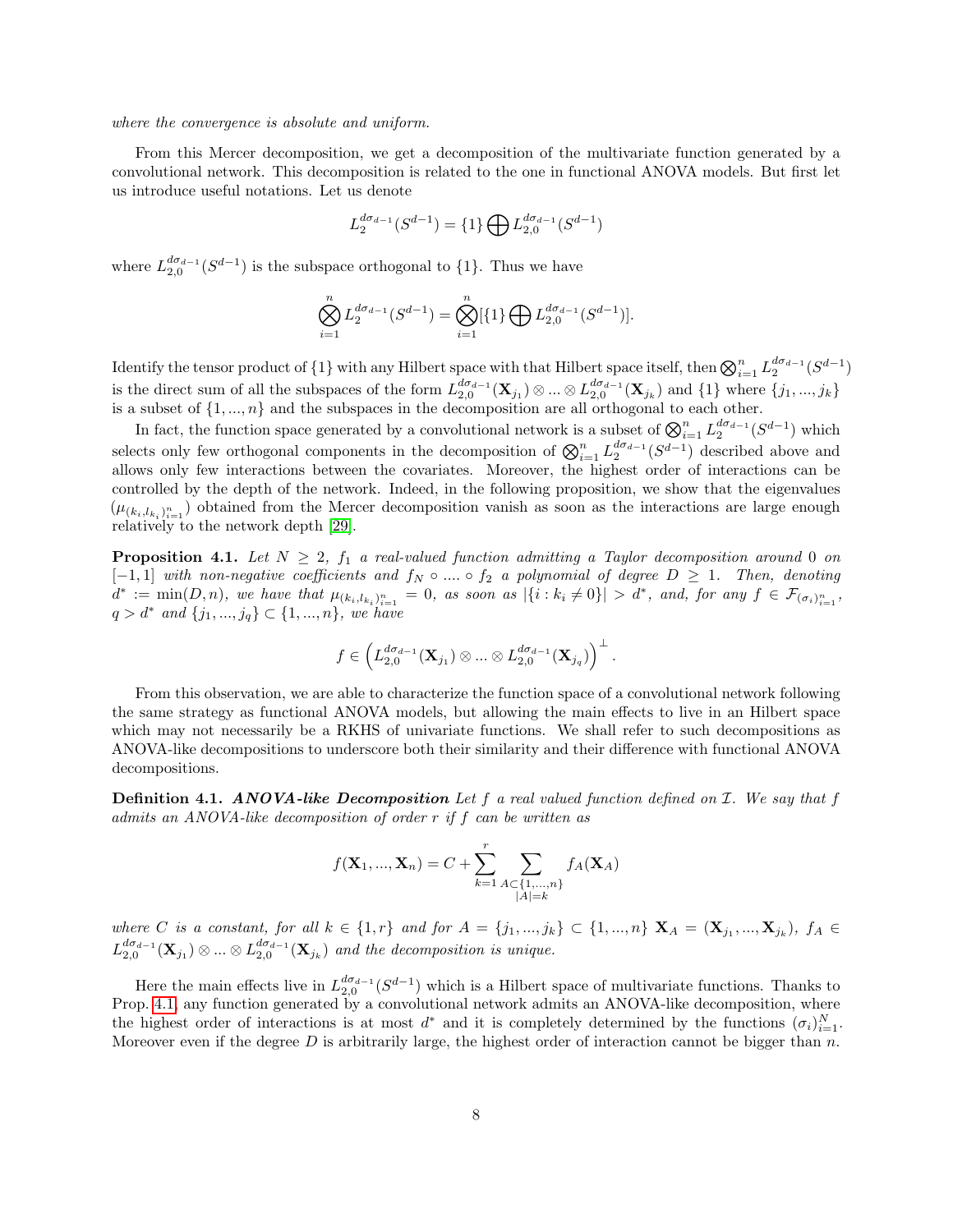**Example.** For any convolutional network such that  $\sigma_1$  admits a Taylor decomposition around 0 on [−1, 1] (as in tanh and other nonlinear activations), and  $(\sigma_i)_{i=2}^N$ , are quadratic functions, the highest order of interaction allowed by the network is upper bounded by  $d^* \leq \min(2^{N-1}, n)$ .

Finally, from the Mercer decomposition, we can control the eigenvalue decay under general assumptions on the activations. Assume that  $N \geq 2$  and that  $f_1$  is a function, admitting a Taylor decomposition on  $[-1, 1]$ , with non-negative coefficients  $(b_m)_{m>0}$ . Let us now show a first control of the  $(\lambda_{m,\alpha})_{m,\alpha}$  introduced in Theorem [4.1.](#page-6-0)

<span id="page-8-0"></span>**Proposition 4.2.** If there exist  $1 > r > 0$  and  $0 < c_2 \leq c_1$  constants such that for all  $m \geq 0$ 

$$
c_2r^m \le b_m \le c_1r^m
$$

then for all  $\alpha \geq 1$ , there exist  $C_{1,\alpha}$  and  $C_{2,\alpha} > 0$ , constants depending only on  $\alpha$ , and d such that for all  $m \geq 0$ 

$$
C_{2,\alpha} \left(\frac{r}{4}\right)^m \le \lambda_{m,\alpha} \le C_{1,\alpha} (m+1)^{\alpha-1} r^m
$$

We can now provide a tight control of the positive eigenvalues of the integral operator  $T_{K_N}$  associated with the kernel  $K_N$  sorted in a non-increasing order with their multiplicities which is exactly the ranked sub sequence of positive eigenvalues in  $(\mu_{(k_i, l_{k_i})_{i=1}^n})$ .

<span id="page-8-1"></span>**Proposition 4.3.** Let us assume that  $f_N \circ ... \circ f_2$  is a polynomial of degree  $D \ge 1$  and let  $d^* := \min(D, n)$ . Let  $(\mu_m)_{m=0}^M$  be the positive eigenvalues of the integral operator  $T_{K_N}$  associated to the kernel  $K_N$  ranked in a non-increasing order with their multiplicities, where  $M \in \mathbb{N} \cup \{+\infty\}$ . Under the same assumptions of Prop. [4.2](#page-8-0) we have  $M = +\infty$  and there exists  $C_3, C_4 > 0$  and  $0 < \gamma < q$  constants such that for all  $m \geq 0$ :

$$
C_4 e^{-qm^{\frac{1}{(d-1)d^*}}} \le \mu_m \le C_3 e^{-\gamma m^{\frac{1}{(d-1)d^*}}}
$$

Thanks to this control, we obtain in the next section the convergence rate for the regularized least-squares estimator on a non-trivial set of distributions, for the class of RKHS introduced earlier. Moreover, in some situations, we show that these convergence rates are actually minimax optimal from a nonparametric learning viewpoint.

### 5 Regularized Least-Squares for CNNs

We consider the standard nonparametric learning framework [\[17,](#page-13-11) [36\]](#page-14-7), where the goal is to learn, from independent and identically distributed examples  $\mathbf{z} = \{(x_1, y_1), \ldots, (x_\ell, y_\ell)\}\)$  drawn from an unknown distribution  $\rho$  on  $Z := \mathcal{I} \times \mathcal{Y}$ , a functional dependency  $f_{\mathbf{z}} : \mathcal{I} \to \mathcal{Y}$  between input  $x \in \mathcal{I}$  and output  $y \in \mathcal{Y}$ . The joint distribution  $\rho(x, y)$ , the marginal distribution  $\rho<sub>I</sub>$ , and the conditional distribution  $\rho(.|x)$ , are related through  $\rho(x, y) = \rho(x)\rho(y|x)$ . We call  $f_{\mathbf{z}}$  the learning method or the estimator and the learning algorithm is the procedure that, for any sample size  $\ell \in \mathbb{N}$  and training set  $\mathbf{z} \in \mathbb{Z}^{\ell}$  yields the learned function or estimator  $f_{\mathbf{z}}$ . Here we assume that  $\mathcal{Y} \subset \mathbb{R}$ , and given a function  $f : \mathcal{I} \to \mathcal{Y}$ , the ability of f to describe the distribution  $\rho$ is measured by its expected risk

$$
R(f) := \int_{\mathcal{I}\times\mathcal{Y}} (f(x) - y)^2 d\rho(x, y) . \tag{9}
$$

The minimizer over the space of measurable  $\mathcal{Y}$ -valued functions on  $\mathcal{I}$  is

$$
f_{\rho}(x) := \int_{\mathcal{Y}} y d\rho(y|x) . \tag{10}
$$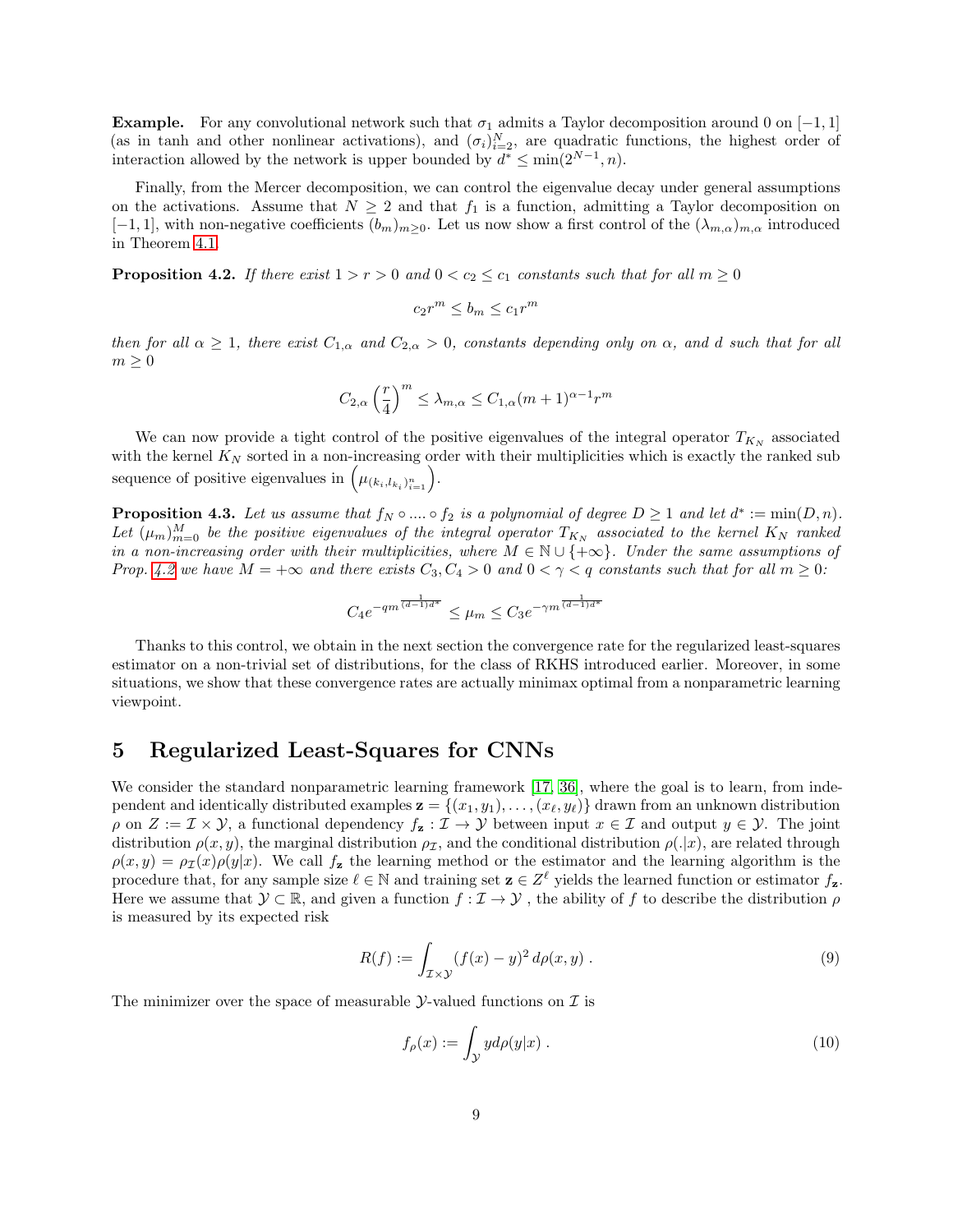We seek to characterize, with high probability, how close  $R(f_{\rm z})$  is to  $R(f_{\rm o})$ . Let us now consider the regularized least-squares estimator (RLS). Consider as hypothesis space a Hilbert space H of functions  $f: \mathcal{I} \to \mathcal{Y}$ . For any regularization parameter  $\lambda > 0$  and training set  $\mathbf{z} \in \mathcal{Z}^{\ell}$ , the RLS estimator  $f_{H,\mathbf{z},\lambda}$  is the solution of

$$
\min_{f \in H} \left\{ \frac{1}{\ell} \sum_{i=1}^{\ell} (f(x_i) - y_i)^2 + \lambda \|f\|_H^2 \right\} \,. \tag{11}
$$

In the following we consider the specific estimators obtained from the RKHS-s introduced in Prop. [1.](#page-5-0) But before stating the statistical bounds we have obtained, we recall basic definitions in order to clarify what we mean by asymptotic upper rate, lower rate and minimax rate optimality, following [\[9\]](#page-13-12). We want to track the precise behavior of these rates and the effects of adding layers in a convolutional network. More precisely, we consider a class of Borel probability distributions  $P$  on  $\mathcal{I} \times \mathbb{R}$  satisfying basic general assumptions. We consider rates of convergence according to the  $L_2^{d\rho_{\mathcal{I}}}$  norm denoted  $\|\. \|_{\rho}$ .

<span id="page-9-0"></span>**Definition 5.1.** (Upper Rate of Convergence) A sequence  $(a_\ell)_{\ell \geq 1}$  of positive numbers is called upper rate of convergence in  $L_2^{d\rho_{\mathcal{I}}}$  norm over the model P, for the sequence of estimated solutions  $(f_{\mathbf{z},\lambda_\ell})_{\ell\geq 1}$  using regularization parameters  $(\lambda_\ell)_{\ell \geq 0}$  if

$$
\lim_{\tau \to +\infty} \lim \sup_{\ell \to \infty} \sup_{\rho \in \mathcal{P}} \rho^{\ell} \left( \mathbf{z} : \| f_{\mathbf{z}, \lambda_{\ell}} - f_{\rho} \|_{\rho}^2 > \tau a_{\ell} \right) = 0
$$

**Definition 5.2.** (Minimax Lower Rate of Convergence) A sequence  $(w_{\ell})_{\ell>1}$  of positive numbers is called  $minimax$  lower rate of convergence in  $L_2^{d\rho_{\mathcal{I}}}$  norm over the model  $\mathcal P$  if

$$
\lim_{\tau \to 0^+} \lim_{\ell \to \infty} \inf_{f_{\mathbf{z}} \to \infty} \sup_{\rho \in \mathcal{P}} \rho^{\ell} \left( \mathbf{z} : \|f_{\mathbf{z}} - f_{\rho}\|_{\rho}^2 > \tau w_{\ell} \right) = 1
$$

where the infimum is taken over all measurable learning methods with respect to  $\mathcal{P}$ .

We call such sequences  $(w_\ell)_{\ell \geq 1}$  (minimax) lower rates. Every sequence  $(\hat{w}_\ell)_{\ell \geq 1}$  which decreases at least with the same speed as  $(w_{\ell})_{\ell\geq 1}$  is also a lower rate for this set of probability measures and on every larger set of probability measures at least the same lower rate holds. The meaning of a lower rate  $(w_\ell)_{\ell>1}$  is that no measurable learning method can achieve a  $L_2^{d\rho_{\mathcal{I}}}(\mathcal{I})$ -convergence rate  $(a_\ell)_{\ell \geq 1}$  in the sense of Definition [5.1](#page-9-0) decreasing faster than  $(w_{\ell})_{\ell \geq 1}$ . In the case where the convergence rate of the sequence coincides with the minimax lower rates, we say that it is optimal in the minimax sense from a nonparametric learning viewpoint.

**Setting.** Here the hypothesis space considered is the RKHS  $H_N$  associated to the Kernel  $K_N$  introduced in Prop. [1](#page-5-0) where,  $N \geq 2$ ,  $f_1$  a function which admits a Taylor decomposition on [−1, 1] with non-negative coefficients  $(b_m)_{m\geq 0}$  and  $(f_i)_{i=2}^N$  a sequence of real valuated functions such that  $g := f_N \circ ... \circ f_2$  admits a Taylor decomposition on  $\mathbb R$  with non-negative coefficients. In the following, we denote by  $T_{\rho_{\mathcal{I}}}$  the integral operator on  $L_2^{d\rho_{\mathcal{I}}}(\mathcal{I})$  associated with  $K_N$  defined as

$$
T_{\rho_{\mathcal{I}}} : L_2^{d\rho_{\mathcal{I}}}(\mathcal{I}) \rightarrow L_2^{d\rho_{\mathcal{I}}}(\mathcal{I}) f \rightarrow \int_{\mathcal{I}} K_N(x,\cdot) f(x) d\rho_{\mathcal{I}}(x)
$$

Let us now introduce the general assumptions on the class of probability measures considered. Let us denote  $dP := \otimes_{i=1}^n d\sigma_{d-1}$  and for  $\omega \geq 1$ , we denote by  $\mathcal{W}_{\omega}$  the set of all probability measures  $\nu$  on  $\mathcal I$  satisfying  $\frac{d\nu}{dP} < \omega$ . Furthermore, we introduce for a constant  $\omega \geq 1 > h > 0$ ,  $\mathcal{W}_{\omega,h} \subset \mathcal{W}_{\omega}$  the set of probability measures  $\mu$  on  $\mathcal I$  which additionally satisfy  $\frac{d\nu}{dP} > h$ .

Assumptions 5.1. Probability measures on  $\mathcal{I}\times\mathcal{Y}$ : Let  $B, B_{\infty}, L, \sigma > 0$  be some constants and  $0 < \beta \leq 2$ a parameter. We denote by  $\mathcal{F}_{B,B_{\infty},L,\sigma,\beta}(\mathcal{P})$  the set of all probability measures  $\rho$  on  $\mathcal{I}\times\mathcal{Y}$  with the following properties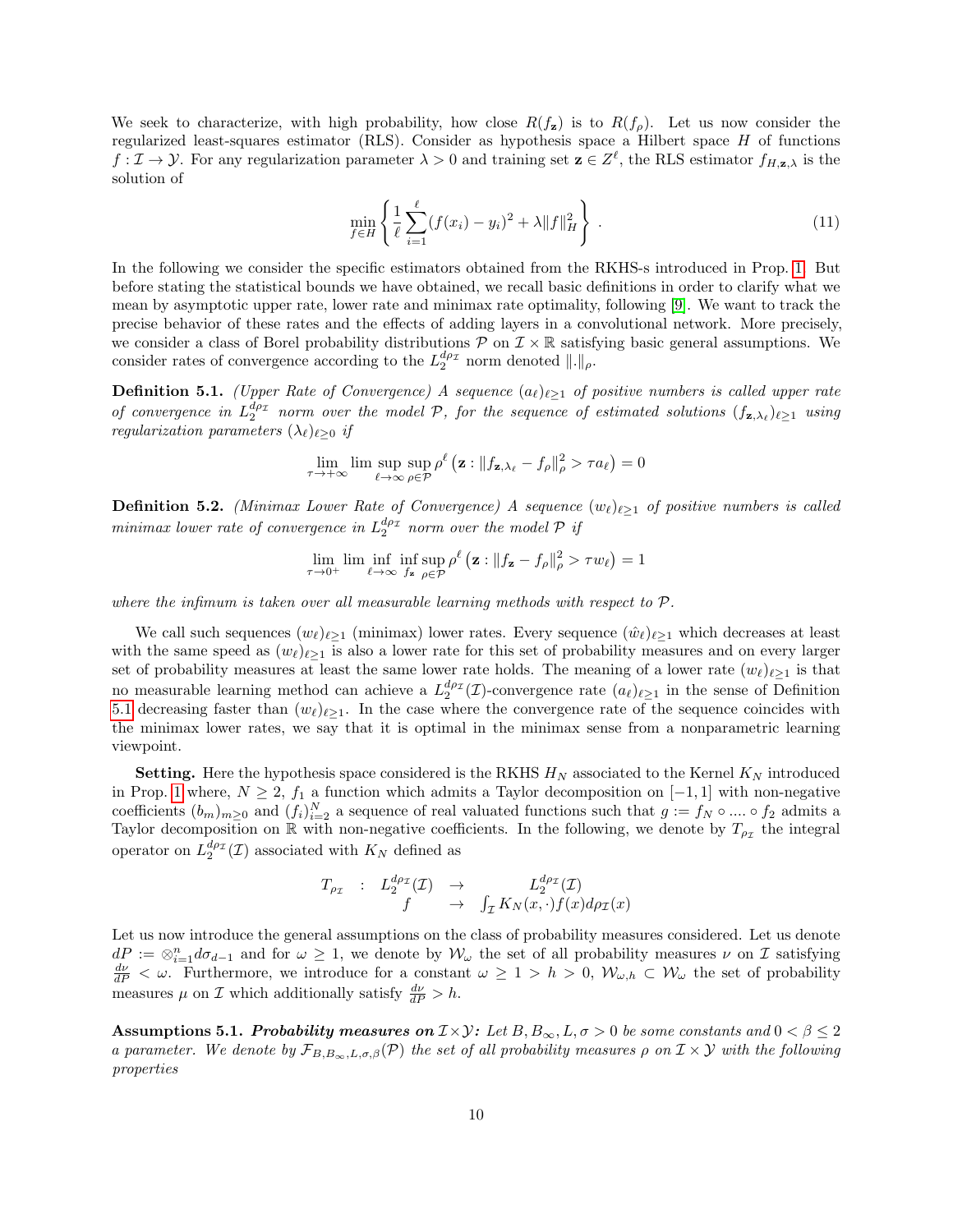- $\rho_{\mathcal{I}} \in \mathcal{P}, \int_{\mathcal{I}\times\mathcal{Y}} y^2 d\rho(x, y) < \infty$  and  $||f_{\rho}||_I^2$  $\frac{2}{L_{\infty}^{d\rho_{\mathcal{I}}}} \leq B_{\infty}$
- there exists  $g \in L_2^{d_{\rho_\mathcal{I}}}(\mathcal{I})$  such that  $f_\rho = T_{\rho_\mathcal{I}}^{\beta/2} g$  and  $||g||_\rho^2 \leq B$
- there exist  $\sigma > 0$  and  $L > 0$  such that  $\int_{\mathcal{Y}} |y f_{\rho}(x)|^m d\rho(y|x) \leq \frac{1}{2} m! L^{m-2}$

A sufficient condition for the last assumption is that  $\rho$  is concentrated on  $\mathcal{I} \times [-M, M]$  for some constant  $M > 0$ . In the following we denote  $\mathcal{G}_{\omega,\beta} := \mathcal{F}_{B,B_{\infty},L,\sigma,\beta}(\mathcal{W}_{\omega})$  and  $\mathcal{G}_{\omega,h,\beta} := \mathcal{F}_{B,B_{\infty},L,\sigma,\beta}(\mathcal{W}_{\omega,h}).$ 

Remark 1. Note that we do not make any assumption on the set of distributions related to the eigenvalue decay. Indeed, the control of the eigenvalue decay obtained in Proposition [4.3](#page-8-1) allows us to define a non-trivial set of distributions adapted to these kernels.

The main result of this paper is given in the following theorem. See [\[29\]](#page-14-4) for details.

<span id="page-10-0"></span>**Theorem 5.1.** Let us assume there exists  $1 > r > 0$  and  $c_1 > 0$  a constant such that  $(b_m)_{m \geq 0}$  satisfies for all  $m \geq 0$  we have  $b_m \leq c_1 r^m$ . Moreover let us assume that  $f_N \circ .... \circ f_2$  is a polynomial of degree  $D \geq 1$  and let us denote  $d^* := \min(D, n)$ . Let also  $w \ge 1$  and  $0 < \beta \le 2$ . Then there exists  $A, C > 0$  some constants independent of  $\beta$  such that for any  $\rho \in \mathcal{G}_{\omega,\beta}$  and  $\tau \geq 1$  we have:

• If  $\beta > 1$ , then for  $\lambda_{\ell} = \frac{1}{\ell^{1/\beta}}$  and  $\ell \ge \max\left(e^{\beta}, \left(\frac{A}{\beta^{(d-1)d^*}}\right)^{\frac{\beta}{\beta-1}} \tau^{\frac{2\beta}{\beta-1}} \log(\ell)^{\frac{(d-1)d^*\beta}{\beta-1}}\right)$ , with a  $\rho^{\ell}$ -probability  $\geq 1 - e^{-4\tau}$  it holds

$$
||f_{H_N, \mathbf{z}, \lambda_\ell} - f_\rho||_\rho^2 \leq 3C\tau^2 \frac{\log(\ell)^{(d-1)d^*}}{\ell}
$$

• If  $\beta = 1$ , then for  $\lambda_{\ell} = \frac{\log(\ell)^{\mu}}{\ell}$  $\frac{(\ell)^{\mu}}{\ell}$ ,  $\mu > (d-1)d^* > 0$  and  $\ell \ge \max\left(\exp\left((A\tau)^{\frac{1}{\mu-(d-1)d^*}}\right), e^1 \log(\ell)^{\mu}\right)$ , with a  $\rho^{\ell}$ -probability  $\geq 1 - e^{-4\tau}$  it holds

$$
||f_{H_N, \mathbf{z}, \lambda_\ell} - f_\rho||_\rho^2 \leq 3C\tau^2 \frac{\log(\ell)^\mu}{\ell^\beta}
$$

• If  $\beta < 1$ , then for  $\lambda_{\ell} = \frac{\log(\ell) \frac{(d-1)d^*}{\beta}}{\ell}$  $\frac{\frac{a-1}{\beta}}{\ell}$  and  $\ell \geq \max\left(\exp\left((A\tau)^{\frac{\beta}{(d-1)d^*(1-\beta)}}\right), e^1\log(\ell)^{\frac{(d-1)d^*}{\beta}}\right)$ , with a  $\rho^{\ell}$ -probability  $\geq 1 - e^{-4\tau}$  it holds

$$
||f_{H_N, \mathbf{z}, \lambda_\ell} - f_\rho||_\rho^2 \leq 3C\tau^2 \frac{\log(\ell)^{(d-1)d^*}}{\ell^\beta}
$$

Remark 2. It is worth noting that the convergence rates obtained here do not depend on the number of parameters considered in the network which may be much larger than the input dimension. Indeed, here we show that even on the largest possible function space generated by convolutional networks, learning from data can still happen.

In fact from the above theorem, we can deduce asymptotic upper rate of convergence. Indeed we have

$$
\lim_{\tau \to +\infty} \lim \sup_{\ell \to \infty} \sup_{\rho \in \mathcal{G}_{\omega,\beta}} \rho^{\ell} \left( \mathbf{z} : \| f_{\mathbf{z},\lambda_{\ell}} - f_{\rho} \|_{\rho}^2 > \tau a_{\ell} \right) = 0
$$

if one of the following conditions hold

•  $\beta > 1$ ,  $\lambda_{\ell} = \frac{1}{\ell^{1/\beta}}$  and  $a_{\ell} = \frac{\log(\ell)^{(d-1)d^*}}{\ell}$  $\ell$ •  $\beta = 1, \ \lambda_\ell = \frac{\log(\ell)^\mu}{\ell}$  $\frac{(\ell)^{\mu}}{\ell}$  and  $a_{\ell} = \frac{\log(\ell)^{\mu}}{\ell}$  $\frac{(\ell)^{\mu}}{\ell}$  for  $\mu > (d-1)d^* > 0$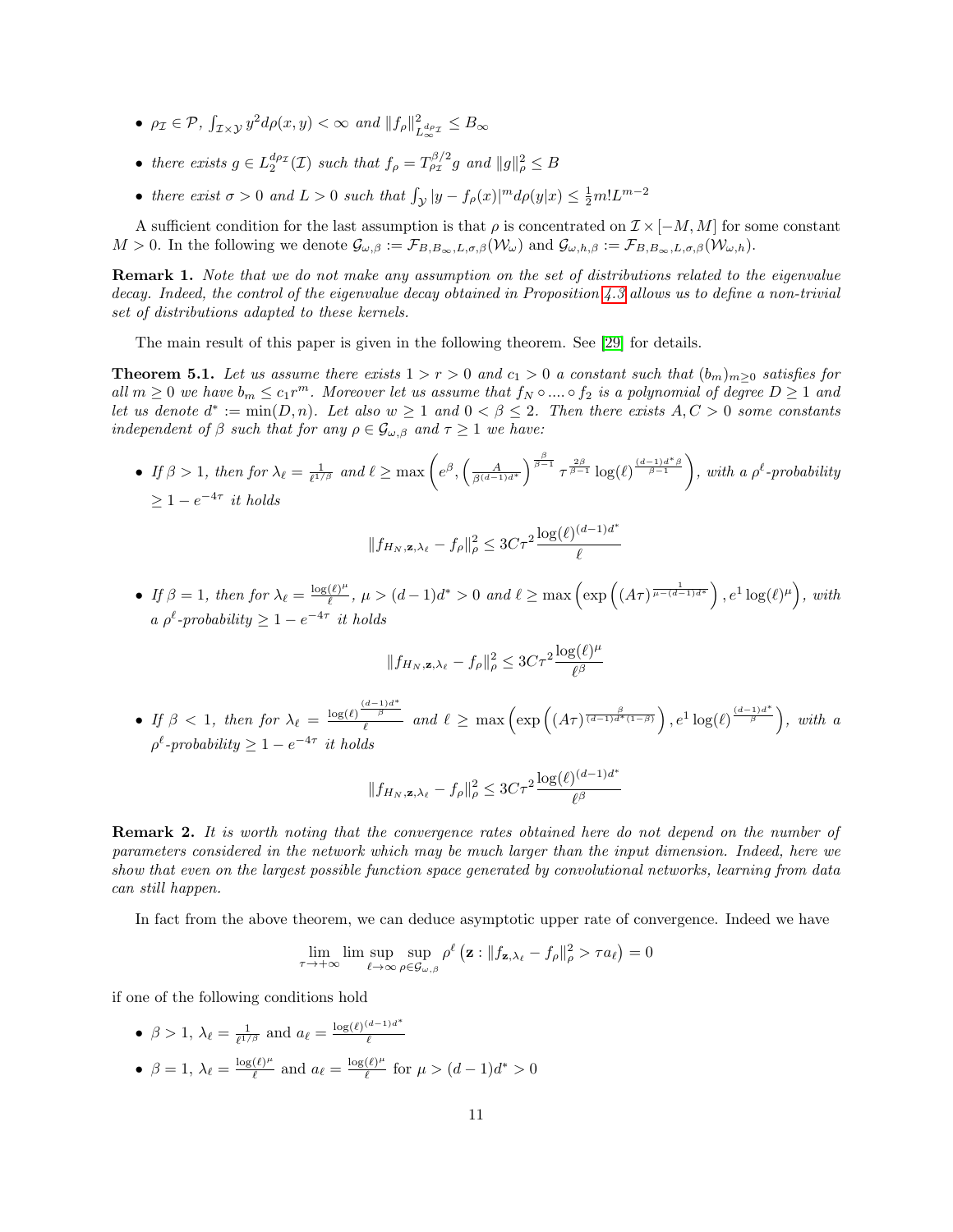• 
$$
\beta < 1, \lambda_{\ell} = \frac{\log(\ell) \frac{(d-1)d^*}{\beta}}{\ell}
$$
 and  $a_{\ell} = \frac{\log(\ell)^{(d-1)d^*}}{\ell^{\beta}}$ 

In order to investigate the optimality of the convergence rates, let us take a look at the lower rates.

<span id="page-11-0"></span>**Theorem 5.2.** Under the exact same assumptions of Theorem [5.1,](#page-10-0) and if we assume in addition that there exist a constant  $0 < c_2 < c_1$  such that for all  $m \geq 0$ :

$$
c_2r^m\leq b_m
$$

we have that for any  $0 < \beta \leq 2$  and  $\omega \geq 1 > h > 0$  such that  $\mathcal{W}_{\omega,h}$  is not empty

$$
\lim_{\tau \to 0^+} \lim \inf_{\ell \to \infty} \inf_{f_{\mathbf{z}} \in \mathcal{G}_{\omega,h,\beta}} \rho^{\ell} \left( \mathbf{z} : \|f_{\mathbf{z}} - f_{\rho}\|_{\rho}^2 > \tau w_{\ell} \right) = 1
$$

where

$$
w_\ell = \frac{\log(\ell)^{(d-1)d^*}}{\ell}
$$

The infimum is taken over all measurable learning methods with respect to  $\mathcal{G}_{\omega,h,\beta}$ .

Rate optimality. If the source condition is satisfied with  $\beta > 1$ , then the convergence rate of the regularized least-squares estimator stated in Theorem [5.1](#page-10-0) is optimal in the minimax sense from a nonparametric learning viewpoint [\[17,](#page-13-11) [9,](#page-13-12) [36\]](#page-14-7).

It is worthwhile to note that the rate is close to the known optimal rate for nonparametric regression with d-dimensional inputs, setting the dimension of the sub-images or patches to  $d$ 

$$
||f_{\mathbf{z},\lambda_{\ell}} - f_{\rho}||_{\rho}^2 \leq 3C\tau^2 \frac{\log(\ell)^{d-1}}{\ell}.
$$

This connection highlights that the dimension of the sub-images or patches drives the statistical rate of convergence in this regime.

Functional ANOVA. In [\[19\]](#page-13-4), the author establishes a similar result for a functional ANOVA models assuming that the main effects live in  $H^m([0,1])$ . Indeed, denoting  $d^*$  the highest order of interaction in the model, the regularized least-squares estimator enjoys a near-optimal rate of convergence, within a log factor of the optimal rate of convergence in one dimension

$$
||f_{\mathbf{z},\lambda_{\ell}}-f_{\rho}||_{\rho}^2 \leq 3C\tau^2 \left(\frac{\log(\ell)^{d^*-1}}{\ell}\right)^{\frac{2m}{2m+1}}.
$$

This correspondence brings to light how the construction underlying a convolutional network allows one to overcome the curse of dimensionality. The rates in Theorem [5.1](#page-10-0) highlight two important aspects of the behavior of CNNs. First, the highest order of interactions, given by the network depth, controls the statistical performance of such models. If the order is small, we obtain optimal rates which are close to the optimal rate for estimating multivariate functions in  $d$  dimensions where  $d$  is the patch size. Therefore we obtain learning rates which are almost free dimension.

Second, adding layers makes the eigenvalue decay decrease slower and as soon as  $\sigma_N \circ \cdots \circ \sigma_2$  are arbitrary polynomial functions with degrees higher than  $n$ , then the optimal rates will be exactly the same as the one obtain for a polynomial function of degree  $n$ . There is thus a regime in which adding layers does not affect the convergence rate of convergence, and allows the function space of target functions to grow. Indeed the eigenvalue decay gives a concrete notion of the complexity of the function space considered. Given an eigensystem  $(\mu_m)_{m\geq 0}$  and  $(e_m)_{m\geq 0}$  of positive eigenvalues and eigenfunctions respectively of the integral operator  $T_{K_N}$ , associated with the Kernel  $K_N$ , defined on  $L_2(\mathcal{I})$ , the RKHS  $H_N$  associated is defined as

$$
H_N = \left\{ f \in L_2(\mathcal{I}) : f = \sum_{m \ge 0} a_m e_m, \left( \frac{a_m}{\sqrt{\mu_m}} \right) \in \ell_2 \right\}
$$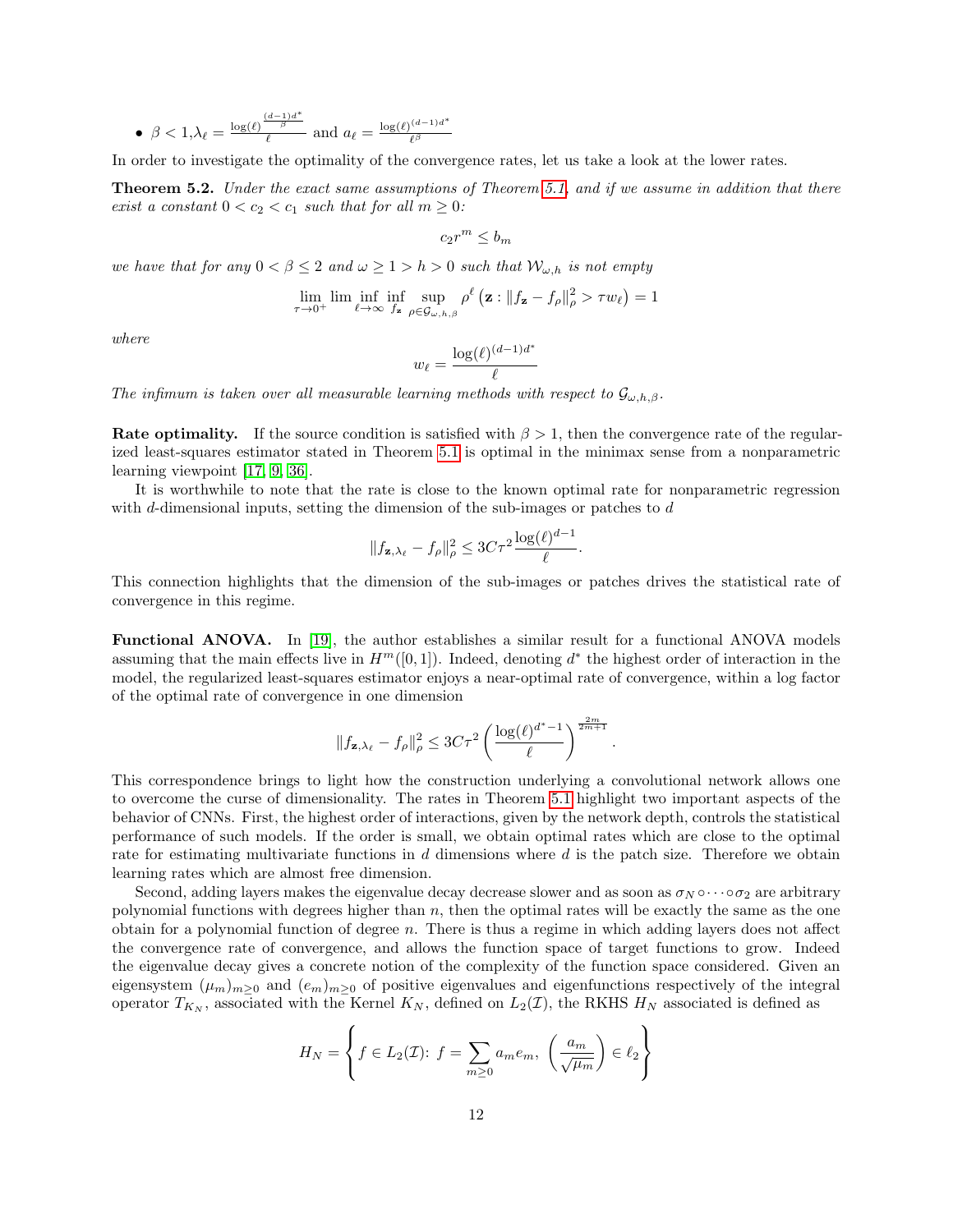endowed with the inner product  $\langle f, g \rangle = \sum_{m \geq 0} a_m b_m / \mu_m$ . From this definition, we see that, as the rate of decay of the eigenvalues of the integral operator gets slower, the RKHS gets larger. Therefore composing layers allows the function space generated by the network to grow and therefore allows the function space of the target function to grow, while the rates remain the same.

### 6 Related works

In [\[9\]](#page-13-12), the authors obtained optimal convergence rates of the regularized least-squares estimator for any RKHS yet given a hypothetical set of distributions. Indeed the authors consider a subset of the set of all the distributions for which the eigenvalue decay of the integral operator associated to the kernel is polynomial. This assumption may be too stringent or unsuited for the kernel we consider here. Recall that the eigenvalue decay we are dealing with here is geometric instead.

We show how to control the eigenvalue decay of the integral operator associated to the kernels introduced in Prop. [1](#page-5-0) under general assumptions on the activation functions. This control allows us to circumvent abstract assumptions stated in terms of sets of distributions leading to the desired eigenvalue decay as in [\[9\]](#page-13-12). Thus, thanks to the spectral characterization of the kernels we consider, we can actually put forth a non-trivial set of distributions for which the RLS estimator with the corresponding RKHS-s enjoys optimal convergence rates from a nonparametric learning viewpoint. Moreover, this set of distributions is independent of the choice of the RKHS (except for the source condition which can just be fixed). Therefore we are able to compare the convergence rates obtained for the different RKHS-s defined in Prop. [1](#page-5-0) on this set of distributions. In particular, we can compare convergence rates depending on different network depths.

In [\[3\]](#page-13-13), the author considers a single-hidden layer neural network with affine transforms and homogeneous functions acting on vectorial data. In this particular case, the author provides a detailed theoretical analysis of generalization performance. See e.g. [\[4,](#page-13-14) [1,](#page-13-15) [24\]](#page-14-11) for related classical approaches and [\[37,](#page-14-12) [38\]](#page-14-13) for more recent ones to analyze multi-layer perceptrons.

Recent works [\[5,](#page-13-16) [25\]](#page-14-14) studied various kinds of statistical bounds for multi-layer perceptrons. In [\[6\]](#page-13-3), statistical bounds for convolutional kernel networks are presented. These statistical bounds typically depend on the product of spectral norms of matrices stacking layer weights. When put in our context, these bounds do not involve the full eigenspectrum of the integral operator associated with each layer.

We focused here on multi-layer convolutional networks on images. With appropriate changes, a similar analysis can be carried out for signal data, with sub-signals/windows in place of sub-images/patches, and any lattice-structured data (including e.g. voxel data).

### 7 Conclusion.

We have presented an approach to convolutional networks that allowed us to draw connections to nonparametric statistics. In particular, we have brought to light a decomposition akin to a functional ANOVA decomposition that explains how a convolutional network models interactions between sub-images or patches of images. This correspondence allows us to interpret how a convolutional network overcomes the curse of dimensionality when learning from dense images. The extensions of our work beyond least-squares estimators would be an interesting venue for future work.

Acknowledgements. This work was developed during academic year 2018-2019, as M. Scetbon then with ENS Paris-Saclay was visiting Univ. Washington. We acknowledge support from NSF CCF-1740551, NSF DMS-1839371, CIFAR LMB, and faculty research awards.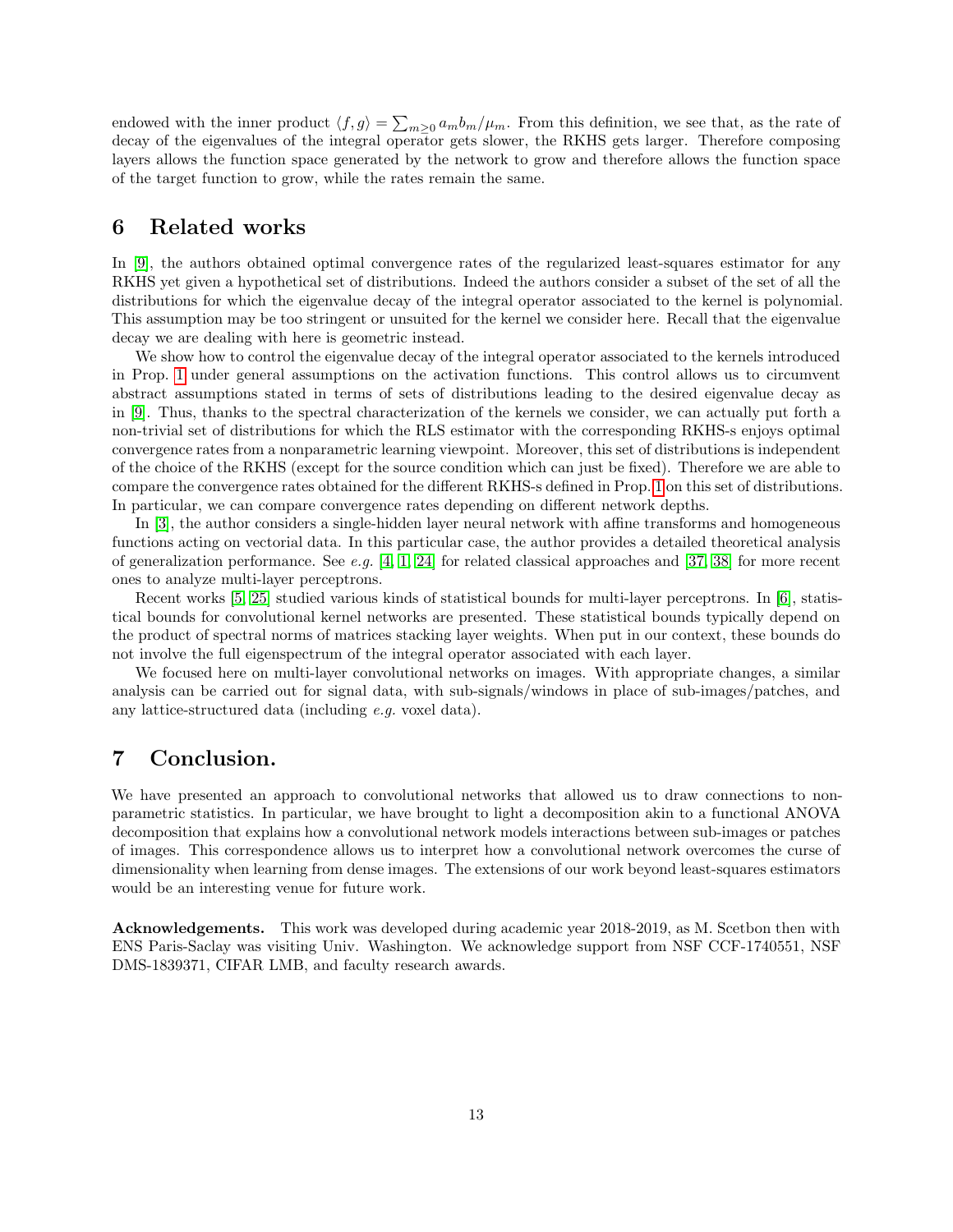## References

- <span id="page-13-15"></span>[1] M. Anthony and P. L. Bartlett. Neural Network Learning: Theoretical Foundations. Cambridge UP, New York, NY, USA, 2009.
- <span id="page-13-19"></span>[2] D. Azevedo and V. A. Menegatto. Sharp estimates for eigenvalues of integral operators generated by dot product kernels on the sphere. Journal of Approximation Theory, 177:57–68, 2014.
- <span id="page-13-13"></span>[3] F. Bach. Breaking the curse of dimensionality with convex neural networks. Journal of Machine Learning Research, 18(19):1–53, 2017.
- <span id="page-13-14"></span>[4] A. R. Barron. Approximation and estimation bounds for artificial neural networks. Machine Learning, 14(1):115–133, Jan 1994.
- <span id="page-13-16"></span>[5] P. L. Bartlett, D. J. Foster, and M. J. Telgarsky. Spectrally-normalized margin bounds for neural networks. In Advances in Neural Information Processing Systems, 2017.
- <span id="page-13-3"></span>[6] A. Bietti and J. Mairal. Invariance and stability of deep convolutional representations. In Advances in Neural Information Processing Systems, 2017.
- <span id="page-13-10"></span>[7] S. Boucheron, O. Bousquet, and G. Lugosi. Theory of classification: A survey of some recent advances. ESAIM: probability and statistics, 9:323–375, 2005.
- <span id="page-13-2"></span>[8] J. Bruna and S. Mallat. Invariant scattering convolution networks. IEEE Trans. Pattern Anal. Mach. Intell., 35(8):1872–1886, 2013.
- <span id="page-13-12"></span>[9] A. Caponnetto and E. De Vito. Optimal rates for the regularized least-squares algorithm. Foundations of Computational Mathematics, 7(3):331–368, 2007.
- <span id="page-13-9"></span>[10] C. Carmeli, E. D. Vito, A. Toigo, and V. Umanit`a. Vector valued reproducing kernel Hilbert spaces and universality. Analysis and Applications, 08(01):19–61, 2010.
- <span id="page-13-18"></span>[11] A. Christmann and I. Steinwart. Universal kernels on non-standard input spaces. In Advances in neural information processing systems, 2010.
- <span id="page-13-17"></span>[12] F. Cucker and S. Smale. On the mathematical foundations of learning. Bulletin of the American mathematical society, 39(1):1–49, 2002.
- <span id="page-13-8"></span>[13] C. Efthimiou and C. Frye. Spherical harmonics in p dimensions. World Scientific, 2014.
- <span id="page-13-7"></span>[14] G. B. Folland. A course in abstract harmonic analysis. Chapman and Hall/CRC, 2016.
- <span id="page-13-0"></span>[15] K. Fukushima. Neocognitron: a self organizing neural network model for a mechanism of pattern recognition unaffected by shift in position. Biological cybernetics, 36(4):193, 1980.
- <span id="page-13-6"></span>[16] I. Goodfellow, Y. Bengio, and A. Courville. Deep Learning. The MIT Press, 2016.
- <span id="page-13-11"></span>[17] L. Györfi, M. Kohler, A. Krzyzak, and H. Walk. A Distribution-Free Theory of Nonparametric Regression. Springer series in statistics. Springer, 2002.
- <span id="page-13-1"></span>[18] Y. LeCun, Y. Bengio, et al. Convolutional networks for images, speech, and time series. The handbook of brain theory and neural networks, 3361(10):1995, 1995.
- <span id="page-13-4"></span>[19] Y. Lin. Tensor product space ANOVA models. The Annals of Statistics, 28(3):734–755, 2000.
- <span id="page-13-5"></span>[20] J. Mairal, F. R. Bach, and J. Ponce. Sparse modeling for image and vision processing. Found. Trends Comput. Graph. Vis., 8(2-3):85–283, 2014.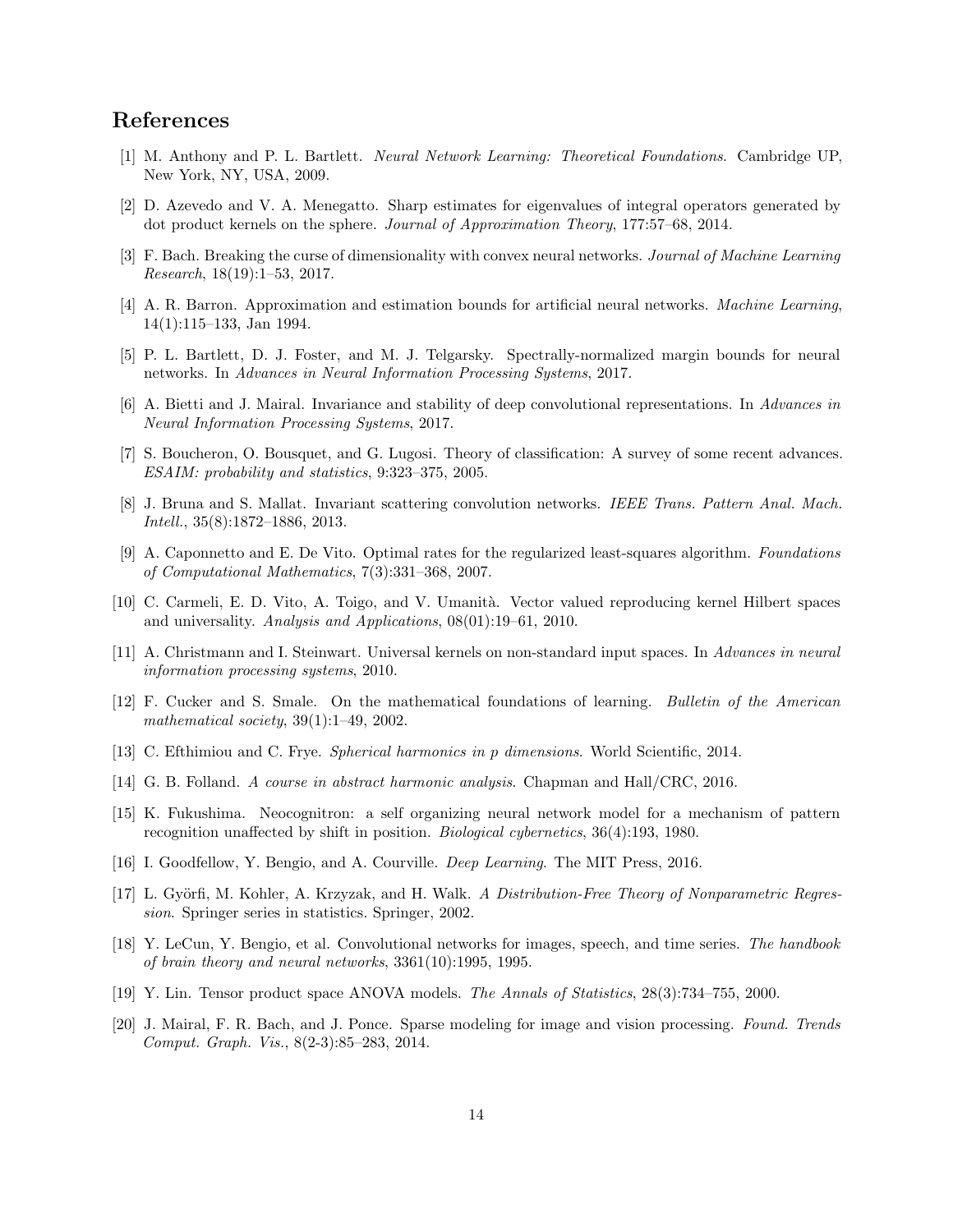- <span id="page-14-8"></span>[21] J. Mairal, P. Koniusz, Z. Harchaoui, and C. Schmid. Convolutional kernel networks. In Advances in neural information processing systems, pages 2627–2635, 2014.
- <span id="page-14-0"></span>[22] S. Mallat. Group invariant scattering. Communications on Pure and Applied Mathematics, 65(10):1331– 1398, 2012.
- <span id="page-14-1"></span>[23] S. Mallat. Understanding deep convolutional networks. Philosophical Transactions of the Royal Society A: Mathematical, Physical and Engineering Sciences, 374(2065):20150203, 2016.
- <span id="page-14-11"></span>[24] M. Mohri, A. Talwalkar, and A. Rostamizadeh. Foundations of machine learning. MIT Press Cambridge, MA, 2012.
- <span id="page-14-14"></span>[25] B. Neyshabur, S. Bhojanapalli, and N. Srebro. A PAC-bayesian approach to spectrally-normalized margin bounds for neural networks. In International Conference on Learning Representations, 2018.
- <span id="page-14-3"></span>[26] E. Oyallon, E. Belilovsky, S. Zagoruyko, and M. Valko. Compressing the input for CNN-s with the firstorder scattering transform. In Proceedings of the European Conference on Computer Vision (ECCV), 2018.
- <span id="page-14-2"></span>[27] T. Poggio and F. Anselmi. Visual Cortex and Deep Networks: Learning Invariant Representations. Computational Neuroscience Series. MIT Press, 2016.
- <span id="page-14-16"></span>[28] S. Saitoh. Integral transforms, reproducing kernels and their applications, volume 369. CRC Press, 1997.
- <span id="page-14-4"></span>[29] M. Scetbon and Z. Harchaoui. Harmonic decompositions of convolutional networks. CoRR, abs/2003.12756, 2020.
- <span id="page-14-15"></span>[30] M. Scetbon and Z. Harchaoui. Risk bounds for multi-layer perceptrons through spectra of integral operators, 2020.
- <span id="page-14-9"></span>[31] B. Schölkopf and A. J. Smola. *Learning with Kernels: support vector machines, regularization, opti*mization, and beyond. Adaptive computation and machine learning series. MIT Press, 2002.
- <span id="page-14-5"></span>[32] B. Simon. Trace ideals and their applications. AMS, 2010.
- <span id="page-14-6"></span>[33] S. Smale and D.-X. Zhou. Learning theory estimates via integral operators and their approximations. Constructive approximation, 26(2):153–172, 2007.
- <span id="page-14-10"></span>[34] B. K. Sriperumbudur, K. Fukumizu, and G. R. Lanckriet. Universality, characteristic kernels and rkhs embedding of measures. Journal of Machine Learning Research, 12(Jul):2389–2410, 2011.
- <span id="page-14-17"></span>[35] I. Steinwart. On the influence of the kernel on the consistency of support vector machines. *Journal of* machine learning research, 2(Nov):67–93, 2001.
- <span id="page-14-7"></span>[36] I. Steinwart and A. Christmann. Support vector machines. Springer Science & Business Media, 2008.
- <span id="page-14-12"></span>[37] Y. Zhang, J. D. Lee, and M. I. Jordan.  $\ell_1$ -regularized neural networks are improperly learnable in polynomial time. In International Conference on Machine Learning, 2016.
- <span id="page-14-13"></span>[38] Y. Zhang, P. Liang, and M. J. Wainwright. Convexified convolutional neural networks. In International Conference on Machine Learning, 2017.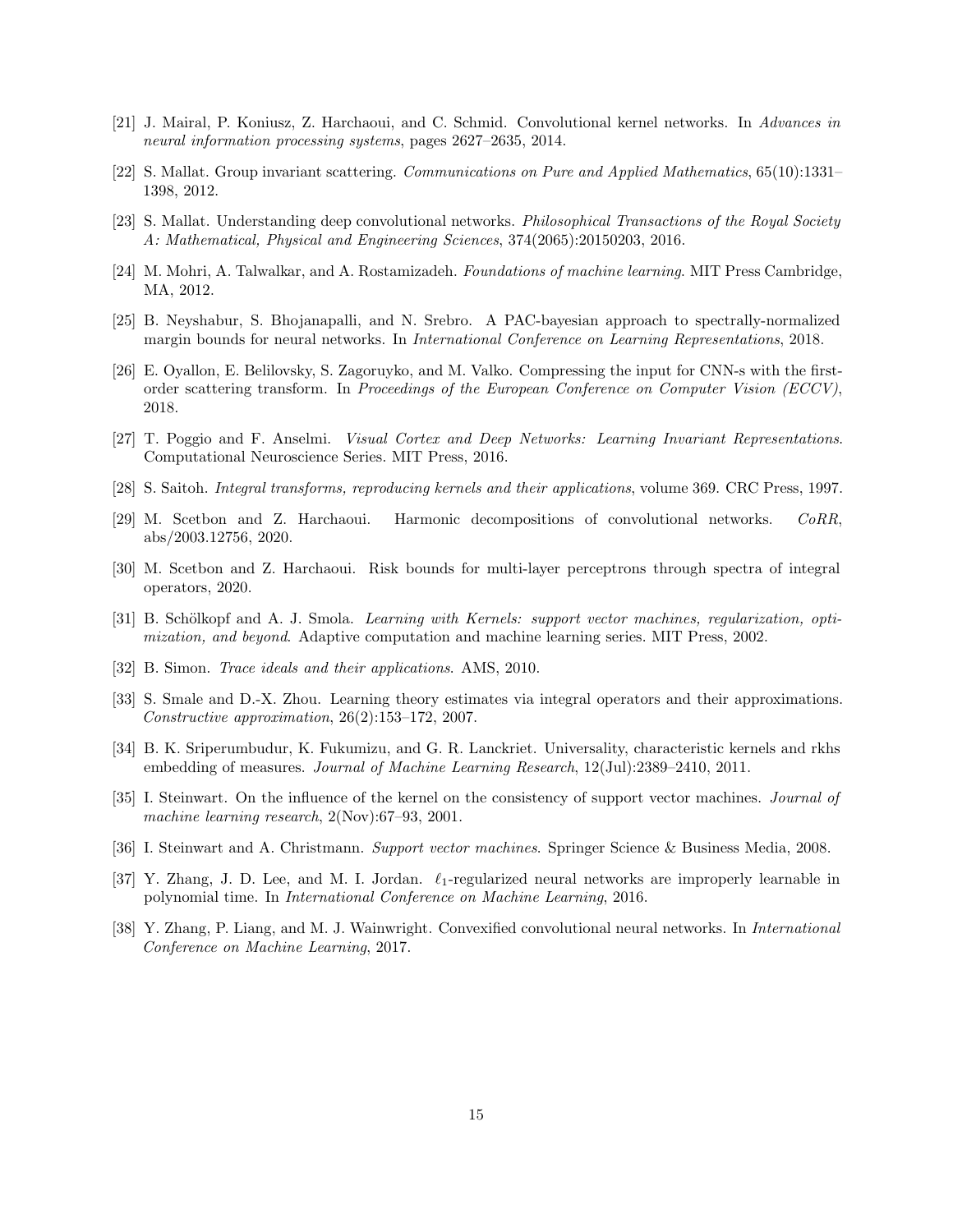In Section [A,](#page-16-0) we build a reproducing kernel Hilbert space (RKHS) related to the mapping associated with a convolutional network. We show that this RKHS we construct enjoys an universal approximation property. In Section [B,](#page-20-0) we exhibit a Mercer decomposition of this kernel and highlight the relationship between convolutional networks and tensor product ANOVA additive models. In Section [C](#page-29-0) we prove statistical performance bounds. Finally, in Sections [D-](#page-32-0)[E,](#page-33-0) we collect useful technical results and basic notions.

We first recall basic definitions and notions used throughout the proofs. Consider a class of Borel probability distributions  $P$  on  $\mathcal{I} \times \mathbb{R}$ . We shall state all statistical rates of convergence in  $L_2^{d\rho_{\mathcal{I}}}$  [\[36\]](#page-14-7).

**Definition .1.** (Upper Rate of Convergence) A sequence  $(a_\ell)_{\ell \geq 1}$  of positive numbers is called an upper rate of convergence in  $L_2^{d_{\rho_{\mathcal{I}}}}$  norm over the model P, for the sequence of estimates  $(f_{\mathbf{z},\lambda_\ell})_{\ell\geq 1}$  with the sequence of regularization parameters  $(\lambda_{\ell})_{\ell>0}$  if

$$
\lim_{\tau \to +\infty} \limsup_{\ell \to \infty} \sup_{\rho \in \mathcal{P}} \rho^{\ell} \left( \mathbf{z} : \| f_{\mathbf{z}, \lambda_{\ell}} - f_{\rho} \|_{\rho}^{2} > \tau a_{\ell} \right) = 0 \tag{12}
$$

**Definition .2.** (Minimax Lower Rate of Convergence) A sequence  $(w_{\ell})_{\ell \geq 1}$  of positive numbers is called  $minimax$  lower rate of convergence in  $L_2^{d\rho_{\mathcal{I}}}$  norm over the model  $\mathcal P$  if

$$
\lim_{\tau \to 0^+} \lim \inf_{\ell \to \infty} \inf_{f_{\mathbf{z}} \in \mathcal{P}} \rho^{\ell} \left( \mathbf{z} : \|f_{\mathbf{z}} - f_{\rho}\|_{\rho}^2 > \tau w_{\ell} \right) = 1
$$

where the infimum is taken over all measurable learning methods with respect to  $\mathcal{P}$ .

In order to obtain such rates, we ought to control the model complexity. In our case, this boils down to the control of the eigenvalue decay of the integral operator

$$
T_{K_N} : L_2(\mathcal{I}) \rightarrow L_2(\mathcal{I}) \rightarrow L_2(\mathcal{I})
$$
  

$$
f \rightarrow \int_{\mathcal{I}} K_N(x,.) f(x) \otimes_{i=1}^n d\sigma_{d-1}(x) .
$$

As  $K_N$  is bounded,  $T_{K_N}$  is self-adjoint, positive semi-definite and trace-class; see [\[9,](#page-13-12) [36\]](#page-14-7). The spectral theorem for compact operators implies that, for an for most countable index set  $I$ , a positive, decreasing sequence  $(\mu_i)_{i\in I} \in \ell_1(I)$  and a family  $(e_i)_{i\in I} \subset H_N$ , such that  $(\mu_i^{1/2} e_i)_{i\in I}$  is an orthonormal system in  $H_N$ and  $(e_i)_{i\in I}$  is an orthonormal system in  $L_2(\mathcal{I})$  with

$$
T_{K_N} = \sum_{i \in I} \mu_i \langle., e_i \rangle_{L_2(\mathcal{I})} e_i.
$$

In fact, we have an explicit formulation of the eigensystem associated with  $T_{K_N}$  which leads us to an explicit Mercer decomposition of the kernel of interest  $K_N$ . Moreover, in our case, the Mercer decomposition is in fact related to the Tensor-Product ANOVA decomposition in additive modeling and nonparametric learning [\[19\]](#page-13-4). Indeed any function generated by a convolutional network admits what we call an ANOVAlike Decomposition.

**Definition .3. ANOVA-like Decomposition** Let f a real valued function defined on  $I$ . We say that f admits an ANOVA-like Decomposition of order r if f can be written as

$$
f(\mathbf{X}_1, ..., \mathbf{X}_n) = C + \sum_{k=1}^r \sum_{\substack{A \subset \{1, ..., n\} \\ |A| = k}} f_A(x_A)
$$

where C is a constant, for all  $k \in \{1, ..., r\}$  and  $A = \{j_1, ..., j_k\} \subset \{1, ..., n\}$   $x_A = (x_{j_1}, ..., x_{j_k}), f_A \in$  $L_{2,0}^{d\sigma_{d-1}}(\mathbf{X}_{j_1})\otimes...\otimes L_{2,0}^{d\sigma_{d-1}}(\mathbf{X}_{j_k})$  and the decomposition is unique.

In the following, for any  $q \ge 1$  and set X if  $\mathbf{X} \in \mathcal{X}^q$ , we denote  $\mathbf{X} := (\mathbf{X}(i))_{i=1}^q$  where each  $\mathbf{X}(i) \in \mathcal{X}$ .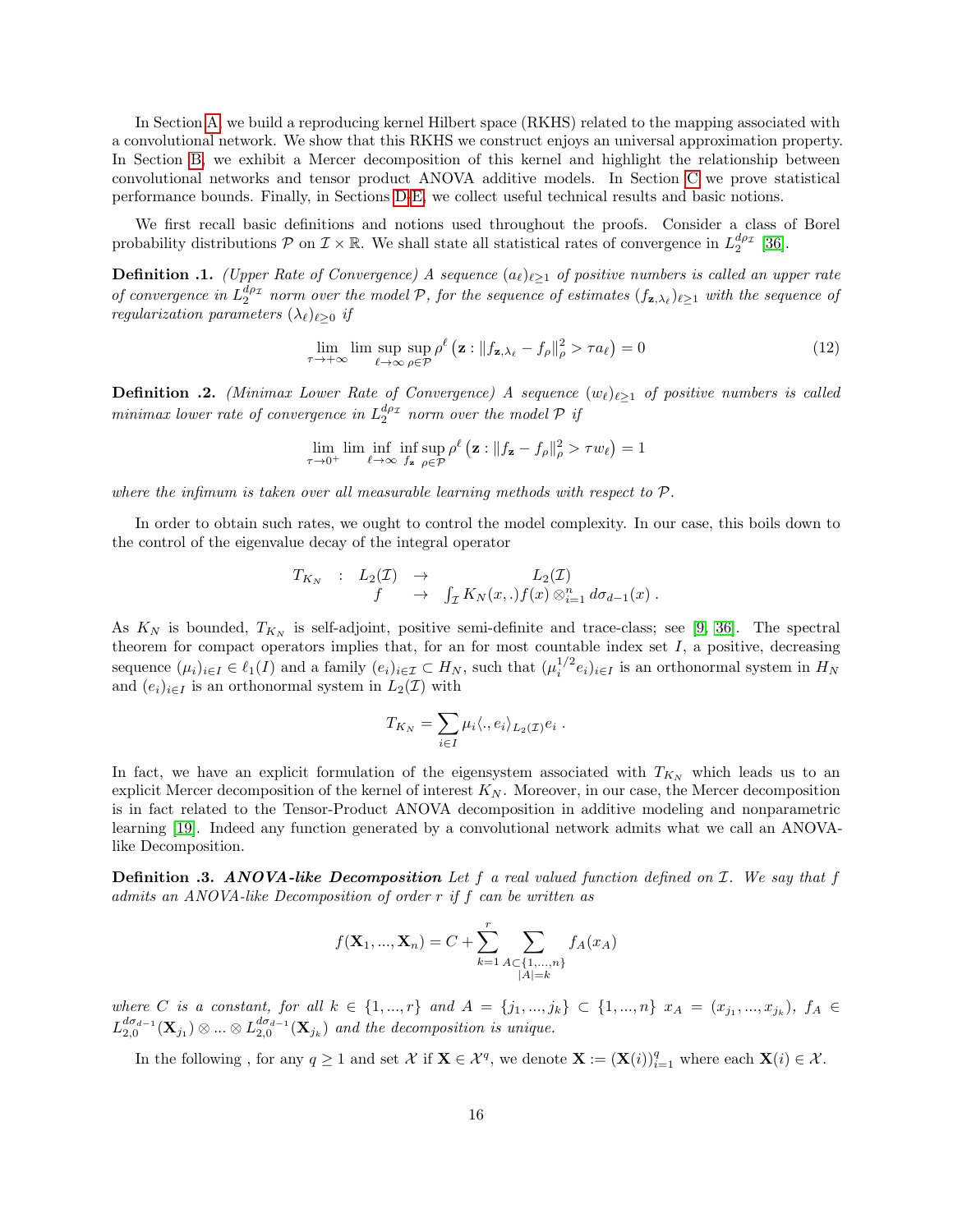## <span id="page-16-0"></span>A Convolutional Networks and Multi-Layer Kernels

Let us first recall the various operators involved in a convolutional neural network. Let  $N$  be the number of hidden layers,  $(\sigma_i)_{i=1}^N$ , N real-valued functions defined on R be the activation functions at each layer,  $(d_i)_{i=1}^N$ the sizes of square patches at each layer,  $(p_i)_{i=1}^N$  the number of channels at each layer and  $(n_i)_{i=1}^N$  the number of patches at each layer with  $d_1 = d$ ,  $p_1 = 1$ ,  $n_1 = n$ . Let also define  $p_{N+1} \ge 1$ ,  $n_{N+1} = 1$  and  $d_{N+1} = n_N$ respectively the number of channels, the number of patches and the size of the patch for the prediction layer. Then, any function defined by a convolutional neural network is parameterized by a sequence  $W := (W^k)_{k=1}^{N+1}$ where for  $1 \leq k \leq N$ ,  $W^k \in \mathbb{R}^{p_{k+1} \times d_k p_k}$  and  $W^{N+1} \in \mathbb{R}^{d_{N+1} p_{N+1}}$  for the prediction layer. Indeed let denote for  $k \in \{1, ..., N\}$ ,  $W^k := (w_1^k, ..., w_{p_{k+1}}^k)$  where for all  $j \in \{1, ..., p_{k+1}\}$ ,  $w_j^k \in \mathbb{R}^{d_k p_k}$  and let us first define for all  $k \in \{1, ..., N\}, j \in \{1, ..., p_{k+1}\}$  and  $q \in \{1, ..., n_{k+1}\}$  the sequence of the following operators. Convolution Operators.

$$
C_j^k: \mathbf{Z} \in (\mathbb{R}^{d_k p_k})^{n_k} \longrightarrow C_j^k(\mathbf{Z}) := (\langle \mathbf{Z}_i, w_j^k \rangle)_{i=1}^{n_k} \in \mathbb{R}^{n_k}
$$

Non-Linear Operators.

$$
M_k: \mathbf{X} \in \mathbb{R}^{n_k} \longrightarrow M_k(\mathbf{X}) := (\sigma_k(\mathbf{X}_i))_{i=1}^{n_k} \in \mathbb{R}^{n_k}
$$

**Pooling Operators.** Let  $(\gamma_{i,j}^k)_{i,j=1}^{n_k}$  the pooling factors at layer k (which are often assumed to be decreasing with respect to the distance between  $i$  and  $j$ )

$$
A_k: \mathbf{X} \in \mathbb{R}^{n_k} \longrightarrow A_k(\mathbf{X}) := \left(\sum_{j=1}^{n_k} \gamma_{i,j}^k \mathbf{X}_j\right)_{i=1}^{n_k} \in \mathbb{R}^{n_k}
$$

Patch extraction Operators.

$$
\begin{array}{cccc}P_{q}^{k+1}&:&(\mathbb{R}^{p_{k+1}})^{n_{k}}&\to&\mathbb{R}^{p_{k+1}d_{k+1}}\\ \mathbf{U}&\to&P_{q}^{k+1}(\mathbf{U}):=(\mathbf{U}_{q+l})_{\ell=0}^{d_{k+1}-1}\end{array}
$$

Then N can be obtained by the following procedure. Let  $X^1 \in \mathcal{I}$ , then we can denote  $X^1 = (X_i^1)_{i=1}^{n_1}$  where for all  $i \in \{1, ..., n_1\}$ ,  $\mathbf{X}_i^1 \in S^{d-1}$ . Therefore we can build by induction the sequence  $(\mathbf{X}^k)_{k=1}^N$  by doing the following operations starting from  $k = 1$  until  $k = N$ 

$$
C_j^k(\mathbf{X}^k) = \left(\langle \mathbf{X}_i^k, w_j^k \rangle\right)_{i=1}^{n_k} \tag{13}
$$

$$
M_k(C_j^k(\mathbf{X}^k)) = \left(\sigma_k\left(\langle \mathbf{X}_i^k, w_j^k \rangle\right)\right)_{i=1}^{n_k}
$$
\n(14)

$$
A_k(M_k(C_j^k(\mathbf{X}^k))) = \left(\sum_{q=1}^{n_k} \gamma_{i,q}^k \sigma_k(\langle \mathbf{X}_q^k, w_j^k \rangle)\right)_{i=1}^{n_k}
$$
\n(15)

$$
\mathbf{Z}^{k+1}(i,j) = A_k(M_k(C_j^k(\mathbf{X}^k)))_i
$$
\n(16)

$$
\hat{\mathbf{X}}^{k+1} = (\mathbf{Z}_{k+1}(i,1), ..., \mathbf{Z}_{k+1}(i,p_{k+1})))_{i=1}^{n_k}
$$
\n(17)

$$
\mathbf{X}^{k+1} = (P_q^{k+1} (\hat{\mathbf{X}}^{k+1}))_{q=1}^{n_{k+1}}
$$
\n(18)

Finally the function defined by a Convolutional network is  $\mathcal{N}_W(\mathbf{X}^1) := \langle \mathbf{X}^{N+1}, W^{N+1} \rangle_{\mathbb{R}^{p_N} \mapsto 1}$ 

#### A.1 Proof of Proposition [1](#page-5-0)

*Proof.* Let  $N \geq 0$  be the number of layers and let  $(\sigma_i)_{i=1}^N$  be a sequence of N functions which admits a Taylor decomposition around 0 on R such that for every  $i \in \{1, ..., N\}$  and  $x \in \mathbb{R}$ 

$$
\sigma_i(x) = \sum_{t \ge 0} a_{i,t} x^t
$$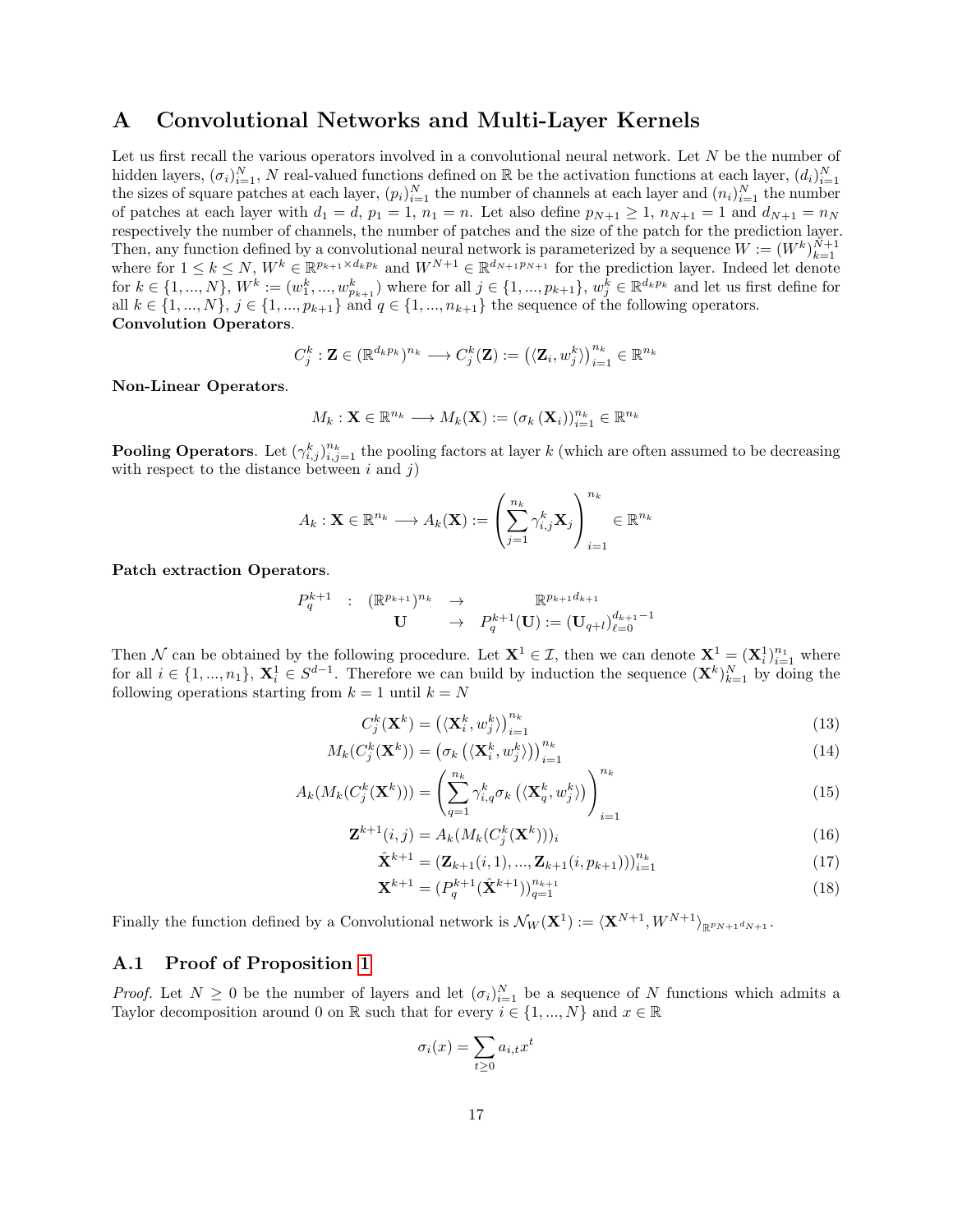We can now define the sequence  $(f_i)_{i=1}^N$  such that for every  $i \in \{1, ..., N\}$  and  $x \in \mathbb{R}$ 

$$
f_i(x) := \sum_{t \ge 0} |a_{i,t}| x
$$

t

Let us now introduce two sequence of functions  $(\phi_i)_{i=1}^N$  and  $(\psi_i)_{i=1}^N$  such that for all  $i \in \{1, ..., N\}$  and  $x \in \ell_2$ 

$$
\phi_i(x) := \left(\sqrt{|a_{i,t}|} x_{k_1}...x_{k_t}\right)_{\substack{t \in \mathbb{N} \\ k_1,\ldots,k_t \in \mathbb{N} \\ k_t \in \mathbb{N} \\ k_t \in \mathbb{N} \\ k_1,\ldots,k_t \in \mathbb{N}}} \phi_i(x) := \left(\frac{a_{i,t}}{\sqrt{|a_{i,t}|}} x_{k_1}...x_{k_t}\right)_{\substack{t \in \mathbb{N} \\ k_1,\ldots,k_t \in \mathbb{N} \\ k_1,\ldots,k_t \in \mathbb{N}}}
$$

with the convention that  $\frac{0}{0} = 0$ . Moreover as a countable union of countable sets is countable and  $(\sigma_i)_{i=1}^N$  are defined on R, we have that for all  $x \in \ell_2$  and  $i \in \{1, ..., N\}$ ,  $\phi_i(x), \psi_i(x) \in \ell_2$ . Indeed there ex bijection  $\mu : \mathbb{N} \to \bigcup_{t \geq 0} \mathbb{N}^t$ , therefore we can denote for all  $i \in \{1, ..., N\}$  and  $x \in \ell_2$ ,  $\phi_i(x) = (\phi_i(x)_{\mu(j)})_{j \in \mathbb{N}}$ and  $\psi_i(x) = (\psi_i(x)_{\mu(j)})_{j \in \mathbb{N}}$ . We have then

$$
\langle \phi_i(x), \phi_i(x') \rangle_{\ell_2} = \sum_{j \in \mathbb{N}} \phi_i(x)_{\mu(j)} \phi_i(x')_{\mu(j)} \tag{19}
$$

$$
= \sum_{t\geq 0} |a_{i,t}| \sum_{k_1,\dots,k_t} x_{k_1}...x_{k_t} x'_{k_1}...x'_{k_t}
$$
 (20)

$$
=\sum_{t\geq 0} |a_{i,t}|\langle x, x'\rangle_{\ell_2}^t \tag{21}
$$

$$
= f_i(\langle x, x' \rangle_{\ell_2}) \tag{22}
$$

Moreover the same calculation method leads also to the fact that

$$
\langle \psi_i(x), \psi_i(x') \rangle_{\ell_2} = f_i(\langle x, x' \rangle_{\ell_2}).
$$

Therefore  $\phi_i$  and  $\psi_i$  are feature maps of the positive semi-definite kernel  $k_i : x, x' \in \ell_2 \times \ell_2 \to f_i(\langle x, x' \rangle_{\ell_2}).$ Let us now define the following kernel on  $\mathcal I$ 

$$
K_1(\mathbf{X}, \mathbf{X}') = \sum_{i=1}^n f_1(\langle \mathbf{X}(i), \mathbf{X}'(i) \rangle_{\mathbb{R}^d})
$$

As any vectors of  $\mathbb{R}^d$  can be seen as an element of  $\ell_2$ , we have that

$$
K_1(\mathbf{X}, \mathbf{X}') = \sum_{i=1}^n f_1(\langle \mathbf{X}(i), \mathbf{X}'(i) \rangle_{\ell_2})
$$
  
= 
$$
\sum_{i=1}^n \langle \phi_1(\mathbf{X}(i)), \phi_1(\mathbf{X}'(i)) \rangle_{\ell_2}
$$

Defining  $\Phi(\mathbf{X}) := (\phi_1(\mathbf{X}(i)))_{i=1}^n \in \ell_2$ , we have then

$$
K_1(\mathbf{X}, \mathbf{X}') = \langle \Phi(\mathbf{X}), \Phi(\mathbf{X}') \rangle_{\ell_2} .
$$

Let  $(W^k)_{k=1}^{N+1}$  be any sequence such that for  $1 \leq k \leq N$ ,  $W^k \in \mathbb{R}^{p_{k+1} \times d_k p_k}$  and for the prediction layer  $W^{N+1} \in \mathbb{R}^{\overline{d}_{N+1}p_{N+1}}$ . Moreover let N the function in  $\mathcal{F}_{(\sigma_i)_{i=1}^N}$  associated. Let  $\mathbf{X}^1 \in \mathcal{I}$  and let us now denote for  $k \in \{1,...,N\},$   $i \in \{1,...,n_k\}$  and  $j \in \{1,...,p_{k+1}\}$ 

$$
\Psi_{i,j}^k(\mathbf{X}^1) := A_k(M_k(C_j^k(\mathbf{X}^k)))(i)
$$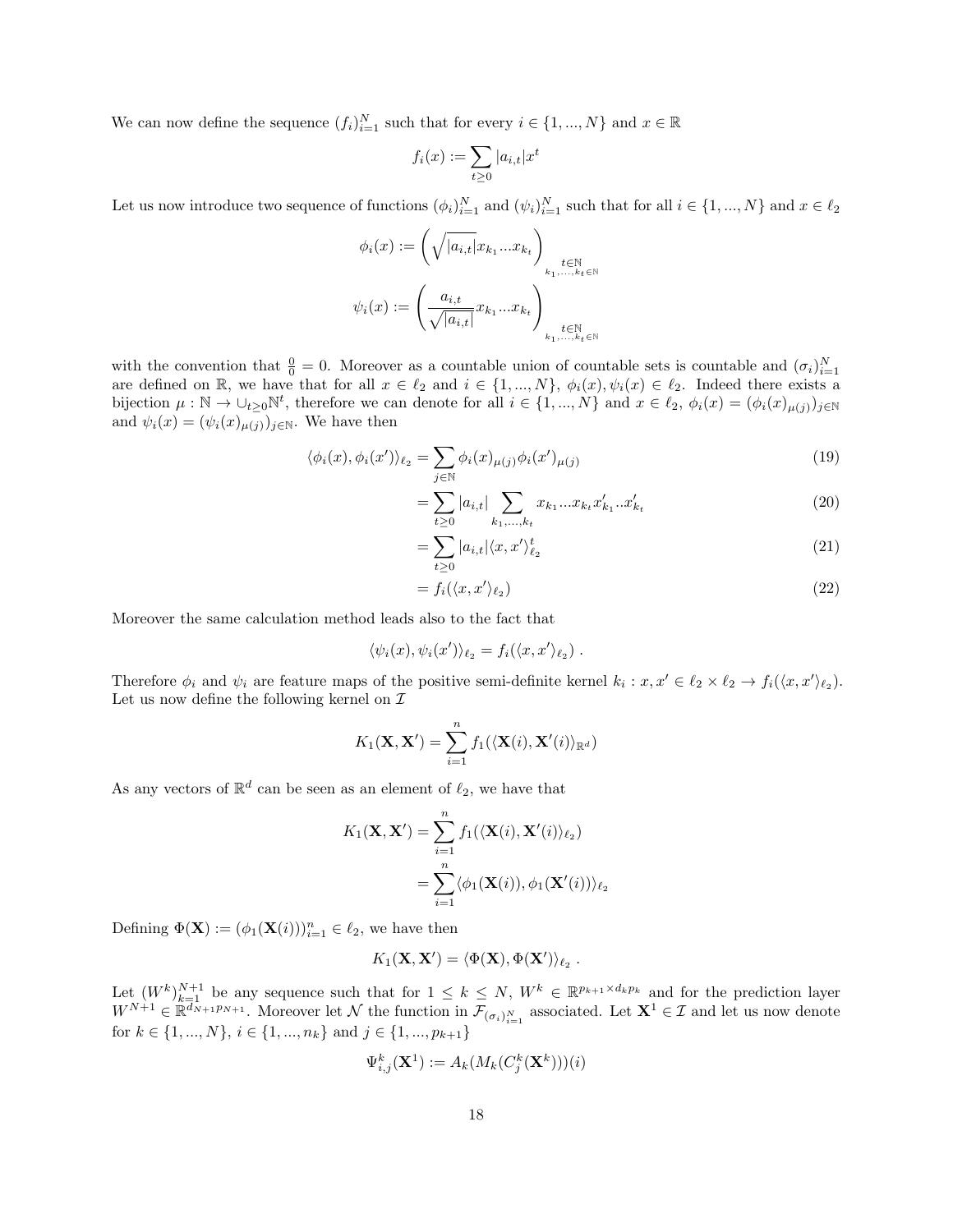Let us now show by induction on  $k \in \{1, ..., N\}$  that for all  $i \in \{1, ..., n_k\}$  and  $j \in \{1, ..., p_{k+1}\}$  there exists  $\mathbf{Z}_{i,j}^k \in \ell_2$  such that we have

$$
\begin{aligned} \Psi_{i,j}^k(\mathbf{X}^1) &= \langle \Phi(\mathbf{X}^1), \mathbf{Z}_{i,j}^k \rangle_{\ell_2} \quad \text{if} \quad k = 1\\ \Psi_{i,j}^k(\mathbf{X}^1) &= \langle \phi_k \circ \ldots \phi_2 \circ \Phi(\mathbf{X}^1), \mathbf{Z}_{i,j}^k \rangle_{\ell_2} \quad \text{if} \quad k \ge 2 \end{aligned}
$$

For  $k = 1$ , let  $i \in \{1, ..., n\}$  and  $j \in \{1, ..., p_2\}$ , we have by considering  $\mathbb{R}^d \subset \ell_2$ 

$$
\Psi_{i,j}^k(\mathbf{X}^1)=\sum_{q=1}^n\gamma_{i,q}^1\sigma_1\left(\langle \mathbf{X}^1(q),w_j^1\rangle_{\ell_2}\right)
$$

Moreover we remark that for any  $x, w \in \ell_2$ 

$$
\sigma_i(\langle x, w \rangle) = \sum_{t \ge 0} a_{i,t} \langle x, w \rangle^t
$$
  
= 
$$
\sum_{t \ge 0} a_{i,t} \sum_{k_1, ..., k_t} x_{k_1} ... x_{k_t} w_{k_1} ... w_{k_t}
$$
  
= 
$$
\sum_{t \ge 0} \sum_{k_1, ..., k_t} \sqrt{a_{i,t}} x_{k_1} ... x_{k_t} \frac{a_{i,t}}{\sqrt{a_{i,t}}} w_{k_1} ... w_{k_t}
$$

Therefore we obtain that

<span id="page-18-0"></span>
$$
\sigma_i(\langle x, w \rangle) = \langle \phi_i(x), \psi_i(w) \rangle_{\ell_2} \tag{23}
$$

And we have

$$
\begin{aligned} \Psi_{i,j}^k(\mathbf{X}^1) &= \sum_{q=1}^n \gamma_{i,q}^1 \langle \phi_1(\mathbf{X}^1(q)), \psi_1(w_j^1) \rangle_{\ell_2} \\ &= \sum_{q=1}^n \langle \phi_1(\mathbf{X}^1(q)), \gamma_{i,q}^1 \psi_1(w_j^1) \rangle_{\ell_2} \\ &= \langle \Phi(\mathbf{X}^1), \mathbf{Z}_{i,j}^1 \rangle_{\ell_2} \end{aligned}
$$

with  $\mathbf{Z}_{i,j}^1 = (\gamma_{i,q}^1 \psi_1(w_j^1))_{q=1}^n \in \ell_2$ . Let us now assume the result for  $1 \leq k \leq N-1$ , therefore we have

$$
\begin{aligned} &\hat{\mathbf{X}}^{k+1} = \left(\Psi_{i,1}^k(\mathbf{X}^1), ..., \Psi_{i,p_{k+1}}^k(\mathbf{X}^1)\right)_{i=1}^{n_k} \\ &\mathbf{X}^{k+1} = (P_q^{k+1}(\hat{\mathbf{X}}^{k+1}))_{q=1}^{n_{k+1}} \end{aligned}
$$

Therefore by denoting for all  $i \in \{1, ..., n_k\}$ ,  $\Psi_i^k(\mathbf{X}^1) := \left(\Psi_{i,1}^k(\mathbf{X}^1), ..., \Psi_{i,p_{k+1}}^k(\mathbf{X}^1)\right)$  we have that

$$
\mathbf{X}^{k+1} = (P_q^{k+1}(\hat{\mathbf{X}}^{k+1}))_{q=1}^{n_{k+1}} = \left( \left(\Psi_{q+\ell}^k(\mathbf{X}^1)\right)_{\ell=1}^{d_{k+1}} \right)_{q=1}^{n_{k+1}}
$$

Let  $i \in \{1, ..., n_{k+1}\}$  and  $j \in \{1, ..., p_{k+1}\}$ , we have that

$$
\Psi_{i,j}^{k+1}(\mathbf{X}^1) = A_{k+1}(M_{k+1}(C_j^{k+1}(\mathbf{X}^{k+1}))))(i)
$$
  
= 
$$
\sum_{q=1}^{n_{k+1}} \gamma_{i,q}^{k+1} \sigma_{k+1} \left( \langle P_q^{k+1}(\hat{\mathbf{X}}^{k+1}), w_j^{k+1} \rangle_{\mathbb{R}^{d_{k+1}p_{k+1}}} \right)
$$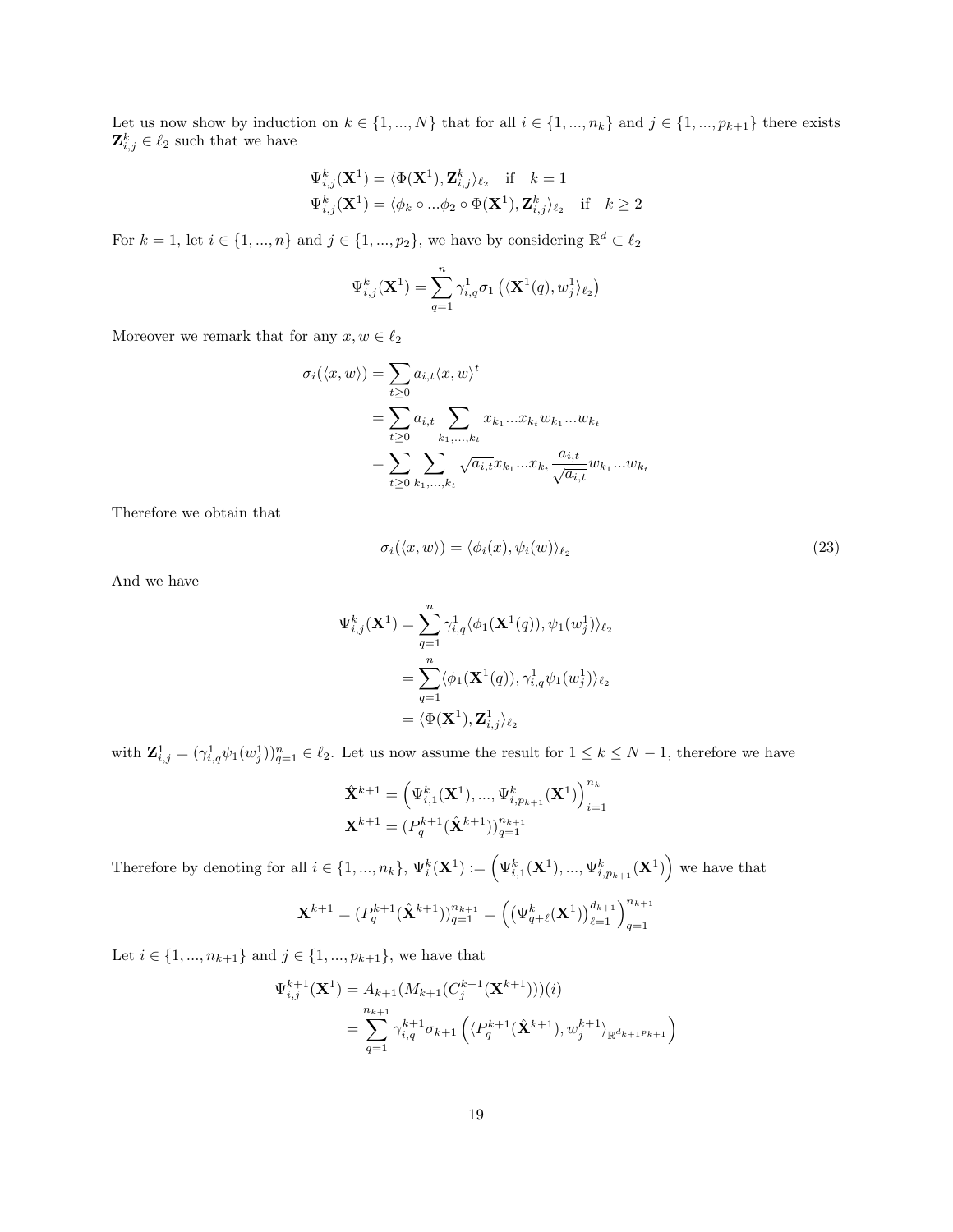But we have for all  $q \in \{1, ..., n_{k+1}\}$ 

$$
\sigma_{k+1}\left(\langle P_q^{k+1}(\hat{\mathbf{X}}^{k+1}), w_j^{k+1} \rangle_{\mathbb{R}^{d_{k+1}p_{k+1}}}\right) = \sigma_{k+1}\left(\sum_{\ell=1}^{d_{k+1}} w_j^{k+1}(\ell) \Psi_{q+\ell}^k(\mathbf{X}^1)\right)
$$
  
\n
$$
= \sigma_{k+1}\left(\sum_{\ell=1}^{d_{k+1}} \langle w_j^{k+1}(\ell), \Psi_{q+\ell}^k(\mathbf{X}^1) \rangle_{\mathbb{R}^{p_{k+1}}}\right)
$$
  
\n
$$
= \sigma_{k+1}\left(\sum_{\ell=1}^{d_{k+1}} \sum_{m=1}^{p_{k+1}} w_j^{k+1}(\ell, m) \Psi_{q+\ell,m}^k(\mathbf{X}^1)\right)
$$
  
\n
$$
= \sigma_{k+1}\left(\sum_{\ell=1}^{d_{k+1}} \sum_{m=1}^{p_{k+1}} w_j^{k+1}(\ell, m) \langle \phi_k \circ ... \phi_2 \circ \Phi(\mathbf{X}^1), \mathbf{Z}_{q+\ell,m}^k \rangle_{\ell_2}\right)
$$

Then by induction we have

$$
\sigma_{k+1}\left(\langle P_q^{k+1}(\hat{\mathbf{X}}^{k+1}), w_j^{k+1} \rangle_{\mathbb{R}^{d_{k+1}p_{k+1}}}\right) = \sigma_{k+1}\left(\langle \phi_k \circ ... \phi_2 \circ \Phi(\mathbf{X}^1), \sum_{\ell=1}^{d_{k+1}} \sum_{m=1}^{p_{k+1}} w_j^{k+1}(\ell, m) \mathbf{Z}_{q+\ell,m}^k \rangle_{\ell_2}\right)
$$

$$
= \left\langle \phi_{k+1} \circ \phi_k \circ ... \phi_2 \circ \Phi(\mathbf{X}^1), \psi_{k+1}\left(\sum_{\ell=1}^{d_{k+1}} \sum_{m=1}^{p_{k+1}} w_j^{k+1}(\ell, m) \mathbf{Z}_{q+\ell,m}^k\right) \right\rangle_{\ell_2}
$$

where the last equality is obtained by applying the formula [\(23\)](#page-18-0). Therefore we have

$$
\Psi_{i,j}^{k+1}(\mathbf{X}^1) = \sum_{q=1}^{n_{k+1}} \gamma_{i,q}^{k+1} \sigma_{k+1} \left( \langle P_q^{k+1}(\hat{\mathbf{X}}^{k+1}), w_j^{k+1} \rangle_{\mathbb{R}^{d_{k+1}p_{k+1}}} \right)
$$
\n
$$
= \left\langle \phi_{k+1} \circ \phi_k \circ ... \phi_2 \circ \Phi(\mathbf{X}^1), \sum_{q=1}^{n_{k+1}} \gamma_{i,q}^{k+1} \psi_{k+1} \left( \sum_{\ell=1}^{d_{k+1}} \sum_{m=1}^{p_{k+1}} w_j^{k+1}(\ell, m) \mathbf{Z}_{q+\ell,m}^k \right) \right\rangle_{\ell_2}
$$

and the result follows. Finally at the prediction layer, if  $N \geq 2$  we just have

$$
\mathcal{N}(\mathbf{X}^{1}) = \sum_{i=1}^{n_{N}} \sum_{j=1}^{p_{n+1}} w^{N+1}(i, j) \Psi_{i, j}^{N}(\mathbf{X}^{1})
$$
  
=  $\left\langle \phi_{N} \circ \phi_{k} \circ ... \phi_{2} \circ \Phi(\mathbf{X}^{1}), \sum_{i=1}^{n_{N}} \sum_{j=1}^{p_{n+1}} w^{N+1}(i, j) \mathbf{Z}_{i, j}^{N} \right\rangle$ 

Let us now define the following kernel on  $\mathcal I$ 

$$
K_N(\mathbf{X}, \mathbf{X}') = \langle \phi_N \circ \phi_k \circ ... \phi_2 \circ \Phi(\mathbf{X}^1), \phi_N \circ \phi_k \circ ... \phi_2 \circ \Phi(\mathbf{X}'^1) \rangle
$$

and let us denote  $H_N$  its RKHS associated. Thanks to theorem [3](#page-32-1) and from the above formulation of  $\mathcal{N}$ , we have that  $\mathcal{N} \in H_N$ . Moreover by induction we have that

$$
K_N(\mathbf{X}, \mathbf{X}') = f_N \circ ... \circ f_2\left( \langle \Phi(\mathbf{X}^1), \Phi(\mathbf{X}'^1) \rangle_{\ell_2} \right)
$$

Finally as  $K_1(\mathbf{X}, \mathbf{X}') = \langle \Phi(\mathbf{X}), \Phi(\mathbf{X}') \rangle_{\ell_2}$  we obtain that

$$
K_N(\mathbf{X}, \mathbf{X}') = f_N \circ \dots \circ f_2\left(\sum_{j=1}^n f_1(\langle \mathbf{X}(i), \mathbf{X}'(i) \rangle_{\mathbb{R}^d})\right)
$$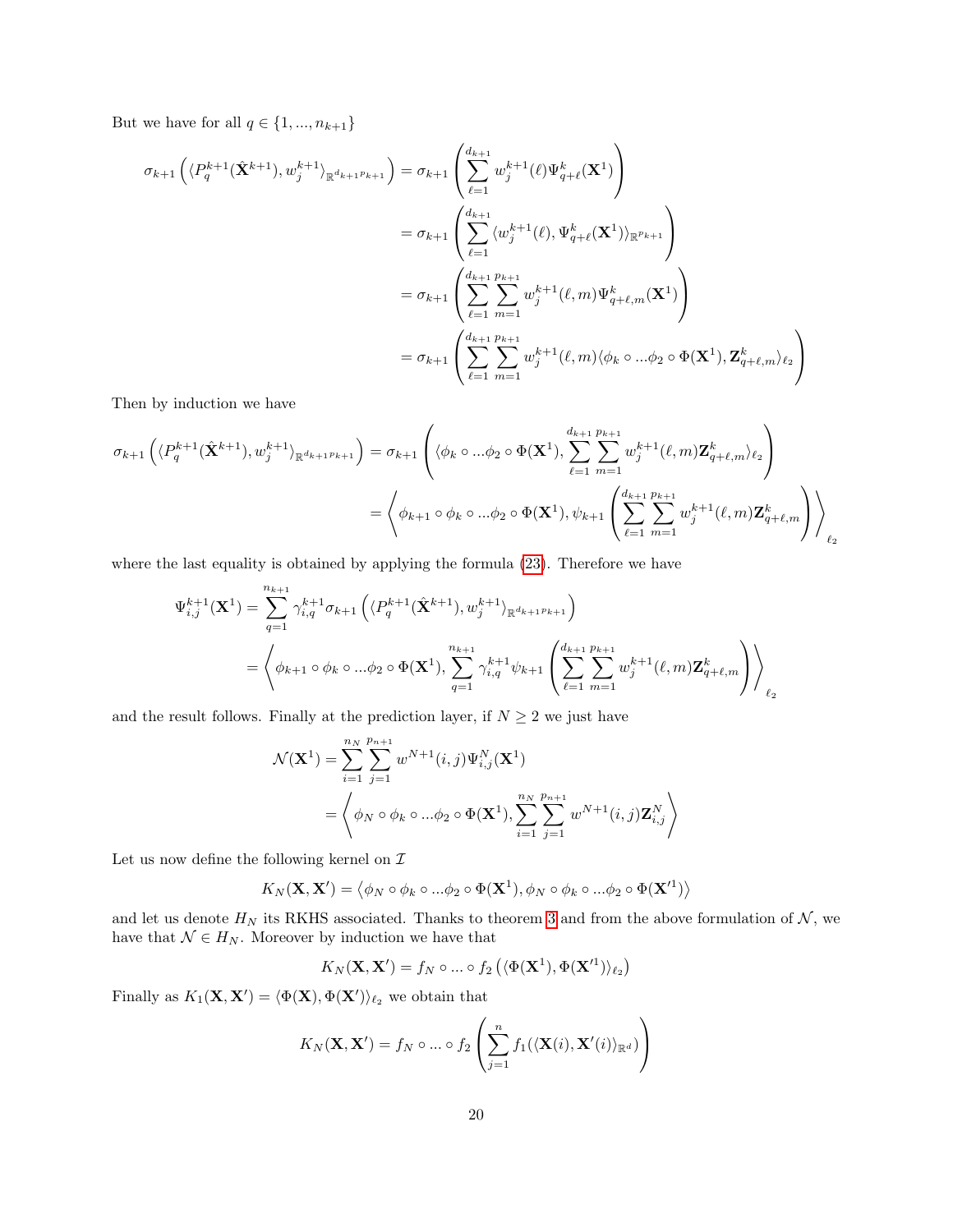For  $N=1$  the result is clear from the result above. Moreover let us now assume that  $N\geq 2$  and  $\sigma_i^{(t)}(0)\neq 0$ for all  $i \geq 1$  and  $t \geq 0$  and let us show that  $K_N$  is a c-universal Kernel on  $\mathcal I$ . Thanks to theorem [4,](#page-32-2) it suffices to show that  $\Phi$  is a continuous and injective mapping and that the coefficients of the Taylor decomposition of  $f_N \circ \dots \circ f_1$  are positive. For that purpose let k be the kernel on  $S^{d-1}$  defined by

$$
k(x, x') := f_1(\langle x, x' \rangle)
$$

Therefore k is clearly a continuous kernel and thanks to Lemma [3,](#page-33-1)  $\phi_1$  is continuous. Moreover, as for all  $q \geq 0, f_1^{(q)}(0) > 0$ , then thanks to theorem [5,](#page-33-2) k is a c-universal kernel on  $S^{d-1}$ . Therefore thanks to lemma [4,](#page-33-3)  $\phi_1$  is then also injective. Therefore  $\Phi: \mathbf{X} \in \mathcal{I} \to (\phi_1(\mathbf{X}(i)))_{i=1}^n \in \ell_2$  is then injective and continuous from  $\mathcal I$  to  $\ell_2$ . Moreover we have by construction that

$$
K_N(\mathbf{X}, \mathbf{X}') = f_N \circ \dots \circ f_2(\langle \Phi(\mathbf{X}), \Phi(\mathbf{X}') \rangle_{\ell_2})
$$

Therefore we now just need to show that the coefficients in the Taylor decomposition of  $f_N \circ ... \circ f_2$  are positive and the result will follow from Theorem [4.](#page-32-2) In fact we have the following lemma (see proof in section [E.1\)](#page-33-4).

<span id="page-20-2"></span>**Lemma 1.** Let  $(f_i)_{i=1}^N$  a family of functions that can be expanded in their Taylor series in 0 on R such that for all  $k \in \{1, ..., N\}$ ,  $(f_k^{(n)})$  $(k_k^{(n)}(0))_{n\geq 0}$  are positive. Let us define also  $\phi_1, ..., \phi_{N-1} : \mathbb{N}^2 \to \mathbb{R}_+$  such that for *every*  $k \in \{1, ..., N-1\}$  and  $l, m ≥ 0$ 

$$
\phi_k(l,m) := \frac{d^m}{dt^m}|_{t=0} \frac{f_k^l(t)}{m!}
$$

Then  $g := f_N \circ ... \circ f_1$  can be expanded in its Taylor series on  $\mathbb R$  such that for all  $t \in \mathbb R$ 

$$
g(t) = \sum_{l_1,\dots,l_N \ge 0} \frac{f_N^{(l_N)}(0)}{l_N!} \times \phi_{N-1}(l_N, l_{N-1}) \dots \times \phi_1(l_2, l_1) t^{l_1}
$$

Moreover  $(g^{(n)}(0))_{n\geq 0}$  is a positive sequence.

Therefore the coefficients in the Taylor decomposition of  $f_N \circ ... \circ f_2$  are positive and the result follows.  $\Box$ 

### <span id="page-20-0"></span>B Spectral Analysis of Convolutional Networks

#### B.1 Proof of Theorem [4.1](#page-6-0)

*Proof.* Let g a function which admits a Taylor decomposition around 0 on  $[-1,1]$  such that  $(g^{(m)})_{m\geq 0}$  are non-negative. By denoting  $(b_m)_{m\geq 0}$  its coefficients, we can define the following dot product kernel  $k_g$  on  $S^{d-1}$  associated

<span id="page-20-1"></span>
$$
k_g(x, x') := g(\langle x, x' \rangle_{\mathbb{R}^d}) = \sum_{m \ge 0} b_m(\langle x, x' \rangle_{\mathbb{R}^d})^m
$$
\n(24)

Moreover, thanks to theorem [6,](#page-33-5) we have an explicit formula of the eigenvalues of the integral operator associated with the kernel  $k_g$  defined on  $L_2^{d\sigma_{d-1}}(S^{d-1})$ 

$$
\lambda_k = \frac{|S^{d-2}|\Gamma((d-1)/2)}{2^{k+1}} \sum_{s \ge 0} b_{2s+k} \frac{(2s+k)!}{(2s)!} \frac{\Gamma(s+1/2)}{\Gamma(s+k+d/2)} \tag{25}
$$

where each spherical harmonics of degree  $k, Y_k \in H_k(S^{d-1}),$  is an eigenfunction of the integral operator with associated eigenvalue  $\lambda_k$ . Therefore  $(Y_k^{l_k})_{k,l_k}$  is an orthonormal basis of eigenfunctions of  $C_{k_g}$  associated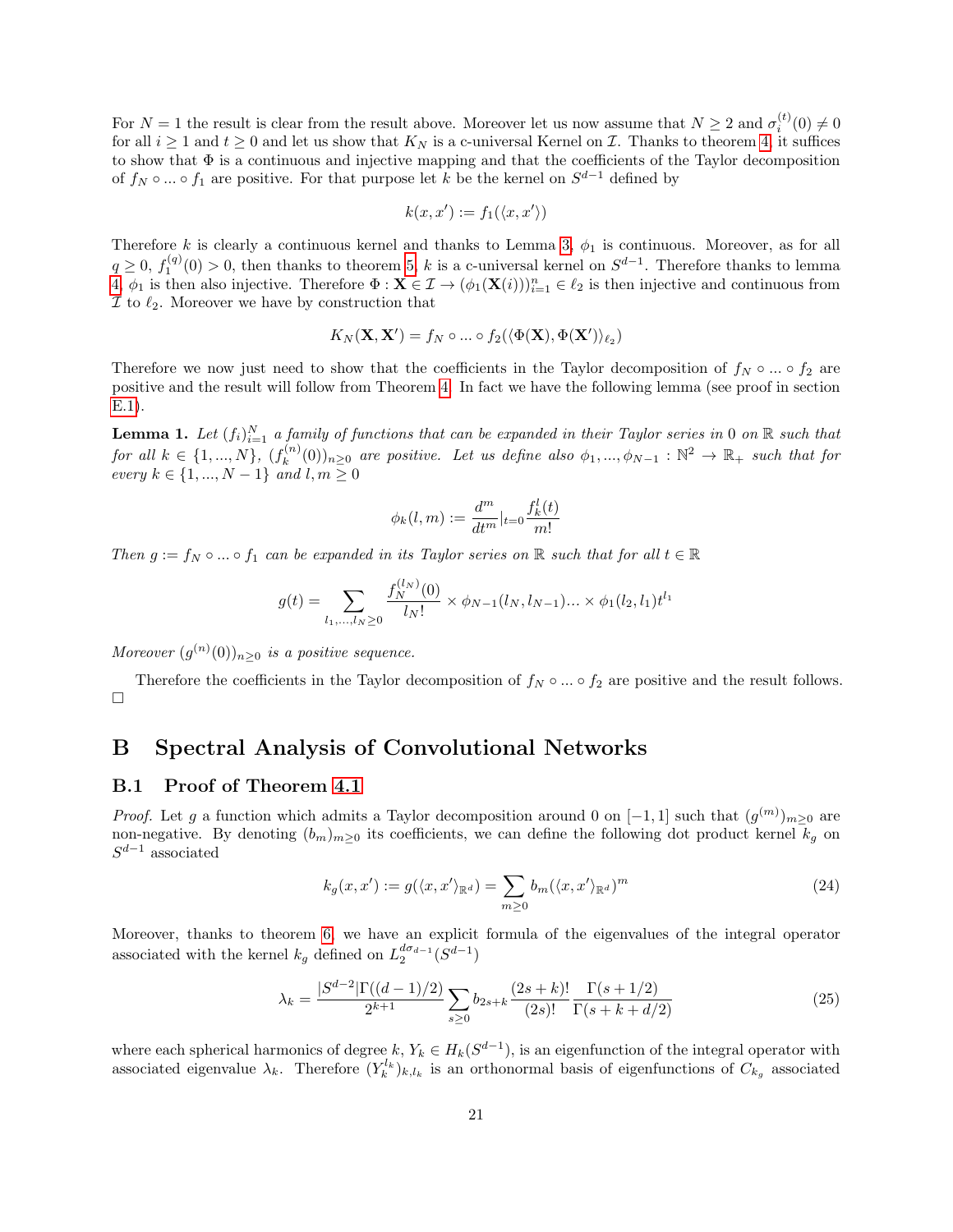with the non-negative eigenvalues  $(\lambda_{k,l_k})_{k,l_k}$  such that for all  $k \geq 0$  and  $1 \leq l_k \leq \alpha_{k,d}$ ,  $\lambda_{k,l_k} := \lambda_k \geq 0$  where  $\lambda_k$  is given by the formula [\(25\)](#page-20-1). And by Mercer theorem [\[12\]](#page-13-17) we have for all  $x, x' \in S^{d-1}$ 

$$
k_g(x, x') = \sum_{k \ge 0} \sum_{l_k=1}^{\alpha_{k,d}} \lambda_k Y_k^{l_k}(x) Y_k^{l_k}(x')
$$

where the convergence is absolute and uniform. Let now  $q \geq 1$ , then we have

$$
K_1(\mathbf{X}, \mathbf{X}')^q = \left(\sum_{i=1}^n f_1(\langle \mathbf{X}(i), \mathbf{X}'(i) \rangle_{\mathbb{R}^d})\right)^q
$$
  
= 
$$
\sum_{j_1, \dots, j_q=1}^n \prod_{k=1}^q f_1(\langle \mathbf{X}(j_k), \mathbf{X}'(j_k))
$$
  
= 
$$
\sum_{\substack{\alpha_1, \dots, \alpha_n \ge 0 \\ \sum_{i=1}^n \alpha_i = q}} \left(\frac{q}{\alpha_1, \dots, \alpha_n}\right) \prod_{k=1}^n (f_1(\langle \mathbf{X}(k), \mathbf{X}'(k)))^{\alpha_k}
$$

where  $\binom{q}{\alpha_1,\dots,\alpha_n} = \frac{q!}{\alpha_1!\dots\alpha_n!}$ . The formula above hold even when  $q = 0$ . But thanks to the Cauchy Product formula (see Theorem [7\)](#page-33-6), we have that for all  $\alpha \geq 0$ ,  $f_1^{\alpha}$  admits a Taylor decomposition on [-1,1] with non-negative coefficients, and by denoting  $k_{f_1^{\alpha}}$  the dot product kernel associated to  $f_1^{\alpha}$ , we have that for all  $x, x' \in S^{d-1}$ 

$$
f_1^{\alpha}(\langle x, x' \rangle) = \sum_{k \geq 0} \sum_{l_k=1}^{\alpha_{k,d}} \lambda_{k,\alpha} Y_k^{l_k}(x) Y_k^{l_k}(x')
$$

where the notation  $(\lambda_{k,\alpha})_{k\geq 0}$  reflects the fact that the eigenvalues given by the formula [\(25\)](#page-20-1) depends on the coefficients of the Taylor decomposition of  $f_1^{\alpha}$ . Let now  $q \geq 0$  and  $\alpha_1, ..., \alpha_q \geq 0$  such their sum is equal to q. Then we have

$$
\prod_{k=1}^{n} (f_1(\langle \mathbf{X}(k), \mathbf{X}'(k)) \rangle^{\alpha_k} = \prod_{k=1}^{n} \sum_{w \ge 0} \sum_{l_w=1}^{\alpha_{w,d}} \lambda_{w, \alpha_k} Y_w^{l_w}(\mathbf{X}(k)) Y_w^{l_w}(\mathbf{X}'(k))
$$
\n
$$
= \sum_{k_1, \dots, k_n \ge 0} \sum_{1 \le l_{k_i} \le \alpha_{k_i, d}} \prod_{i=1}^{n} \lambda_{k_i, \alpha_i} \prod_{i=1}^n Y_{k_i}^{l_{k_i}}(\mathbf{X}(i)) \prod_{i=1}^n Y_{k_i}^{l_{k_i}}(\mathbf{X}'(i))
$$

Therefore we have

$$
K_1(\mathbf{X}, \mathbf{X}')^q = \sum_{\substack{\alpha_1, \dots, \alpha_n \ge 0 \\ \sum_{i=1}^n \alpha_i = q}} \binom{q}{\alpha_1, \dots, \alpha_n} \prod_{k=1}^n (f_1(\langle \mathbf{X}(k), \mathbf{X}'(k)))^{\alpha_k}
$$
  
\n
$$
= \sum_{\substack{\alpha_1, \dots, \alpha_n \ge 0 \\ \sum_{i=1}^n \alpha_i = q}} \binom{q}{\alpha_1, \dots, \alpha_n} \sum_{k_1, \dots, k_n \ge 0} \sum_{1 \le l_{k_i} \le \alpha_{k_i, d}} \prod_{i=1}^n \lambda_{k_i, \alpha_i} \prod_{i=1}^n Y_{k_i}^{l_{k_i}}(\mathbf{X}(i)) \prod_{i=1}^n Y_{k_i}^{l_{k_i}}(\mathbf{X}'(i))
$$
  
\n
$$
= \sum_{k_1, \dots, k_n \ge 0} \sum_{1 \le l_{k_i} \le \alpha_{k_i, d}} \left[ \sum_{\substack{\alpha_1, \dots, \alpha_n \ge 0 \\ \sum_{i=1}^n \alpha_i = q}} \binom{q}{\alpha_1, \dots, \alpha_n} \prod_{i=1}^n \lambda_{k_i, \alpha_i} \right] \prod_{i=1}^n Y_{k_i}^{l_{k_i}}(\mathbf{X}(i)) \prod_{i=1}^n Y_{k_i}^{l_{k_i}}(\mathbf{X}'(i))
$$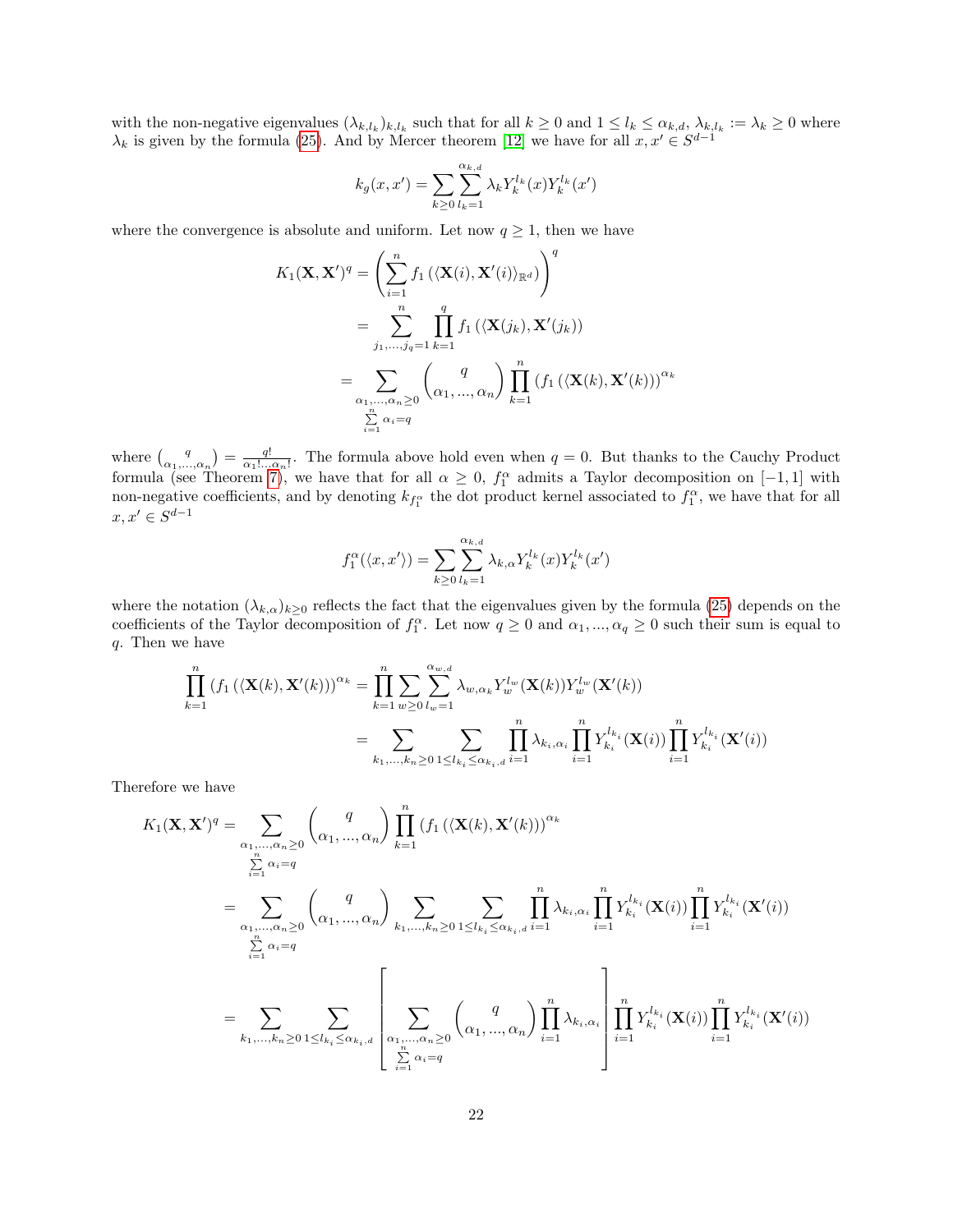Let us now denote  $(a_q)_{q\geq 0}$  the non-negative coefficients of the Taylor decomposition of  $f_N \circ ... \circ f_2$  such that for all  $t \in \mathbb{R}$ 

$$
f_N\circ \dots \circ f_2(t)=\sum_{q\geq 0}a_qt^q
$$

Finally we obtain that

$$
K_N(\mathbf{X}, \mathbf{X}') = \sum_{q \geq 0} a_q K_1((\mathbf{X}, \mathbf{X}'))^q
$$
  
\n
$$
= \sum_{q \geq 0} a_q \sum_{k_1, \dots, k_n \geq 0} \sum_{1 \leq l_{k_i} \leq \alpha_{k_i, d}} \left[ \sum_{\substack{\alpha_1, \dots, \alpha_n \geq 0 \\ \sum_{i=1}^n \alpha_i = q}} \binom{q}{\alpha_1, \dots, \alpha_n} \prod_{i=1}^n \lambda_{k_i, \alpha_i} \right] \prod_{i=1}^n Y_{k_i}^{l_{k_i}}(\mathbf{X}(i)) \prod_{i=1}^n Y_{k_i}^{l_i}(\mathbf{X}'(i))
$$
  
\n
$$
= \sum_{k_1, \dots, k_n \geq 0} \sum_{1 \leq l_{k_i} \leq \alpha_{k_i, d}} \left[ \sum_{q \geq 0} a_q \sum_{\substack{\alpha_1, \dots, \alpha_n \geq 0 \\ \sum_{i=1}^n \alpha_i = q}} \binom{q}{\alpha_1, \dots, \alpha_n} \prod_{i=1}^n \lambda_{k_i, \alpha_i} \right] \prod_{i=1}^n Y_{k_i}^{l_{k_i}}(\mathbf{X}(i)) \prod_{i=1}^n Y_{k_i}^{l_i}(\mathbf{X}'(i))
$$

Moreover  $\left(\prod_{i=1}^n Y_{k_i}^{l_{k_i}}(\mathbf{X}(i))\right)$  $k_i, l_{k_i}$ is clearly an orthonormal system (ONS) of  $L_2^{\otimes_{i=1}^n d\sigma_{d-1}}(\mathcal{I})$ . Then by denoting for all  $i \in \{1, ..., n\}$ ,  $k_i \ge 0$  and  $l_{k_i} \in \{1, ..., \alpha_{k_i,d}\}$ ,

$$
e_{(k_i, l_{k_i})_{i=1}^n}(\mathbf{X}) := \prod_{i=1}^n Y_{k_i}^{l_{k_i}}(\mathbf{X}(i))
$$
  

$$
\mu_{(k_i, l_{k_i})_{i=1}^n} := \sum_{q \geq 0} a_q \sum_{\substack{\alpha_1, \dots, \alpha_n \geq 0 \\ \sum_{i=1}^n \alpha_i = q}} \binom{q}{\alpha_1, \dots, \alpha_n} \prod_{i=1}^n \lambda_{k_i, \alpha_i}
$$

We have

$$
K_N(\mathbf{X}, \mathbf{X}') = \sum_{k_1, \dots, k_n \ge 0} \sum_{1 \le l_{k_i} \le \alpha_{k_i, d}} \mu_{(k_i, l_{k_i})_{i=1}^n} e_{(k_i, l_{k_i})_{i=1}^n}(\mathbf{X}) e_{(k_i, l_{k_i})_{i=1}^n}(\mathbf{X}')
$$

where the convergence is absolute and uniform. Therefore  $(e_{(k_i, l_{k_i})_{i=1}^n})_{k_i, l_{k_i}}$ is also an orthonormal system of eigenfunctions of  $T_{K_N}$  associated with the non-negative eigenvalues  $(\mu_{(k_i,l_{k_i})_{i=1}^n})_{k_i,l_{k_i}}$ . Moreover the sequence of positive eigenvalues of  $T_{K_N}$  with their multiplicities must be a subsequence of  $(\mu_{(k_i, l_{k_i})_{i=1}^n})_{k_i, l_{k_i}}$ .  $\Box$ 

#### B.2 Proof of Proposition [4.1](#page-7-0)

*Proof.* Recall that  $(Y_m^{l_m})_{m,l_m}$  is an Hilbertian basis of  $L_2^{d\sigma_{d-1}}(S^{d-1})$ . Therefore  $(e_{(k_i,l_i})_{i=1}^n)$  is an orthonormal basis of  $\bigotimes_{i=1}^n L_2^{d\sigma_{d-1}}(S^{d-1})$  (see Proposition 7.14 [\[14\]](#page-13-7)). Moreover from the Mercer decomposition, we have also that the subsequence of  $(e_{(k_i,l_i)}_{i=1}^n)$  associated with the subsequence of positive eigenvalues  $(\mu_{(k_i,l_{k_i})_{i=1}^n})$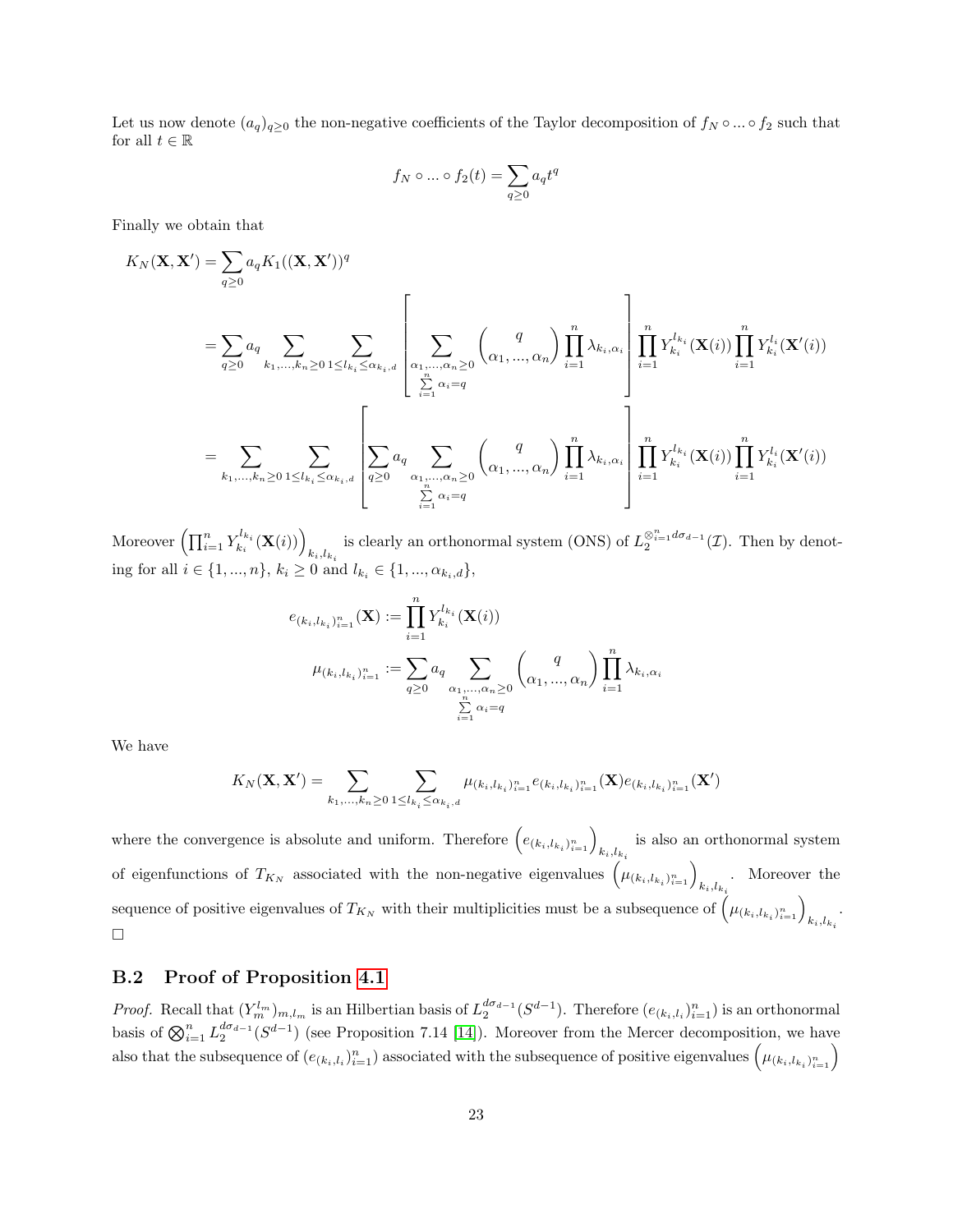is an orthogonal basis of the RKHS  $H_N$  associated to the kernel  $K_N$ . Therefore any multivariate functions generated by a convolutional networks is an element of  $\bigotimes_{i=1}^{n} L_2^{d\sigma_{d-1}}(S^{d-1})$ .

Let  $1 \leq D < n$ ,  $f \in \mathcal{F}_{(\sigma_i)_{i=1}^n}$ ,  $q > d^*$  and  $\{j_1, ..., j_q\} \subset \{1, ..., n\}$ . Without loss of generality we can only consider the case  $\{j_1, ..., j_q\} = \{1, ..., q\}$ . As  $(Y_m^{l_m})_{m \geq 1, l_m}$  is an Hilbertian basis of  $L_{2,0}^{d\sigma_{d-1}}(S^{d-1})$ , we have that

$$
L_{2,0}^{d\sigma_{d-1}}(\mathbf{X}_{1}) \otimes ... \otimes L_{2,0}^{d\sigma_{d-1}}(\mathbf{X}_{q})
$$
  
= 
$$
\bigoplus_{\substack{k_1,...,k_q \geq 1 \\ 1 \leq l_i \leq \alpha_{k_i,d} \\ k_1,...,k_q \geq 1}} \text{Vect} \left(e_{(k_i,l_i)_{i=1}^n}\right)
$$
  
= 
$$
\bigoplus_{\substack{k_1,...,k_q \geq 1 \\ k_{q+1},...,k_n=0 \\ 1 \leq l_i \leq \alpha_{k_i,d}}} \text{Vect} \left(e_{(k_i,l_i)_{i=1}^n}\right).
$$

Therefore to show the result, thanks to Theorem [4.1,](#page-6-0) we just need to show that  $\mu_{(k_i, l_{k_i})_{i=1}^n} = 0$  as soon as  $k_1,...,k_q\geq 1,\, k_{q+1},...,k_n=0$  and  $1\leq l_i\leq \alpha_{k_i,d}.$  Indeed we have

$$
\mu_{(k_i, l_{k_i})_{i=1}^n} := \sum_{j=0}^D a_j \sum_{\substack{\alpha_1, \dots, \alpha_n \ge 0 \\ \sum_{i=1}^n \alpha_i = j}} \binom{j}{\alpha_1, \dots, \alpha_n} \prod_{i=1}^n \lambda_{k_i, \alpha_i}.
$$

Let  $j \in [|1, D|]$  and  $\alpha_1, ..., \alpha_n \geq 0$  such that  $\sum_{i=1}^n \alpha_i = j$ . As  $j \leq D$  we have that  $|\{i: \alpha_i = 0, i = 1, ..., n\}| \geq n - D$ 

But as  $q \ge D+1$ , there exists  $\ell \in [|1, q|]$  such that  $\alpha_{\ell} = 0$ . But as  $k_{\ell} \ge 1$ , it is easy to check that  $\lambda_{k_{\ell},0} = 0$ , therefore all the terms in the sum are null, and the result follows.

#### B.3 Proof of Proposition [4.2](#page-8-0)

Proof. Let us first introduce the following lemma. See proof section [E.2](#page-34-0)

<span id="page-23-0"></span>**Lemma 2.** If there exists  $1 > r > 0$  and  $c_1 \ge c_2 > 0$  there for all  $m \ge 0$ 

<span id="page-23-1"></span>
$$
c_2r^m \le b_m \le c_1r^m \tag{26}
$$

Then we have that for all  $\alpha \geq 1$  and  $m \geq 0$ 

$$
c_2^\alpha r^m \leq \frac{d^m}{dt^m}|_{t=0} \frac{f_1^\alpha}{m!} \leq c_1^\alpha (m+1)^{\alpha-1} r^m
$$

Let now  $\alpha \geq 1$  and  $m \geq 0$ . By definition of  $\lambda_{m,\alpha}$ , we have

$$
\lambda_{m,\alpha} = \frac{|S^{d-2}|\Gamma((d-1)/2)}{2^{m+1}} \sum_{s \ge 0} \left[ \frac{d^{2s+m}}{dt^{2s+m}} |_{t=0} \frac{f_1^{\alpha}(t)}{(2s+m)!} \right] \frac{(2s+m)!}{(2s)!} \frac{\Gamma(s+1/2)}{\Gamma(s+m+d/2)}
$$

In the following we denote  $b_{2s+m,\alpha} := \frac{d^{2s+m}}{dt^{2s+m}}|_{t=0} \frac{f_1^{\alpha}(t)}{(2s+m)!}$  and  $\theta_{s,m,\alpha} = b_{2s+m,\alpha} \frac{(2s+m)!}{(2s)!}$  $(2s)!$  $\frac{\Gamma(s+1/2)}{\Gamma(s+m+d/2)}$ . Therefore we have

$$
\theta_{s,m,\alpha} = b_{2s+m,\alpha} \frac{(2s+m)...(2s+1)}{(s+m+\frac{d-2}{2})...(s+\frac{1}{2})}
$$

$$
= b_{2s+m,\alpha} \frac{(2s+m)...(2s+1)}{(2s+2m+d-2)...(2s+1)} \times 2^{m+\frac{d-1}{2}}
$$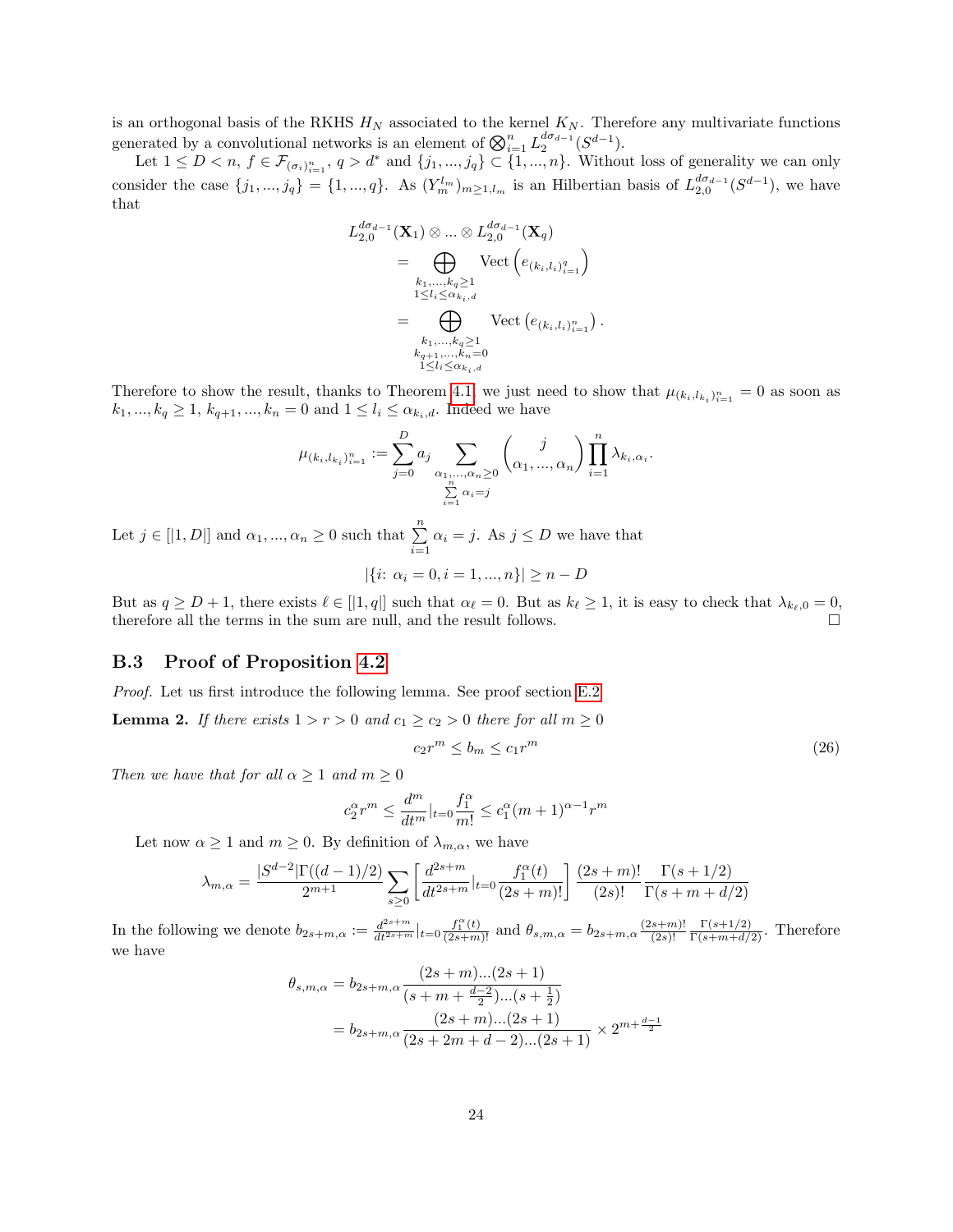Moreover  $\frac{(2s+m)...(2s+1)}{(2s+2m+d-2)...(2s+1)} \leq 1$  and thanks to the upper bound given in Lemma [2](#page-23-0) we have

$$
\theta_{s,m,\alpha} \le 2^{\frac{d-1}{2}} c_1^{\alpha} (m+2s+1)^{\alpha-1} (2r)^m r^{2s}
$$
  

$$
\le 2^{\frac{d-1}{2}} c_1^{\alpha} (m+1)^{\alpha-1} (2r)^m (2s+1)^{\alpha-1} r^{2s}
$$

Therefore we have

$$
\sum_{s\geq 0} \theta_{s,m,\alpha} \leq (m+1)^{\alpha-1} (2r)^m \left[ 2^{\frac{d-1}{2}} c_1^{\alpha} \sum_{s\geq 0} (2s+1)^{\alpha-1} r^{2s} \right]
$$

We also have

$$
\lambda_{m,\alpha}=\frac{|S^{d-2}|\Gamma((d-1)/2)}{2^{m+1}}\sum_{s\geq 0}\theta_{s,m,\alpha}\leq (m+1)^{\alpha-1}r^m\left[\frac{|S^{d-2}|\Gamma((d-1)/2)2^{\frac{d-1}{2}}c_1^\alpha}{2}\sum_{s\geq 0}(2s+1)^{\alpha-1}r^{2s}\right]
$$

Moreover we have

$$
\lambda_{m,\alpha} = \frac{|S^{d-2}|\Gamma((d-1)/2)}{2^{m+1}} \sum_{s \ge 0} \theta_{s,m,\alpha} \ge \frac{|S^{d-2}|\Gamma((d-1)/2)}{2^{m+1}} \theta_{0,m,\alpha}
$$

$$
\ge b_{m,\alpha} \frac{|S^{d-2}|\Gamma((d-1)/2)}{2^{m+1}} \frac{m!\Gamma(1/2)}{\Gamma(m+d/2)}
$$

$$
\ge |S^{d-2}|\Gamma((d-1)/2)\Gamma(1/2) \frac{c_2^{\alpha}}{2} \left(\frac{r}{2}\right)^m \frac{m!}{\Gamma(m+d/2)}
$$

The last inequality comes from the lower bound given in in Eq. ??. Moreover thanks to the Stirling's approximation formula we have

$$
\Gamma(x) \sim \sqrt{2\Pi} x^{x-1/2} e^{-x}
$$

which leads to

$$
\frac{m!}{\Gamma(m+d/2)} \sim e^{d/2} \left(1 - \frac{d/2}{m+d/2}\right)^m \frac{m^{1/2}}{(m+d/2)^{d-1/2}}
$$

Finally we obtain

$$
\frac{m!}{\Gamma(m+d/2)}\sim \frac{1}{m^{d-1/2}}
$$

Therefore there exists a constant  $C > 0$  such that for all  $m \geq 0$  we have

$$
\frac{m!}{\Gamma(m+d/2)}\geq C\frac{1}{2^m}
$$

Finally we have

$$
\lambda_{m,\alpha} \geq |S^{d-2}|\Gamma((d-1)/2)\Gamma(1/2)C\frac{c_2^\alpha}{2}\left(\frac{r}{4}\right)^m
$$

 $\Box$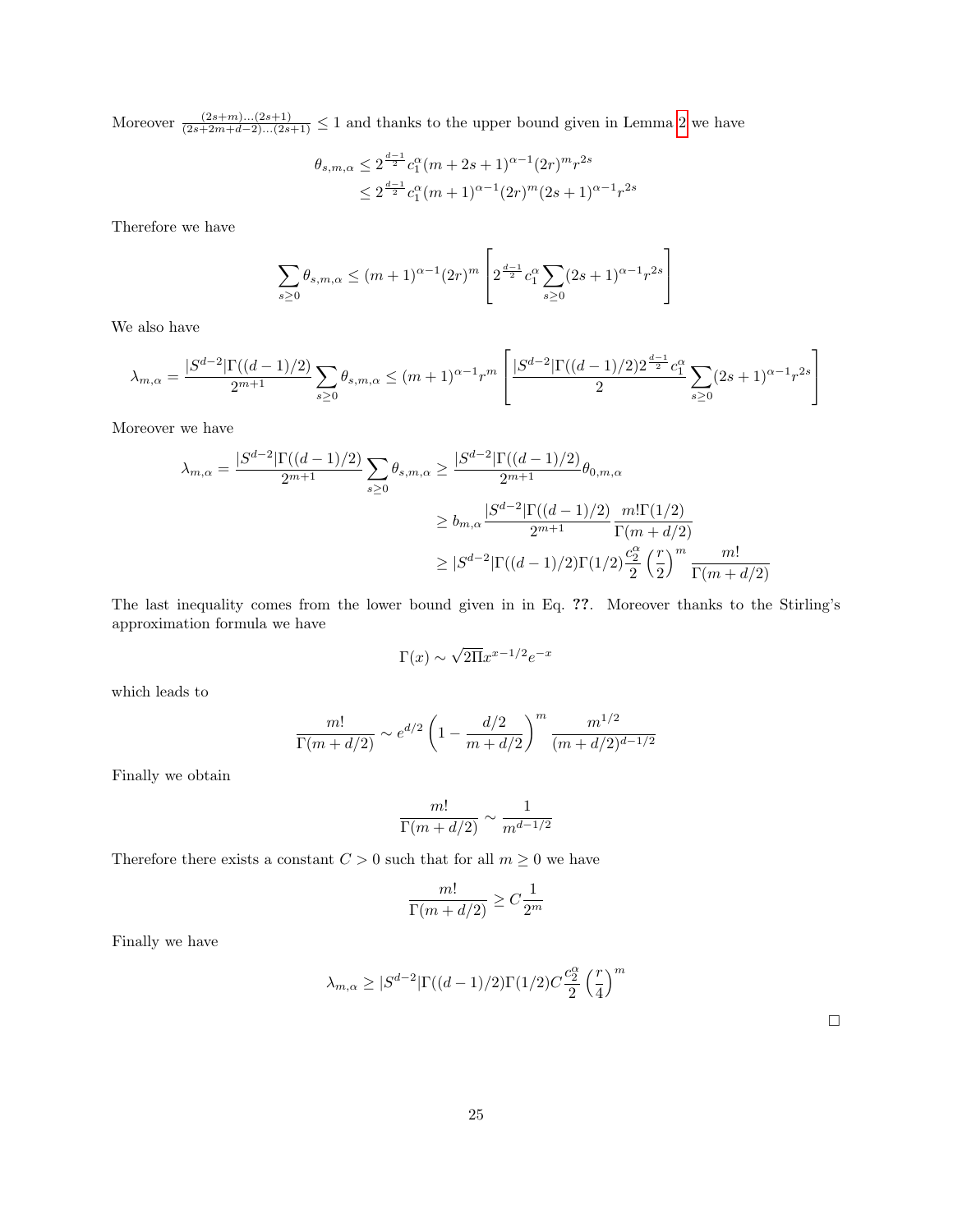#### B.4 Proof of Proposition [4.3](#page-8-1)

*Proof.* Let us denote  $(\eta_m)_{m=0}^M$  the positive eigenvalues of the integral operator  $T_{K_N}$  associated to the kernel  $K_N$  ranked in a non-increasing order with their multiplicities. Recall that the positive eigenvalues of  $T_{K_N}$ are exactly the subsequence of positive eigenvalues in  $\mu_{(k_i, l_{k_i})_{i=1}^n}$ . Moreover the assumption on  $(b_m)_{m\geq 0}$ guarantees that  $b_m > 0$  for all  $m \geq 0$ , and thanks to the formula of [25,](#page-20-1) we deduce that that  $M = +\infty$ .

Moreover we have for all  $k_1, ..., k_n \ge 0$ , and  $(l_{k_1}, ..., l_{k_n}) \in \{1, ..., \alpha_{k_1, d}\} \times ... \times \{1, ..., \alpha_{k_n, d}\}\$ 

$$
\mu_{(k_i, l_{k_i})_{i=1}^n} := \sum_{q=0}^D a_q \sum_{\substack{\alpha_1, \dots, \alpha_n \ge 0 \\ \sum_{i=1}^n \alpha_i = q}} \binom{q}{\alpha_1, \dots, \alpha_n} \prod_{i=1}^n \lambda_{k_i, \alpha_i}
$$

We first remark that if  $\alpha = 0$ , then we have

$$
\lambda_{m,\alpha} = \begin{cases} 0 & \text{if } m \ge 1\\ \frac{|S^{d-2}|\Gamma((d-1)/2)\Gamma(1/2)}{2\Gamma(d/2)} & \text{if } m = 0 \end{cases}
$$

Moreover thanks to the Proposition [4.2,](#page-8-0) if  $\alpha \geq 1$ , there exists  $C_{1,\alpha}, C_{2,\alpha} > 0$  constants depending only on  $\alpha$ such that for all  $m \geq 0$ 

$$
C_{2,\alpha}\left(\frac{r}{4}\right)^m \leq \lambda_{m,\alpha} \leq C_{1,\alpha}(m+1)^{\alpha-1}r^m
$$

Let  $\lambda > 0$ , therefore to obtain the rate of convergence of the positive eigenvalues with their multiplicities ranked in the decreasing order of  $T_{K_N}$ , we need to find the number of eigenvalues which are bigger than  $\lambda$ , that is to say the cardinal of

$$
E^{\lambda} = \left\{ ((k_1, l_{k_1}), ..., (k_n, l_{k_n})) : \mu_{(k_i, l_{k_i})_{i=1}^n} \ge \lambda, \quad k_1, ..., k_n \ge 0, \quad l_{k_i} \in \{1, ..., \alpha_{k_i, d}\} \quad \text{for } i \in \{1, ..., n\} \right\}
$$

For  $q \in \{1, ..., D\}$  and let us define

$$
\mu_{(k_i,l_{k_i})_{i=1}^n,q}:=\sum\limits_{\substack{\alpha_1,\ldots,\alpha_n\ge 0\\ \sum\limits_{i=1}^n \alpha_i=q}}\binom{q}{\alpha_1,\ldots,\alpha_n}\prod\limits_{i=1}^n \lambda_{k_i,\alpha_i}
$$

and

$$
E^{\lambda,q} := \left\{ ((k_1, l_{k_1}), ..., (k_n, l_{k_n})) : \mu_{(k_i, l_{k_i})_{i=1}^n, q \ge \lambda, k_1, ..., k_n \ge 0, l_{k_i} \in \{1, ..., \alpha_{k_i, d|\}} \text{ for } i \in \{1, ..., n\} \right\}
$$
  
Therefore, by denoting

Therefore by denoting

$$
c := \max_{q=1,\ldots,D} a_q
$$

we have that

$$
E^{\frac{\lambda}{d^*},D}\subset E^{\lambda}\subset \cup_{q=1}^D E^{\frac{\lambda}{cD},q}
$$

Let  $q \in \{1, ..., D\}$  and let us denote  $a_q = \min(q, n)$ . To obtain the cardinal of  $E^{\lambda,q}$ , We first define for all  $k_1, ..., k_n \geq 0$  the following set

$$
A(k_1, ..., k_n) := \{i: k_i \ge 1\}
$$

Let us now define the following partition of  $E^{\lambda,q}$ 

$$
E_{a_q+1}^{\lambda,q} := \left\{ ((k_1, l_{k_1}), ..., (k_n, l_{k_n})) : \mu_{(k_i, l_{k_i})_{i=1}^n, q \ge \lambda \text{ and } |A_q(k_1, ..., k_n)| \ge a_q + 1 \right\}
$$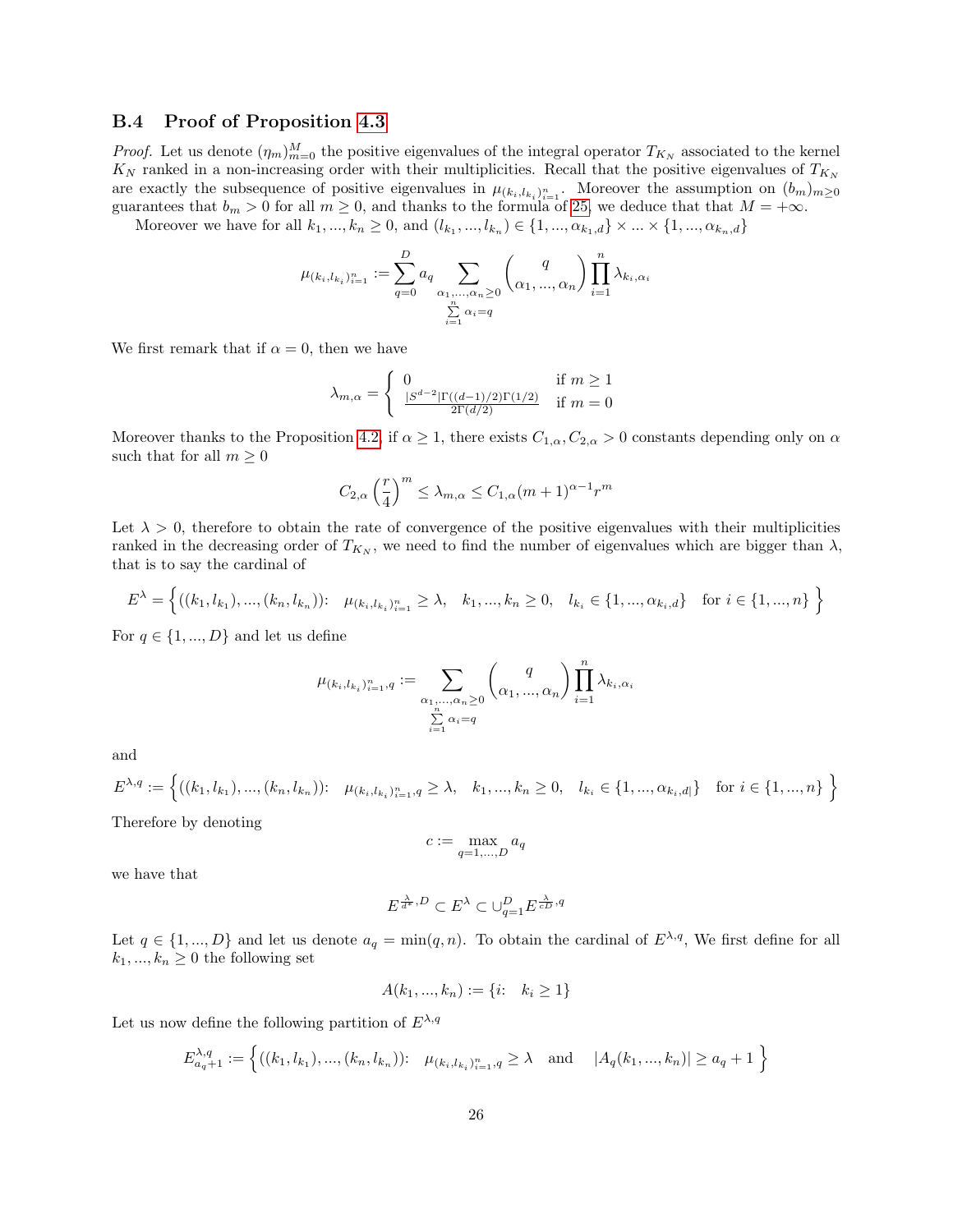And for  $w \in \{0, ..., a_q\}$ , we define

$$
E_{w}^{\lambda,q} := \left\{ ((k_1, l_{k_1}), ..., (k_n, l_{k_n})) : \mu_{(k_i, l_{k_i})_{i=1}^n, q \ge \lambda \text{ and } |A_q(k_1, ..., k_n)| = w \right\}
$$

But as for all  $((k_1, l_{k_1}), ..., (k_n, l_{k_n})) \in E_{a_q+1}^{\lambda, q}$  either there exist  $j \in \{1, ..., n\}$  such that  $k_j \geq 1$  and  $\alpha_j = 0$ , therefore  $\mu_{(k_i,l_{k_i})_{i=1}^n,q} = 0$  or  $a_q + 1 \geq n+1$ . Therefore we always have  $E_{a_q+1}^{\lambda,q} = \emptyset$  and we have the following partition

$$
E^{\lambda,q} = \bigsqcup_{w \in \{0,\ldots,a_q\}} E^{\lambda,q}_w
$$

Moreover if  $k_i = 0$  then  $l_{k_i} = 0$ , therefore each  $E_w^{\lambda,q}$  is a disjoint union of  $\binom{n}{w}$  sets which have all the same cardinal as

$$
E_{w}^{\lambda,q,\mathrm{Id}} := \left\{ ((k_1, l_{k_1}), ..., (k_n, l_{k_n})) : \mu_{(k_i, l_{k_i})_{i=1}^n, q \ge \lambda, k_1, ..., k_w \ge 1 \text{ and } k_{w+1} = ... = k_n = 0 \right\}
$$

Indeed we have:

$$
E^{\lambda,q}_w = \bigsqcup_{\sigma \in S_{w,n}} E^{\lambda,q,\sigma}_w
$$

where  $S_{w,n}$  is the set of class of injective functions from  $\{1, ..., w\}$  to  $\{1, ..., n\}$  such that  $\sigma \sim \sigma'$  if and only if  $\sigma({1,...,w}) = \sigma'({1,...,w})$  and

$$
E_{w}^{\lambda,q,\sigma} := \left\{ \left( (k_{\sigma(1)}, l_{k_{\sigma(1)}}), ..., (k_{\sigma(w)}, l_{k_{\sigma(w)}}), (0,0), ..., (0,0) \right): \ \mu_{(k_{\sigma(i)}, l_{k_{\sigma(i)}})_{i=1}^n, q \ge \lambda \quad \text{and} \quad k_{\sigma(1)}, ..., k_{\sigma(w)} \ge 1 \right\}
$$

Therefore we have

$$
|E^{\lambda,q}_w| = \binom{n}{w} |E^{\lambda,q,\text{Id}}_w|
$$

Let  $((k_1, l_{k_1}), ..., (k_n, l_{k_n})) \in E_w^{\lambda, q, \text{Id}}$  and let  $\alpha_1, ..., \alpha_n \geq 0$  such that  $\sum_{i=1}^n \alpha_i = q$ . If there exist  $j \in \{1, ..., w\}$ such that  $\alpha_j = 0$ , then:

$$
\prod_{i=1}^n \lambda_{k_i,\alpha_i} = 0
$$

Therefore we have

$$
\mu_{(k_i, l_{k_i})_{i=1}^n, q} = \sum_{\substack{\alpha_1, \dots, \alpha_w \ge 1 \\ \alpha_{w+1}, \dots, \alpha_n \ge 0 \\ \sum_{i=1}^n \alpha_i = q}} \binom{q}{\alpha_1, \dots, \alpha_n} \prod_{i=1}^n \lambda_{k_i, \alpha_i}
$$

Let now  $\alpha_1, ..., \alpha_w \ge 1$  and  $\alpha_{w+1}, ..., \alpha_n \ge 0$  such that  $\sum_{i=1}^n \alpha_i = q$ . Therefore we have

$$
\prod_{i=1}^{n} \lambda_{k_i, \alpha_i} = \prod_{i=1}^{w} \lambda_{k_i, \alpha_i} \prod_{i=w+1}^{n} \lambda_{0, \alpha_i}
$$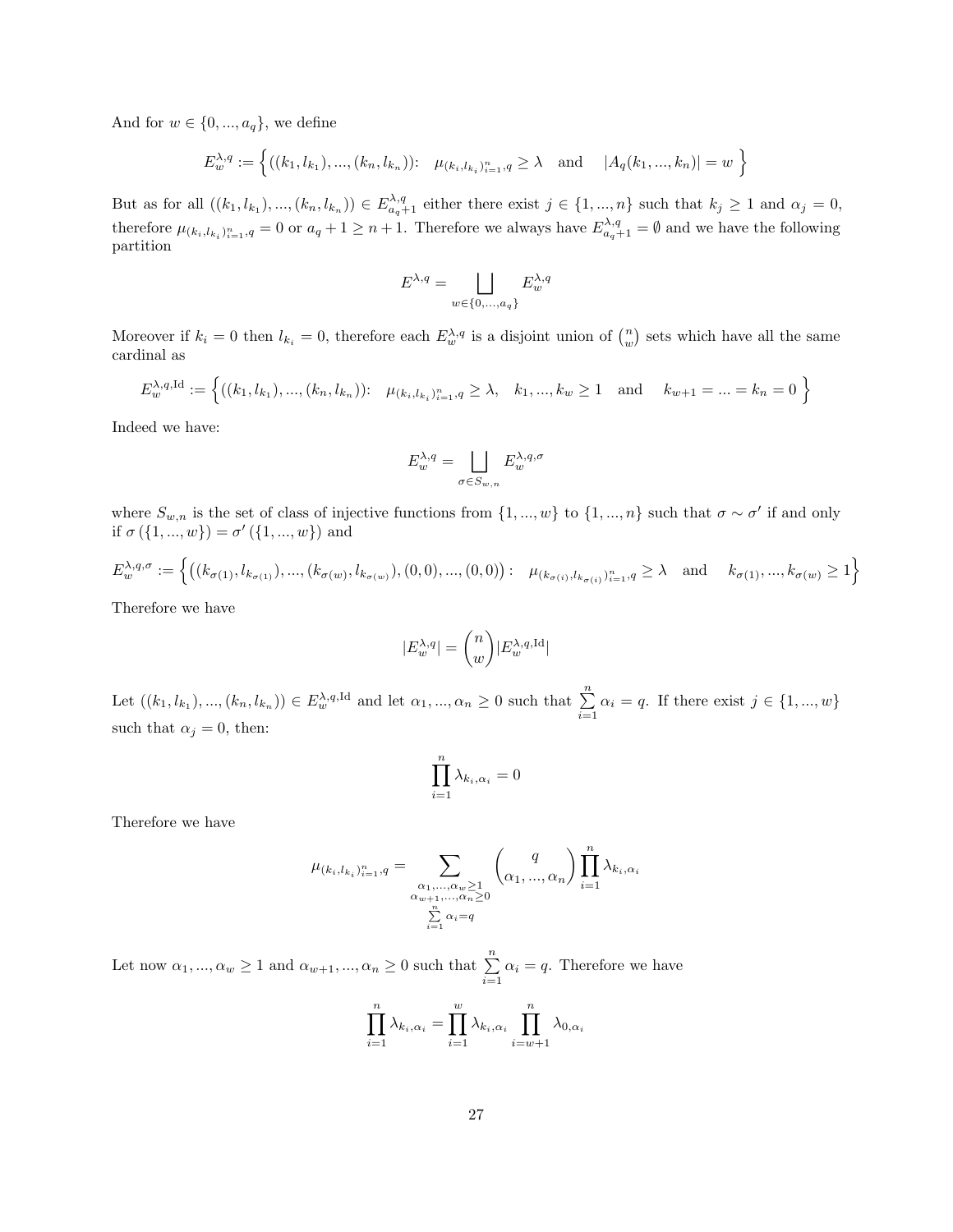We also have

$$
\prod_{i=1}^{w} C_{2,\alpha_i} \left(\frac{r}{4}\right)^{k_i} \prod_{i=w+1}^{n} \lambda_{0,\alpha_i} \le \prod_{i=1}^{n} \lambda_{k_i,\alpha_i} \le \prod_{i=1}^{w} C_{1,\alpha_i} (k_i+1)^{\alpha_i-1} r^{k_i} \prod_{i=w+1}^{n} \lambda_{0,\alpha_i}
$$

Therefore by denoting  $v_w := \sum_{i=1}^w k_i$  we obtain that

$$
\left[\prod_{i=1}^w C_{2,\alpha_i} \prod_{i=w+1}^n \lambda_{0,\alpha_i}\right] \left(\frac{r}{4}\right)^{v_w} \leq \prod_{i=1}^n \lambda_{k_i,\alpha_i} \leq \left[\prod_{i=1}^w C_{1,\alpha_i} \prod_{i=w+1}^n \lambda_{0,\alpha_i}\right] v_w^q r^{v_w}
$$

Let us denote

$$
C_{1,q} := \max_{w \in \{0, \dots, a_q\}} \max_{\substack{\alpha_1, \dots, \alpha_w \ge 1 \\ \alpha_{w+1}, \dots, \alpha_n \ge 0 \\ \sum_{i=1}^n \alpha_i = q}} \prod_{i=1}^w C_{1,\alpha_i} \prod_{i=w+1}^n \lambda_{0,\alpha_i}
$$

and

$$
C_{2,q} := \min_{w \in \{0, \dots, a_q\}} \min_{\substack{\alpha_1, \dots, \alpha_w \ge 1 \\ \alpha_{w+1}, \dots, \alpha_n \ge 0 \\ \sum_{i=1}^n \alpha_i = q}} \prod_{i=1}^w C_{2,\alpha_i} \prod_{i=w+1}^n \lambda_{0,\alpha_i}
$$

Therefore we have

$$
C_{2,q} \left(\frac{r}{4}\right)^{v_w} \le \prod_{i=1}^n \lambda_{k_i,\alpha_i} \le C_{1,q} v_w^q r^{v_w}
$$

Then we obtain that

$$
\sum_{\substack{\alpha_1, \dots, \alpha_w \ge 1 \\ \alpha_{w+1}, \dots, \alpha_n \ge 0 \\ \sum_{i=1}^n \alpha_i = q}} \binom{q}{\alpha_1, \dots, \alpha_n} C_{2,q} \left(\frac{r}{4}\right)^{v_w} \le \mu_{(k_i, l_{k_i})_{i=1}^n, q} \le \sum_{\substack{\alpha_1, \dots, \alpha_w \ge 1 \\ \alpha_{w+1}, \dots, \alpha_n \ge 0 \\ \sum_{i=1}^n \alpha_i = q}} \binom{q}{\alpha_1, \dots, \alpha_n} C_{1,q} v_w^q r^{v_w}
$$

Let  $1 > r' > r > 0$  and let  $Q_q := \max_{u \ge 1}$  $u^q r^u$  $\frac{q^{q}r^{u}}{r'^{u}}$ . Therefore by denoting  $C'_{1,q} := C_{1,q}q^{n}q!Q_{q}$  we obtain that

$$
C_{2,q} \left(\frac{r}{4}\right)^{v_w} \le \mu_{(k_i,l_{k_i})_{i=1}^n,q} \le C'_{1,q} r'^{v_w}
$$

Therefore we have

$$
\mu_{(k_i, l_{k_i})_{i=1}^n, q} \ge \lambda \Rightarrow C'_{1,q} r'^{v_w} \ge \lambda
$$
  
\n
$$
\Rightarrow v_w \le \frac{\log(C'_{1,q}/\lambda)}{\log(1/r')}
$$
  
\n
$$
\Rightarrow k_i \le \frac{\log(C'_{1,q}/\lambda)}{\log(1/r')} \quad \text{for} \quad i \in \{1, ..., w\}
$$

Therefore we obtain that

$$
|E^{\lambda,q,\text{Id}}_w| \le \left| \left\{ ((k_1,l_{k_1},..., (k_w,l_{k_w}),(0,0),..., (0,0))\colon \ 0 \le k_i \le \frac{\log(C_{1,q}'/\lambda)}{\log(1/r')} \ \ \text{for} \ \ i \in \{1,...,w\} \right\} \right|
$$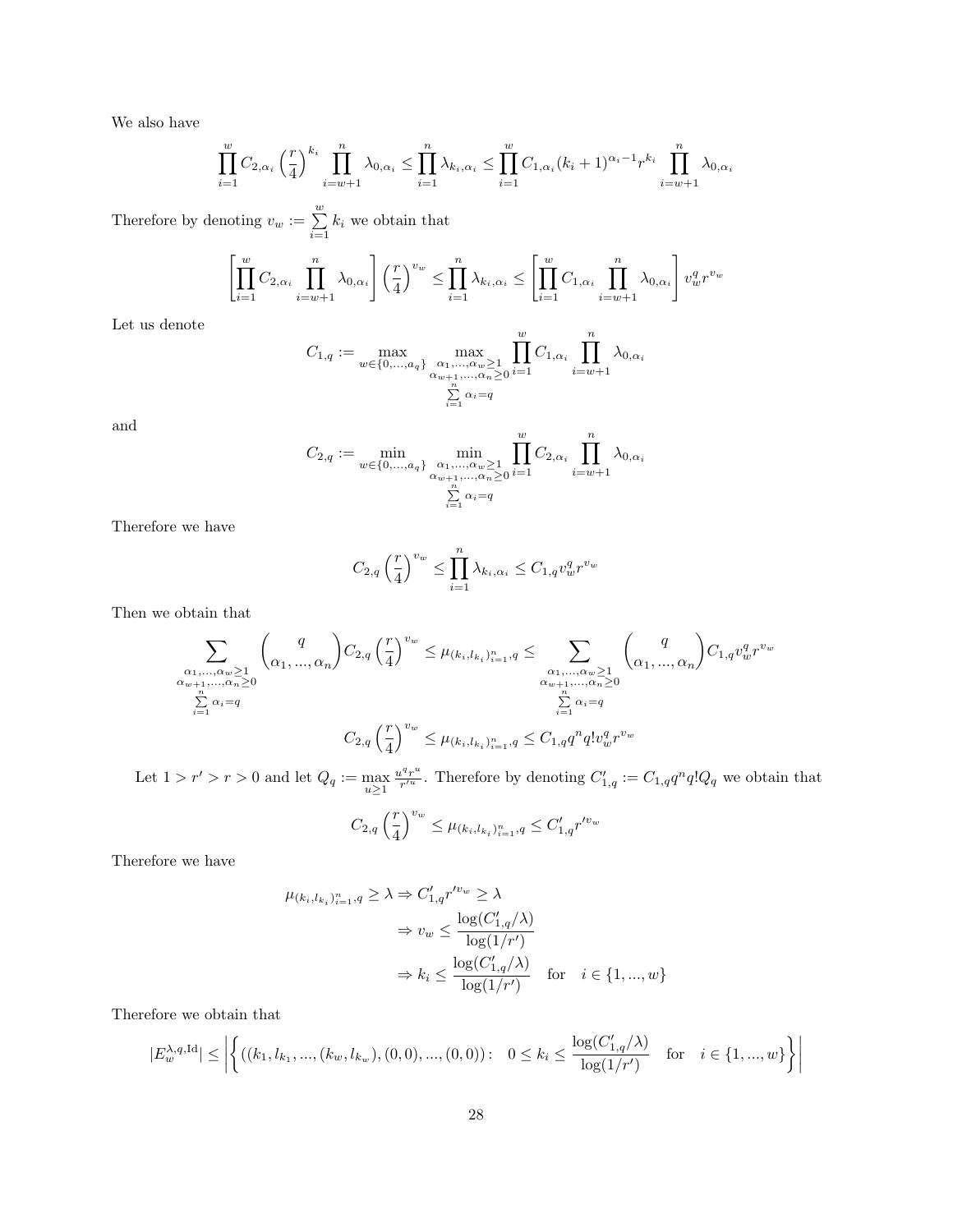Moreover as we have that for all  $M\geq 2$ 

$$
\alpha_{M,d} = \binom{d-1+M}{M} - \binom{d-1+M-2}{M-2}
$$

Then we have that

$$
\sum_{i=0}^{M} \alpha_{i,d} \sim \frac{2M^{d-1}}{(d-1)!}
$$

and there exist  ${\cal Q}_2 > 1 > {\cal Q}_1 > 0$  constants such that

$$
Q_1 M^{d-1} \le \sum_{i=0}^{M} \alpha_{i,d} \le Q_2 M^{d-1}
$$

Finally by considering the case where  $M = \frac{\log(C/\lambda)}{\log(1/r')}$  we obtain that

$$
|E_w^{\lambda,q,\text{Id}}| \le \prod_{i=1}^w Q_2 \left( \frac{\log(C/\lambda)}{\log(1/r')}\right)^{d-1}
$$
  

$$
\le Q_2^{a_q} \left( \frac{\log(C_{1,q}'/\lambda)}{\log(1/r')}\right)^{(d-1)w}
$$

Finally we obtain that

$$
|E_w^{\lambda,q}| = \binom{n}{w} |E_w^{\lambda,q,\text{Id}}| \le \binom{n}{w} Q_2^{a_q} \left(\frac{\log(C_{1,q}'/\lambda)}{\log(1/r')}\right)^{(d-1)w} \tag{27}
$$

Moreover we have also

<span id="page-28-0"></span>
$$
C_{2,q}\left(\frac{r}{4}\right)^{v_w}\geq \lambda \Rightarrow \mu_{(k_i,l_{k_i})_{i=1}^n,q}\geq \lambda
$$

But we have that

$$
C_{2,q} \left(\frac{r}{4}\right)^{v_w} \ge \lambda \Leftrightarrow v_w \le \frac{\log(C_{2,q}/\lambda)}{\log(4/r)}
$$

Then we have that

$$
|E_w^{\lambda,q,\text{Id}}| \ge \left| \left\{ ((k_1, l_{k_1}, ..., (k_w, l_{k_w}), (0,0), ..., (0,0)) : \ 0 \le k_i \le \frac{\log(C_{2,q}/\lambda)}{\log(4/r)(w+1)} \text{for} \ i = 1, ..., w \right\} \right|
$$

And by the same reasoning as above we obtain that

$$
|E_w^{\lambda,q,\mathrm{Id}}| \ge \prod_{i=1}^w Q_1 \left( \frac{\log(C_{2,q}/\lambda)}{\log(4/r)(w+1)} \right)^{d-1}
$$
\n
$$
\le Q_{2,q}^{\alpha} \left( \log(C_{2,q}/\lambda) \right)^{(d-1)w}
$$
\n(28)

<span id="page-28-1"></span>
$$
\geq Q_1^{a_q} \left( \frac{\log(C_{2,q}/\lambda)}{\log(4/r)(w+1)} \right)^{(d-1)w} \tag{29}
$$

$$
|E_w^{\lambda,q}| = \binom{n}{w} |E_w^{\lambda,q,\mathrm{Id}}| \ge \binom{n}{w} Q_1^{a_q} \left( \frac{\log(C_{2,q}/\lambda)}{\log(4/r)(w+1)} \right)^{(d-1)w}
$$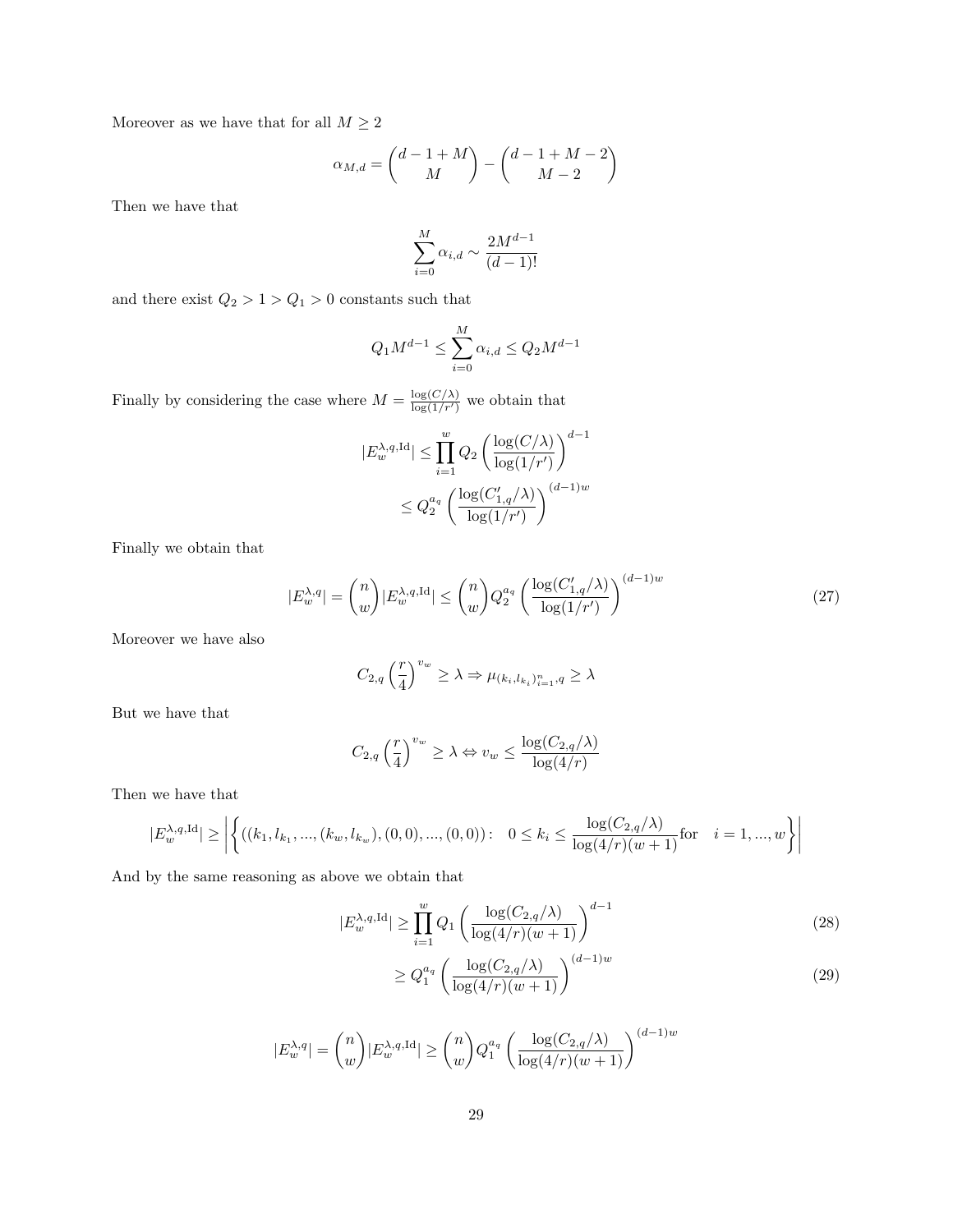Moreover thanks to Eq. [27-](#page-28-0)[28,](#page-28-1) we obtain that

$$
\sum_{w \in \{0, \dots, a_q\}} \binom{n}{w} Q_1^{a_q} \left( \frac{\log(C_{2,q}/\lambda)}{\log(4/r)(w+1)} \right)^{(d-1)w} \le |E^{\lambda,q}| \le \sum_{w \in \{0, \dots, a_q\}} \binom{n}{w} Q_2^{a_q} \left( \frac{\log(C'_{1,q}/\lambda)}{\log(1/r')}\right)^{(d-1)w}
$$
  

$$
Q_1^{a_q} \left( \frac{\log(C_{2,q}/\lambda)}{\log(4/r)(a_q+1)} \right)^{(d-1)a_q} \le |E^{\lambda,q}| \le 2^n Q_2^{a_q} \left( \frac{\log(C'_{1,q}/\lambda)}{\log(1/r')}\right)^{(d-1)a_q}
$$

Finally we have that:

$$
\left| E^{\lambda} \right| \leq \sum_{q=1}^D \left| E^{\frac{\lambda}{cD},q} \right| \leq \sum_{q=1}^D 2^n Q_2^{a_q} \left( \frac{\log((C'_{1,q}cD)/\lambda)}{\log(1/r')} \right)^{(d-1)a_q}
$$

Denoting  $K_D := \max_{q=1,...,D} C'_{1,q}$ , we finally get

$$
\left|E^{\lambda}\right| \le 2^n Q_2^{d^*} D\left(\frac{\log((K_D cD)/\lambda)}{\log(1/r')}\right)^{(d-1)d^*}
$$

And also

$$
\left| E^{\lambda} \right| \geq E^{\frac{\lambda}{d^*},D} \geq Q_1^{d^*} \left( \frac{\log((C_{2,D}d^*)/\lambda)}{\log(4/r)(d^*+1)} \right)^{(d-1)d^*}
$$

Let now  $m \geq 1$  and let  $\lambda_m$  such that

$$
2^n Q_2^{d^*} D \left(\frac{\log((K_D cD)/\lambda_m)}{\log(1/r')}\right)^{(d-1)d^*} = m
$$

Therefore by denoting  $\gamma = \frac{\log(1/r')}{\log(1/r')}$  $\frac{\log(1/r)}{(2^n Q_2^{d*} D)^{\frac{1}{(d-1)d^*}}}$  and  $C_3 = K_D cD$ , we obtain that:

$$
\lambda_m = C_3 e^{\left(-\gamma m^{\frac{1}{(d-1)d^*}}\right)}
$$

And by definition of  $\eta_m$  we obtain that

$$
\eta_m \le C_3 e^{\left(-\gamma m^{\frac{1}{(d-1)d^*}}\right)}
$$

Moreover by the exact same reasoning we obtain that

$$
\eta_m \ge C_4 e^{\left(-qm^{\frac{1}{(d-1)d^*}}\right)}
$$

where  $q = \frac{\log(4/r)(d^*+1)}{d^*}$ Q  $\frac{d^*}{(d-1)d^*}$ 1 and  $C_4 = C_{2,D} d^*$ , and the result follows.

# <span id="page-29-0"></span>C Regularized Least-Squares for CNNs

#### C.1 Notations

Let  $(\mathcal{X}, \mathcal{B})$  a measurable space,  $\mathcal{Y} = \mathbb{R}$  and H be an infinite dimensional separable RKHS on X with respect to a bounded and measurable kernel k. Furthermore, let  $C, \gamma > 0$  be some constants and  $\alpha > 0$  be a parameter. By  $\mathcal{P}_{H,C_0,\gamma,\alpha}$  we denote the set of all probability measures  $\nu$  on X with the following: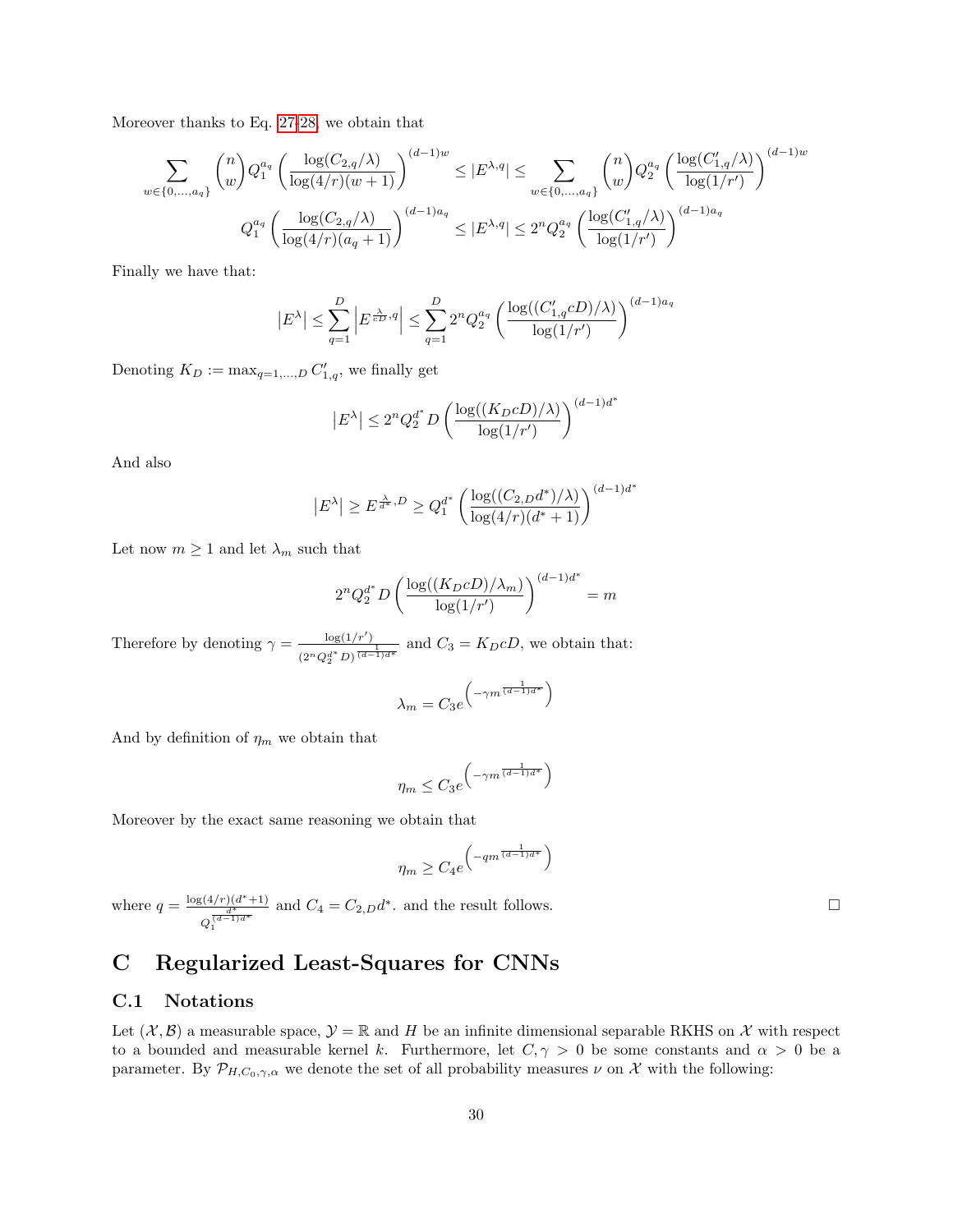- The measurable space  $(\mathcal{X}, \mathcal{B})$  is *v*-complete.
- The eigenvalues of the integral operator  $T_{\nu}$  fulfill the following upper bound  $\mu_i \leq C_0 e^{-\gamma i^{1/\alpha}}$  for all i.

Furthermore, we introduce for a constant  $c > 0$  and parameter  $q \ge \gamma > 0$  the subset  $\mathcal{P}_{H,C_0,\gamma,\alpha,c,q} \subset \mathcal{P}_{H,C_0,\gamma,\alpha,c,q}$ of probability measures  $\mu$  on  $\mathcal X$  which have the additional property

• The eigenvalues of  $T_{\nu}$  fulfill the following lower bound  $\mu_i \geq ce^{-qi^{1/\alpha}}$  for all i.

In the following we denote  $\mathcal{P}_{H,\alpha} := \mathcal{P}_{H,C_0,\gamma,\alpha}$  and  $\mathcal{P}_{H,\alpha,q} := \mathcal{P}_{H,C_0,\gamma,\alpha,c,q}$ . Furthermore, let  $B, B_{\infty}, L, \sigma > 0$ be some constants and  $0 < \beta \leq 2$  a parameter. Then we denote by  $\mathcal{F}_{H,B,B_\infty,L,\sigma,\beta}(\mathcal{P})$  the set of all probability measures  $\rho$  on  $\mathcal{X} \times \mathcal{Y}$  with the following properties

- $\rho_X \in \mathcal{P}$  where  $\rho_X$  is the marginal distribution on X,  $\int_{\mathcal{X}\times\mathcal{Y}} y^2 d\rho(x,y) < \infty$  and  $||f_\rho||_I^2$  $\frac{2}{L_{\infty}^{d\rho_X}} \leq B_{\infty}$
- There exist  $g \in L_2^{d\rho_X}(\mathcal{X})$  such that  $f_\rho = T_{\rho_X}^{\beta/2} g$  and  $||g||^2_\rho \leq B$
- There exist  $\sigma > 0$  and  $L > 0$  such that  $\int_{\mathcal{Y}} |y f_{\rho}(x)|^m d\rho(y|x) \leq \frac{1}{2} m! L^{m-2}$

We denote  $\mathcal{F}_{H,\alpha,\beta} := \mathcal{F}_{H,B,B_{\infty},L,\sigma,\beta}(\mathcal{P}_{H,\alpha})$  and  $\mathcal{F}_{H,\alpha,q,\beta} := \mathcal{F}_{H,B,B_{\infty},L,\sigma,\beta}(\mathcal{P}_{H,\alpha,q})$ . Finally let us recall that we denote by  $f_{H,\mathbf{z},\lambda}$  the solution of the following minimization problem

$$
\min_{f \in H} \left\{ \frac{1}{\ell} \sum_{i=1}^{\ell} (f(x_i) - y_i)^2 + \lambda \|f\|_H^2 \right\}
$$

#### C.2 Proof of Theorem [5.1](#page-10-0) and [5.2](#page-11-0)

Here the main goal is to control the rate of decay of the eigenvalues associated with the integral operator  $T_{\rho}$ . Let us denote  $(\mu_m)_{m\geq 0}$  its eigenvalues. Let us first recall the two key assumptions to obtain a control on the eigenvalues of  $T_{\rho}$ . Indeed we have assumed that

<span id="page-30-0"></span>
$$
\frac{d\nu}{\otimes_{i=1}^n d\sigma_{d-1}} < \omega \quad \text{and} \quad \frac{d\nu}{\otimes_{i=1}^n d\sigma_{d-1}} > h \tag{30}
$$

Let  $\rho \in \mathcal{G}_{w,\beta}$  and  $\rho_{\mathcal{I}}$  its marginal on  $\mathcal{I}$ . Let us first show that  $I = \mathbb{N}$ . Indeed as  $\mathcal{I}$  is compact and  $K_N$ continuous, the Mercer theorem guarantees that  $H_N$  and  $\mathcal{L}_2^{d\rho_{\mathcal{I}}}(I)$  are isomorphic. Let us now define

$$
T_{\omega}: L_2^{d\sigma_{d-1}}(\mathcal{I}) \rightarrow L_2^{d\sigma_{d-1}}(\mathcal{I})
$$
  

$$
f \rightarrow \omega \int_{\mathcal{I}} K_N(x,.) f(x) \otimes_{i=1}^n d\sigma_{d-1}(x) - \int_{\mathcal{I}} K_N(x,.) f(x) d\rho_{\mathcal{I}}(x)
$$

Let us denote  $E^k$ , the span of the greatest k eigenvalues strictly positive of  $T_{\rho_{\mathcal{I}}}$  with their multiplicities. Thanks to the min-max Courant-Fischer theorem we have that

$$
\mu_k = \max_{V \subset G_k} \min_{\substack{x \in V \setminus \{0\} \\ \|x\|=1}} \langle T_{\rho_\mathcal{I}} x, x \rangle_{L_2^{\otimes n} = 1} d\sigma_{d-1}(\mathcal{I})}
$$

where  $G_k$  is the set of all s.e.v of dimension k in  $L_2^{\otimes_{i=1}^n d\sigma_{d-1}}(\mathcal{I})$ . Therefore we have

$$
\eta_k \geq \frac{1}{\omega} \min_{\substack{x \in E^k \setminus \{0\} \\ ||x|| = 1}} \langle \omega \times T_{K_N} x, x \rangle_{L_2^{\otimes_{i=1}^n d\sigma_{d-1}}(\mathcal{I})} \n= \frac{1}{\omega} \min_{\substack{x \in E^k \setminus \{0\} \\ ||x|| = 1}} \left\{ \langle T_{\rho_{\mathcal{I}}} x, x \rangle_{L_2^{\otimes_{i=1}^n d\sigma_{d-1}}(\mathcal{I})} + \langle T_{\omega} x, x \rangle_{L_2^{\otimes_{i=1}^n d\sigma_{d-1}}(\mathcal{I})} \right\} \n\geq \frac{1}{\omega} \min_{\substack{x \in E^k \setminus \{0\} \\ ||x|| = 1}} \langle T_{\rho_{\mathcal{I}}} x, x \rangle_{L_2^{\otimes_{i=1}^n d\sigma_{d-1}}(\mathcal{I})} + \frac{1}{\omega} \min_{\substack{x \in E^k \setminus \{0\} \\ ||x|| = 1}} \langle T_{\omega} x, x \rangle_{L_2^{\otimes_{i=1}^n d\sigma_{d-1}}(\mathcal{I})}
$$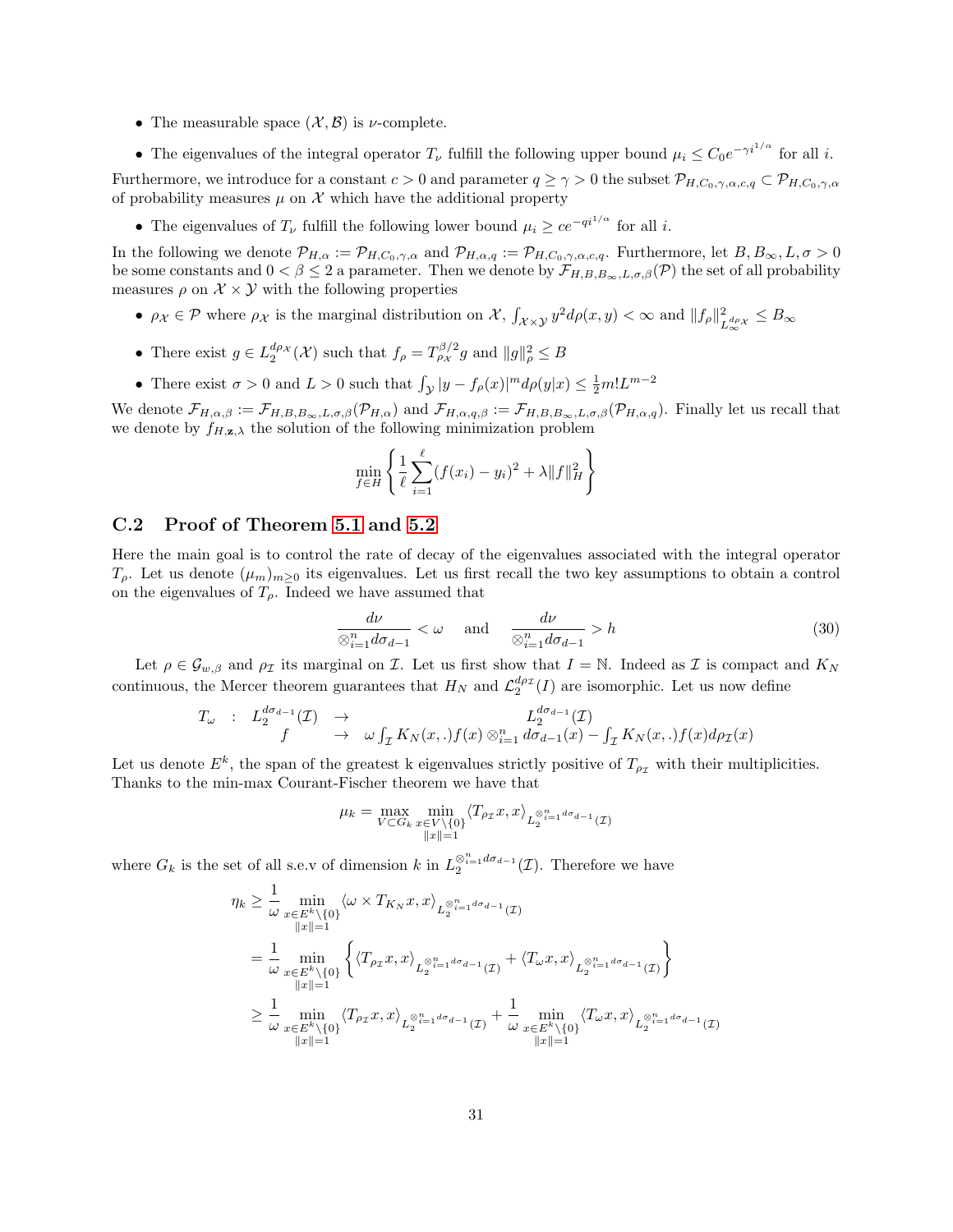Then if  $T_{\omega}$  is positive we obtain that

$$
\eta_k \geq \frac{1}{\omega} \mu_k
$$

Let us now show the positivity of  $T_{\omega}$ . Thanks to the assumption [30,](#page-30-0) we have that for all  $f \in L_2^{\otimes_{i=1}^n d\sigma_{d-1}}(\mathcal{I})$ 

$$
T_{\omega}(f) = \int_{\mathcal{I}} \left[ \omega - \frac{d\rho_{\mathcal{I}}}{\otimes_{i=1}^{n} d\sigma_{d-1}} \right] K_{N}(x,.) f(x) \otimes_{i=1}^{n} d\sigma_{d-1}(x)
$$

Therefore  $v := \omega - \frac{d\rho_{\mathcal{I}}}{\otimes_{i=1}^n d\sigma_{d-1}(x)}$  is positive and by denoting  $M = \int_{\mathcal{I}} v(x) \otimes_{i=1}^n d\sigma_{d-1}(x)$  and by re-scaling the above equality by  $\frac{1}{M}$ , we have that  $V: x \to \frac{v(x)}{M}$  is a density function and by denoting  $d\Gamma = V \otimes_{i=1}^n d\sigma_{d-1}$ we have:

$$
\frac{1}{M} \times T_{\omega}(f) = \int_{S^{d-1}} K_N(x,.) f(x) d\Gamma(x)
$$

Therefore  $T_{\omega}$  is positive and thanks to Proposition [4.3,](#page-8-1) we have

$$
\mu_m \le \omega \eta_m \le \omega C_3 e^{-\gamma m^{\frac{1}{(d-1)(d^*)}}}
$$

Moreover if we assume in addition that the assumption [30,](#page-30-0) we obtain by a similar reasoning that for all  $k \geq 0$ :

<span id="page-31-0"></span>
$$
\eta_k \leq \frac{1}{h} \mu_k
$$

Therefore thanks to Proposition [4.3](#page-8-1) we have also that for all  $m \geq 0$ 

$$
hC_4 e^{-qm^{\frac{1}{(d-1)(d^*)}}}\le h\eta_m \le \mu_m \le \omega\eta_m \le \omega C_3 e^{-\gamma m^{\frac{1}{(d-1)(d^*)}}}
$$
(31)

Upper rate. Let us now show theorem [5.1.](#page-10-0) For that purpose let us introduce a result from [\[30\]](#page-14-15).

<span id="page-31-1"></span>**Theorem 1.** [\[30\]](#page-14-15) Let H be a separable RKHS on X with respect to a bounded and measurable kernel k,  $\alpha > 0$  and  $2 \ge \beta > 0$ . Then for any  $\rho \in \mathcal{F}_{H,\alpha,\beta}$  and  $\tau \ge 1$  we have

• If  $\beta > 1$ , then for  $\ell \ge \max\left(e^{\beta}, \left(\frac{N}{\beta^{\alpha}}\right)^{\frac{\beta}{\beta-1}} \tau^{\frac{2\beta}{\beta-1}} \log(\ell)^{\frac{\alpha\beta}{\beta-1}}\right)$  and  $\lambda_{\ell} = \frac{1}{\ell^{1/\beta}}$ , with a  $\rho^{\ell}$ -probability  $\ge$  $1-e^{-4\tau}$  it holds

$$
||f_{H,\mathbf{z},\lambda} - f_{\rho}||_{\rho}^{2} \leq 3C\tau^{2} \frac{\log(\ell)^{\alpha}}{\ell}
$$

• If  $\beta = 1$ , then for  $\ell \ge \max\left(\exp\left((N\tau)^{\frac{1}{\mu - \alpha}}\right), e^{1} \log(\ell)^{\mu}\right)$  and  $\mu > \alpha > 0$ , with a  $\rho^{\ell}$ -probability  $\ge 1 - e^{-4\tau}$ it holds

$$
||f_{H,\mathbf{z},\lambda_{\ell}} - f_{\rho}||_{\rho}^2 \leq 3C\tau^2 \frac{\log(\ell)^{\mu}}{\ell^{\beta}}
$$

• If  $\beta < 1$ , then for  $\ell \ge \max\left(\exp\left((N\tau)^{\frac{\beta}{\alpha(1-\beta)}}\right), e^1 \log(\ell)^{\frac{\alpha}{\beta}}\right)$ , with a  $\rho^{\ell}$ -probability  $\ge 1 - e^{-4\tau}$  it holds

$$
||f_{H,\mathbf{z},\lambda_{\ell}} - f_{\rho}||_{\rho}^2 \leq 3C\tau^2 \frac{\log(\ell)^{\alpha}}{\ell^{\beta}}
$$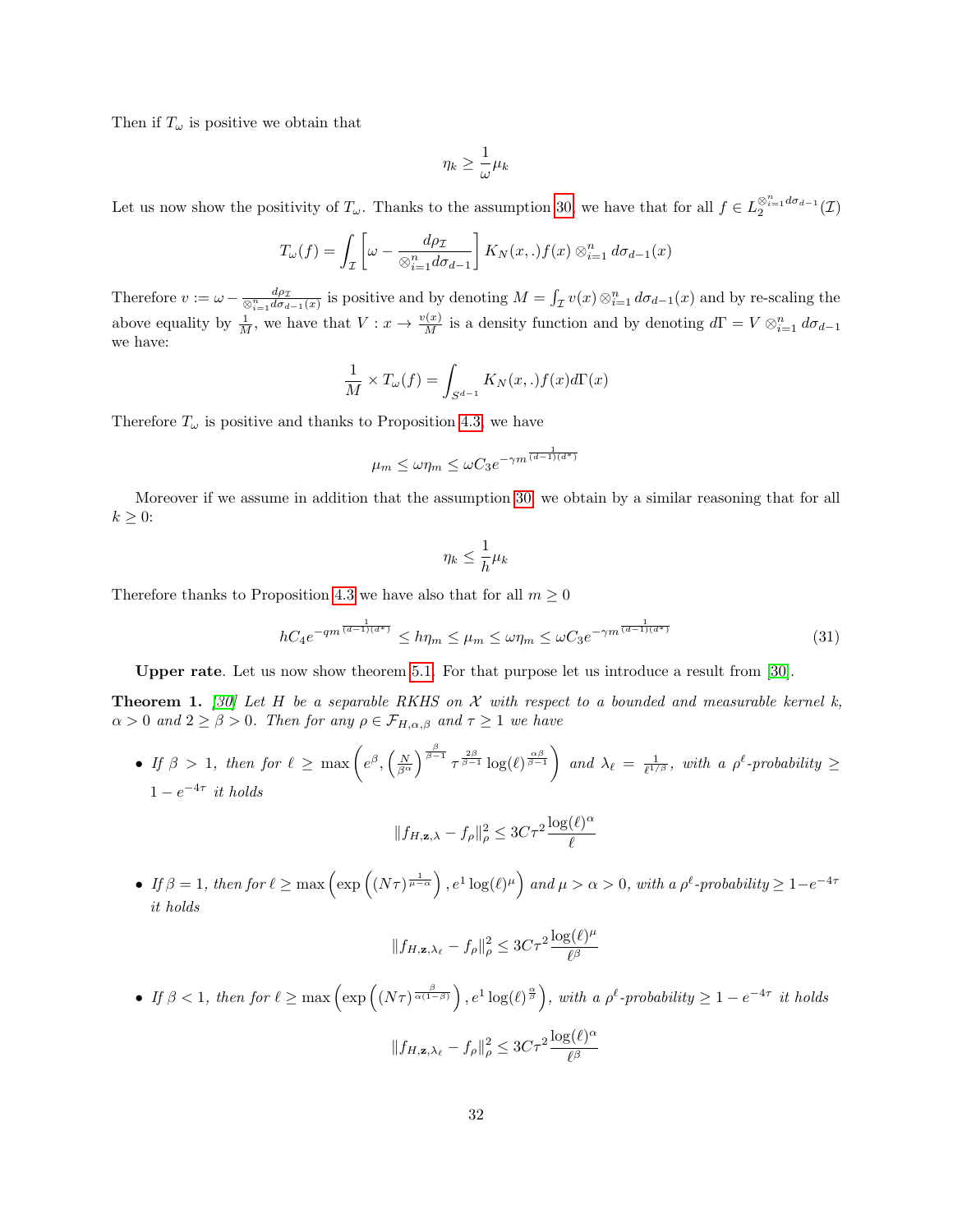where  $N = \max(256KQ, 16K, 1), C = 2 \max(B, 128V \max(5Q, K)), V = \max(L^2, \sigma^2, 2BK + 2B_{\infty}), Q =$  $(\frac{1}{\gamma})^{\alpha}$   $\left[1+C_0\int_1^{\infty}$  $\frac{(\log(u)+1)^{\alpha-1}}{C_0u+u^2}du\right]$  and  $K = \sup_{x\in\mathcal{X}}k(x,x)$ .

Let  $w \ge 1$  and  $0 < \beta \le 2$  and let us denote  $\alpha = (d-1) * d^*$  and  $C_0 = \omega C_3$ . From eq. [\(31\)](#page-31-0) we have that for any  $\rho \in \mathcal{G}_{\omega,\beta}$ , the eigenvalues,  $(\mu_i)_{i\geq 0}$ , of the integral operator  $T_{\rho_{\mathcal{I}}}$  associated with  $K_N$  fulfill the following upper bound for all  $i$ 

$$
\mu_i \le C_0 e^{-\gamma i^{1/\alpha}}
$$

Therefore  $\mathcal{G}_{\omega,\beta} \subset \mathcal{F}_{H_N,\alpha,\beta}$  and the result follows from Theorem [1.](#page-31-1)

**Lower rate.** Moreover let  $0 < h < 1 \leq \omega$ . To show the minimax-rate obtained in theorem [5.2,](#page-11-0) we need a result from [\[30\]](#page-14-15).

<span id="page-32-3"></span>**Theorem 2.** [\[30\]](#page-14-15) Let H be a separable RKHS on X with respect to a bounded and measurable kernel k,  $q \ge \gamma > 0$ ,  $\alpha > 0$ ,  $0 < \beta \le 2$  such that  $\mathcal{P}_{H,\alpha,q}$  is not empty. Then it holds

$$
\lim_{\tau \to 0^+} \liminf_{\ell \to \infty} \inf_{f_{\mathbf{z}} \text{sup}} \sup_{\rho \in \mathcal{F}_{H,\alpha,q,\beta}} \rho^{\ell} \left( \mathbf{z} : \|f_{\mathbf{z}} - f_{\rho}\|_{\rho}^2 > \tau b_{\ell} \right) = 1
$$

where  $b_{\ell} = \frac{\log(\ell)^{\alpha}}{\ell}$  $\frac{(\ell)^{-}}{\ell}$ . The infimum is taken over all measurable learning methods with respect to  $\mathcal{F}_{H,\alpha,q,\beta}$ .

Therefore by denoting  $c = hC_4$  we have in addition that for any  $\rho \in \mathcal{G}_{\omega,h,\beta}$ , the eigenvalues,  $(\mu_i)_{i>0}$  of the integral operator  $T_{\rho_{\mathcal{I}}}$  associated with  $K_N$  fulfill the following lower bound for all i

$$
\mu_i \ge ce^{-qi^{1/\alpha}}
$$

then  $\mathcal{G}_{\omega,h,\beta} \subset \mathcal{F}_{H_N,\alpha,q,\beta}$  and the result follows from theorem [2.](#page-32-3)

### <span id="page-32-0"></span>D Useful Theorems

<span id="page-32-1"></span>**Theorem 3.** [\[28\]](#page-14-16) Let  $\phi: \mathcal{X} \to H$  be a feature map to a Hilbert space H, and let  $K(z, z') := \langle \phi(z), \phi(z') \rangle_H$ a positive semi-definite kernel on X. Then  $\mathcal{H} := \{f_{\alpha} : z \in \mathcal{X} \to \langle \alpha, \phi(z) \rangle_H, \alpha \in H \}$  endowed with the following norm

$$
||f_{\alpha}||^{2} := \inf_{\alpha' \in \mathcal{H}} \{ ||\alpha'||_{H}^{2} \quad s.t \quad f_{\alpha'} = f_{\alpha} \}
$$

is the RKHS associated to K.

<span id="page-32-2"></span>**Theorem 4.** [\[11\]](#page-13-18) Let X be a compact metric space and H be a separable Hilbert space such that there exists a continuous and injective map  $\phi: \mathcal{X} \to H$ . Furthermore, let  $f: \mathbb{R} \to \mathbb{R}$  be a function of the form

$$
f(x) = \sum_{m=0}^{\infty} a_m x^m.
$$
 (32)

. If  $a_m > 0$  for all  $m \in \mathbb{N}$ , then the bivariate function

$$
k(x, x') := f(\langle \phi(x), \phi(x') \rangle_H) = \sum_{m \ge 0} a_m(\langle \phi(x), \phi(x') \rangle_H)^m
$$

defines a c-universal kernel on  $\mathcal{X}$ .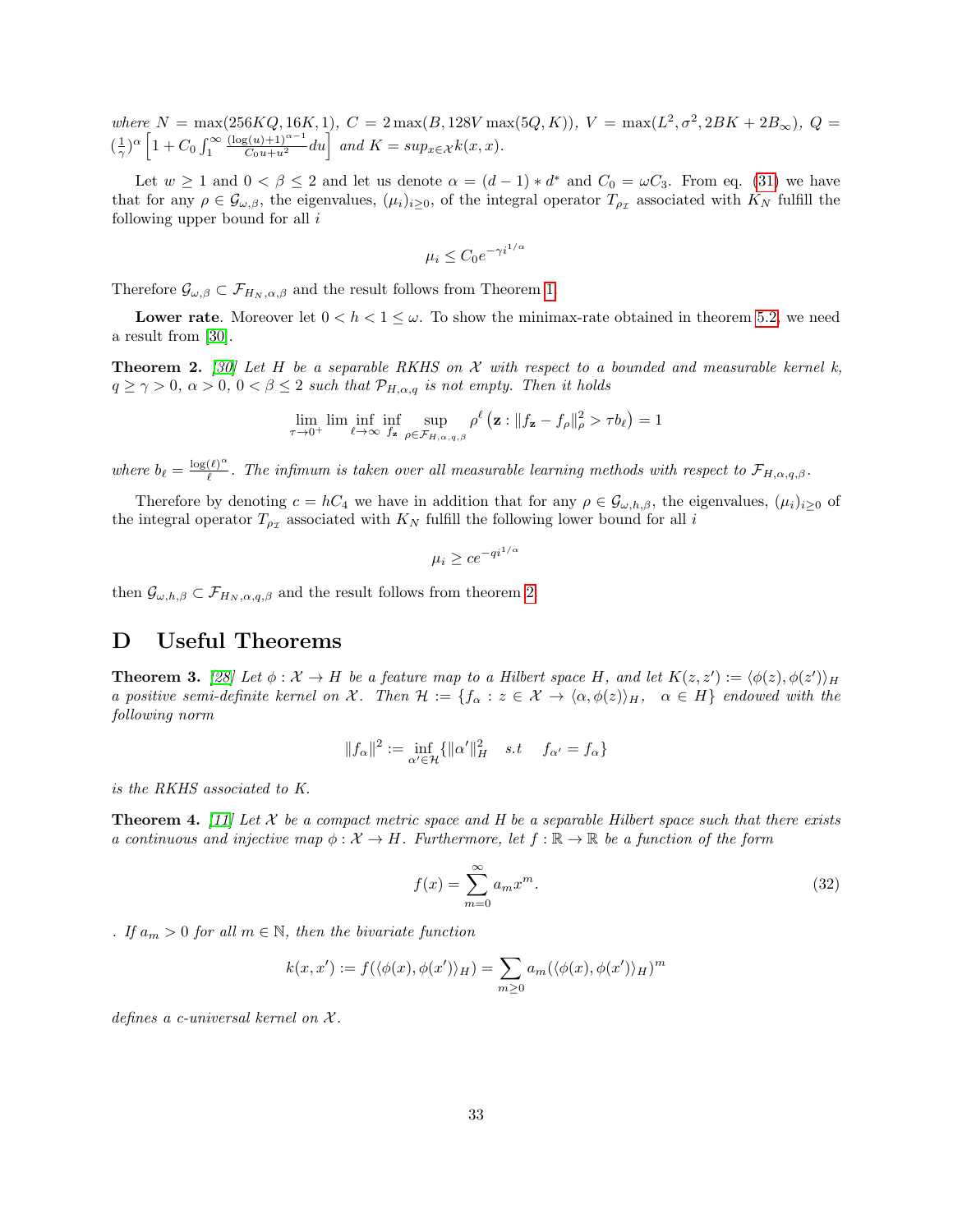<span id="page-33-2"></span>**Theorem 5.** [\[35\]](#page-14-17) Let  $0 < r \leq +\infty$  and  $f : (-r, r) \to \mathbb{R}$  be a  $C^{\infty}$ -function that can be expanded into its Taylor series in 0, i.e.

$$
f(x) = \sum_{m=0}^{\infty} a_m x^m.
$$

Let  $X := \{x \in \mathbb{R}^d : ||x||_2 < \sqrt{r}\}$ . If we have  $a_n > 0$  for all  $n \ge 0$  then  $k(x, y) := f\langle x, y \rangle$  defines a universal kernel on every compact subset of X.

<span id="page-33-5"></span>**Theorem 6.** [\[2\]](#page-13-19) Each spherical harmonics of degree m,  $Y_m \in H_m(S^{d-1})$ , is an eigenfunction of  $D_{k_g}$  with associated eigenvalue given by the formula

$$
\lambda_m = \frac{|S^{d-2}|\Gamma((d-1)/2)}{2^{m+1}} \sum_{s\geq 0} b_{2s+m} \frac{(2s+m)!}{(2s)!} \frac{\Gamma(s+1/2)}{\Gamma(s+m+d/2)}
$$

<span id="page-33-6"></span>**Theorem 7.** Consider the power series  $\sum$  $\sum_{n\geq 0} a_n x^n$  with a radius of convergence  $R_1$ , and the power series P  $\sum_{n\geq 0}b_nx^n$  with a radius of convergence  $R_2$ . Then whenever both of these power series convergent we have that

$$
(\sum_{n\geq 0}a_nx^n)(\sum_{n\geq 0}b_nx^n)=\sum_{n\geq 0}c_nx^n
$$

where  $c_n = \sum_{k=0}^n a_k b_{n-k}$ . This power series has a radius of convergence R such that  $R \geq min(R_1, R_2)$ .

### <span id="page-33-0"></span>E Technical lemmas

<span id="page-33-1"></span>**Lemma 3.** [\[35\]](#page-14-17) Let k be a kernel on the metric space  $(X,d)$  and  $\phi: X \to H$  be a feature map of k. Then k is continuous if and only if  $\phi$  is continuous.

<span id="page-33-3"></span>Lemma 4. [\[35\]](#page-14-17) Every feature map of a universal kernel is injective.

#### <span id="page-33-4"></span>E.1 Proof of Lemma [1](#page-20-2)

*Proof.* Let us show the result by induction on N. For  $N = 1$  the result is clear as  $f_1$  can be expand in its Taylor series in 0 on  $\mathbb R$  with positive coefficients. Let  $N \geq 2$ , therefore we have

$$
g(t) = (f_N \circ \dots \circ f_2) \circ (f_1(t))
$$

By induction, we have that for all  $t \in \mathbb{R}$ 

$$
f_N \circ \dots \circ f_2(t) = \sum_{l_2, \dots, l_N \ge 0} \frac{f_N^{(l_N)}(0)}{l_N!} \times \phi_{N-1}(l_N, l_{N-1}) \dots \times \phi_2(l_3, l_2) t^{l_2}
$$

Therefore we have that

$$
g(t) = \sum_{l_2,\dots,l_N \ge 0} \frac{f_N^{(l_N)}(0)}{l_N!} \times \phi_{N-1}(l_N, l_{N-1}) \dots \times \phi_2(l_3, l_2) (f_1(t))^{l_2}
$$

Moreover, for all  $n \geq 0$ ,  $f_1^n$  can be expand in its Taylor series in 0 on R with non-negative coefficients, and we have that for all  $n \geq 0$  and  $t \in \mathbb{R}$ 

$$
(f_1(t))^n = \sum_{l_1 \ge 0} \phi_1(n, l_1) t^{l_1}
$$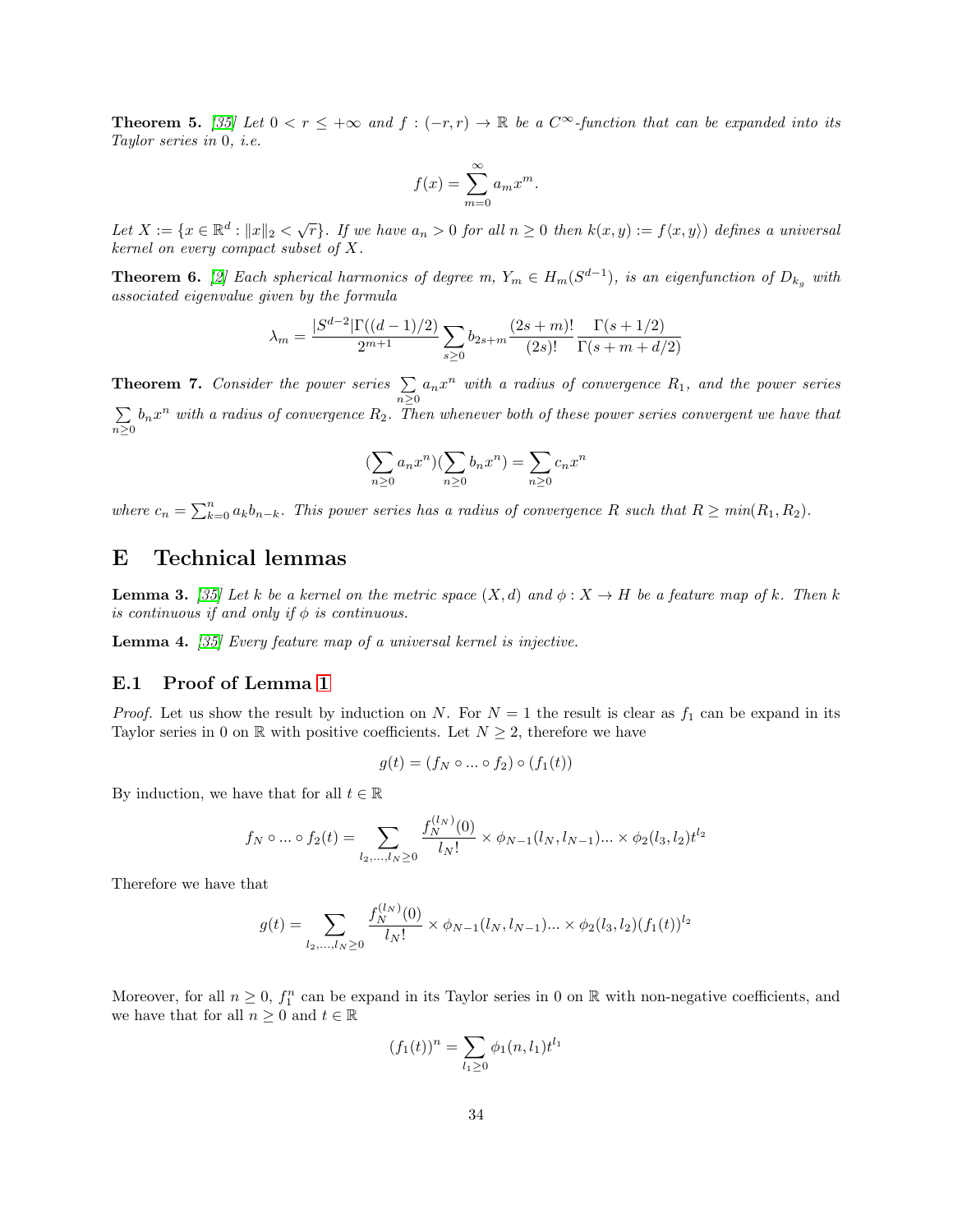And we obtain that

$$
g(t) = \sum_{l_1,\dots,l_N \ge 0} \frac{f_N^{(l_N)}(0)}{l_N!} \times \phi_{N-1}(l_N, l_{N-1}) \dots \times \phi_1(l_2, l_1) t^{l_1}
$$

Finally we have by unicity of the Taylor decomposition that for all  $l_1 \geq 0$ 

$$
\frac{g^{(l_1)}(0)}{l_1!} = \sum_{l_2,\dots,l_N \ge 0} \frac{f_N^{(l_N)}(0)}{l_N!} \times \phi_{N-1}(l_N, l_{N-1}) \dots \times \phi_1(l_2, l_1)
$$

Moreover let  $k \in \{1, ..., N-1\}, l \ge 1$  and let us denote  $(a_i^k)_{i \ge 0}$  the coefficients in the Taylor decomposition of  $f_k$ . Then we have

$$
f_k^l(t) = \sum_{n_1, ..., n_l \ge 0} \prod_{i=1}^l (a_{n_i}^k) x^{n_1 + ... + n_l}
$$

$$
= \sum_{q \ge 0} \left[ \sum_{\substack{n_1, ..., n_l \ge 0 \\ \sum_{i=1}^n n_i = q}} \prod_{i=1}^l (a_{n_i}^k) \right] x^q
$$

But as  $a_i^k > 0$  for all  $i \geq 0$  and by unicity of the Taylor decomposition, we obtain that for all  $m \geq 0$ 

$$
\phi_k(l,m) > 0
$$

and the result follows.  $\hfill \square$ 

#### <span id="page-34-0"></span>E.2 Proof of Lemma [2](#page-23-0)

*Proof.* Recall that for all  $m \geq 0$ ,  $b_m := \frac{d^m}{dt^m}|_{t=0} \frac{f_1}{m!}$ . Let us now show the result by induction on  $\alpha$ . For  $\alpha = 1$ , the result follows directly from [\(26\)](#page-23-1). Let now  $\alpha \geq 1$  and  $m \geq 0$ , then we have

$$
\frac{d^m}{dt^m}|_{t=0} \frac{f_1^{\alpha+1}}{m!} = \frac{1}{m!} \sum_{k=0}^m {m \choose k} \frac{d^k}{dt^k}|_{t=0} f_1^{\alpha} \frac{d^k}{dt^k}|_{t=0} f_1
$$

$$
= \sum_{k=0}^m \frac{d^k}{dt^k}|_{t=0} \frac{f_1^{\alpha}}{k!} \times \frac{d^{m-k}}{dt^{m-k}}|_{t=0} \frac{f_1}{(m-k)!}
$$

Moreover by induction we have for all  $1\leq q\leq \alpha$  and  $k\geq 0$ 

$$
c_2^q r^k \le \frac{d^k}{dt^k} |_{t=0} \frac{f_1^q}{k!} \le 2c_1^q (k+1)^{q-1} r^k
$$

Therefore we have

$$
\sum_{k=0}^{m} c_2^{\alpha} r^k \times c_2 r^{m-k} \le \frac{d^m}{dt^m} |_{t=0} \frac{f_1^{\alpha+1}}{m!} \le \sum_{k=0}^{m} c_1^{\alpha} (k+1)^{\alpha-1} r^k \times c_1 r^{m-k}
$$

$$
c_2^{\alpha+1} r^m \le \frac{d^m}{dt^m} |_{t=0} \frac{f_1^{\alpha+1}}{m!} \le c_1^{\alpha+1} r^m \sum_{k=0}^{m} (k+1)^{\alpha-1} \le c_1^{\alpha+1} r^m \sum_{k=1}^{m+1} k^{\alpha-1}
$$